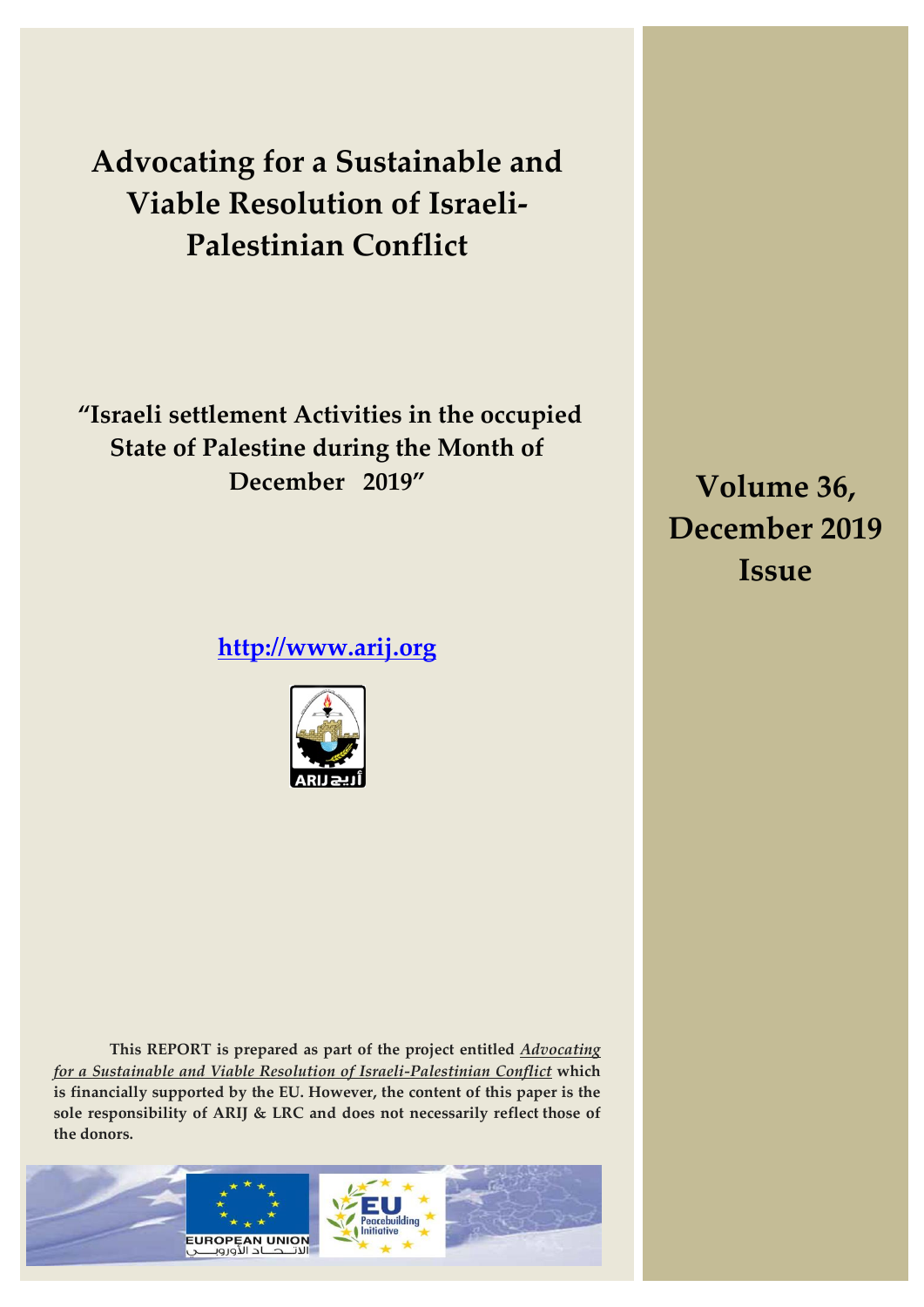# **Brutality of the Israeli Occupation Army**

- Heavily-armed Israeli Occupation Army (IOA) invaded the al-Arroub refugee camp north of Hebron. The troops did not announce the reason for the invasion, nor was there a statement from the Israeli military. A number of Palestinian civilians suffered from tear gas inhalation due to the Israeli occupation Army's firing of tear gas and tear gas canisters towards houses in the area. The IOA stormed the camp and fired sound bombs, tear gas and rubber-coated metal bullets towards the houses of the Palestinian residents of the camp, causing panic among the children. The troops, stayed for several hours firing tear gas and sound bombs at the houses of the camp. (IMEMC 1 December 2019)
- The Israeli Occupation Army (IOA) killed A Palestinian teenager in the town of Beit Awwa, west of Hebron City in the southern occupied West Bank. The IOA opened fire towards three Palestinian civilians near Beit Awwa, seriously injuring one of them, identified as Badawi Khaled al-Masalma, 18. He was left to bleed helplessly, as the IOA denied access of Palestinian medics to the scene, and was announced dead of his critical wounds a few minutes later. The Palestinian suffered multiple gunshot wounds to various parts of his body. The IOA also detained two other Palestinians and took them to an interrogation facility. They were later identified as Odai Ismael Aqel al-Masalma and Mohamamd Osama al-Masalma. (IMEMC 1 December 2019)
- The Israeli occupation Army (IOA) brutalized students and prevented them from reaching their school in al-Lubban ash-Sharqiya village, south of Nablus. The IOA harassed Lubban ash-Sharqiya students as they were walking to their school, which is located on the main Nablus-Ramallah road, and told them to go back or use some other long road. (PALINFO 1 December (IMEMC 1 December 2019)
- The Israeli occupation Army (IOA) invaded Doha city, west of Bethlehem, and confiscated a car, owned by the family of a political prisoner, identified as Ra'ed Ayesh. (IMEMC 2 December 2019)
- The Israeli occupation Army (IOA) invaded Jenin city, and fired many gas bombs and concussion grenades at random, in addition to driving around provocatively. (IMEMC 2 December 2019)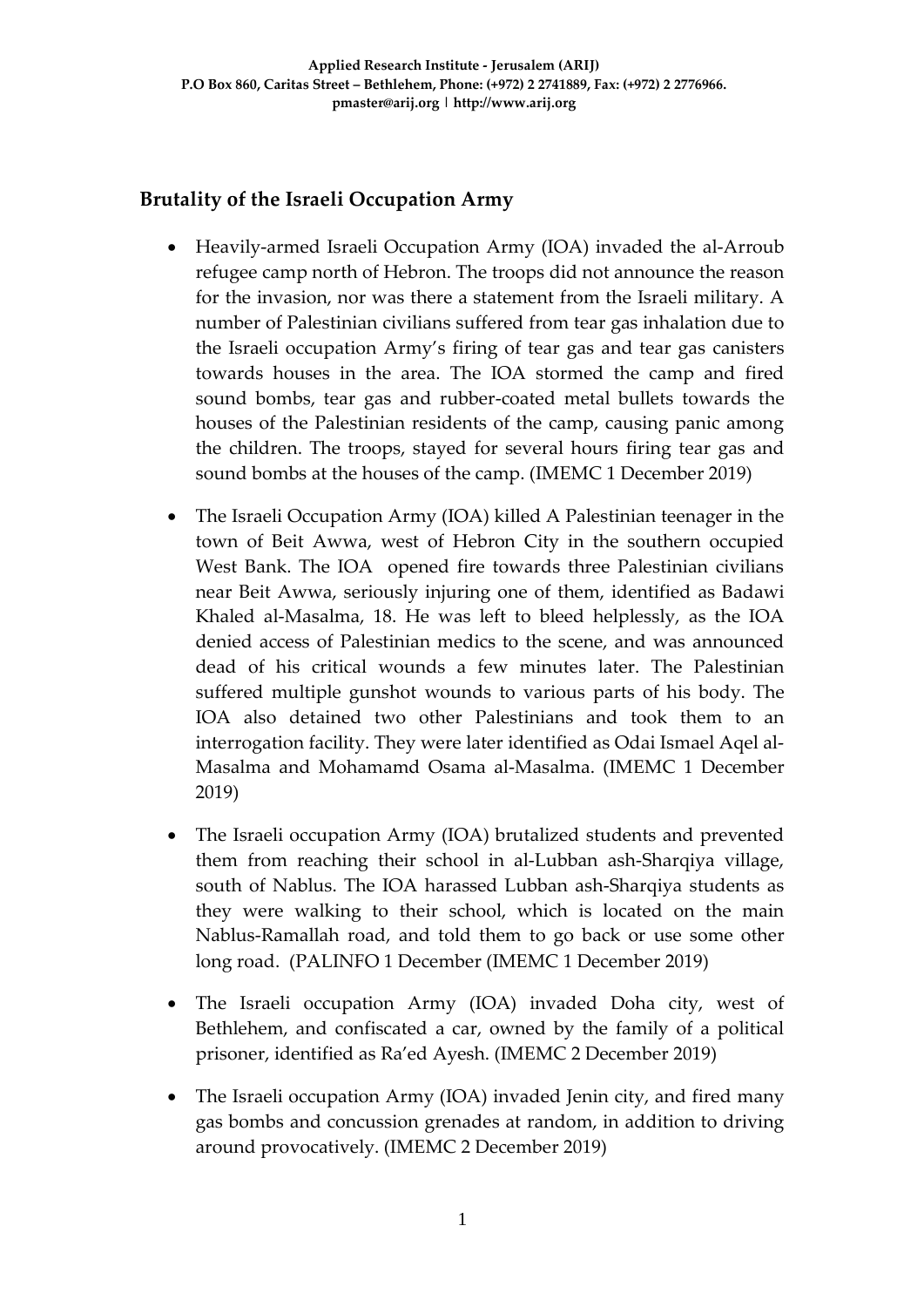- Several army jeeps invaded Shu'fat refugee camp, northeast of Jerusalem, and searched two homes, owned by Nasser Khashan and his brother Ahmad. Israeli Occupation Army (IOA) also fired gas bombs and concussion grenades at Palestinians, protesting the invasion into the refugee camp. (IMEMC 3 December 2019)
- The Israeli Occupation Army (IOA) invaded Ya'bad town, southwest of Jenin, before storming and ransacking the home of Mohammad Ali Kabaha. During the search of his property, the IOA illegally confiscated cash and gold, without any official documentation or warrants. (IMEMC 3 December 2019)
- The Israeli occupation Army (IOA) stormed Bir al-Basha village, east of Jenin, and raided several homes. The IOA broke into the house of exdetainee Oday Ghawadreh, 29, and other homes in the village. The IOF ransacked the homes and threatened to kill Oday if he did not turn himself in. (PALINFO 5 December 2019)
- The Israeli Occupation Army (IOA) injured, 37 Palestinians, including 10 children, during the Great Return March processions along the eastern parts of the besieged Gaza Strip. Four of the injured Palestinians were shot with live rounds, and ten with rubber-coated steel bullets, while the rest suffered cuts and bruises in addition to the severe effects of teargas inhalation. The Israeli army has killed at least 307 Palestinians, and injured more than 18000 since the processions started on Palestinian Land Day, on March 30th, 2018. (IMEMC 6 December 2019)
- The Israeli Occupation Army (IOA) shot and seriously injured a Palestinian teen in Beit Ummar town, north of the southern West Bank city of Hebron, after the army invaded the town, and attacked Palestinians protesting the invasion. The wounded teen, Nour Mohammad Sleibi, 18, was shot with a live round in the chest and was admitted to surgery. The wounded Palestinian teen remains in a critical condition in Intensive Care. (IMEMC 6 December 2019)
- Israel, released to Jordan, the body of a the Palestinian prisoner who recently died in Israeli custody, due to deliberate medical negligence custody. The Israeli occupation authorities handed over the body of [Sami Abu Diak,](http://imemc.org/article/after-being-denied-specialized-medical-care-detainee-dies-in-israeli-prison/) who died on November 26 in Israeli prison. The Israeli occupation authorities have handed over Abu Diak's body to Jordan through the King Hussein border crossing following his family's request. Abu Diak's body was transferred to the King Hussein Medical Center in the Jordanian capital, Amman. Abu Diak, 36, suffered from terminal cancer, Israel refused to give him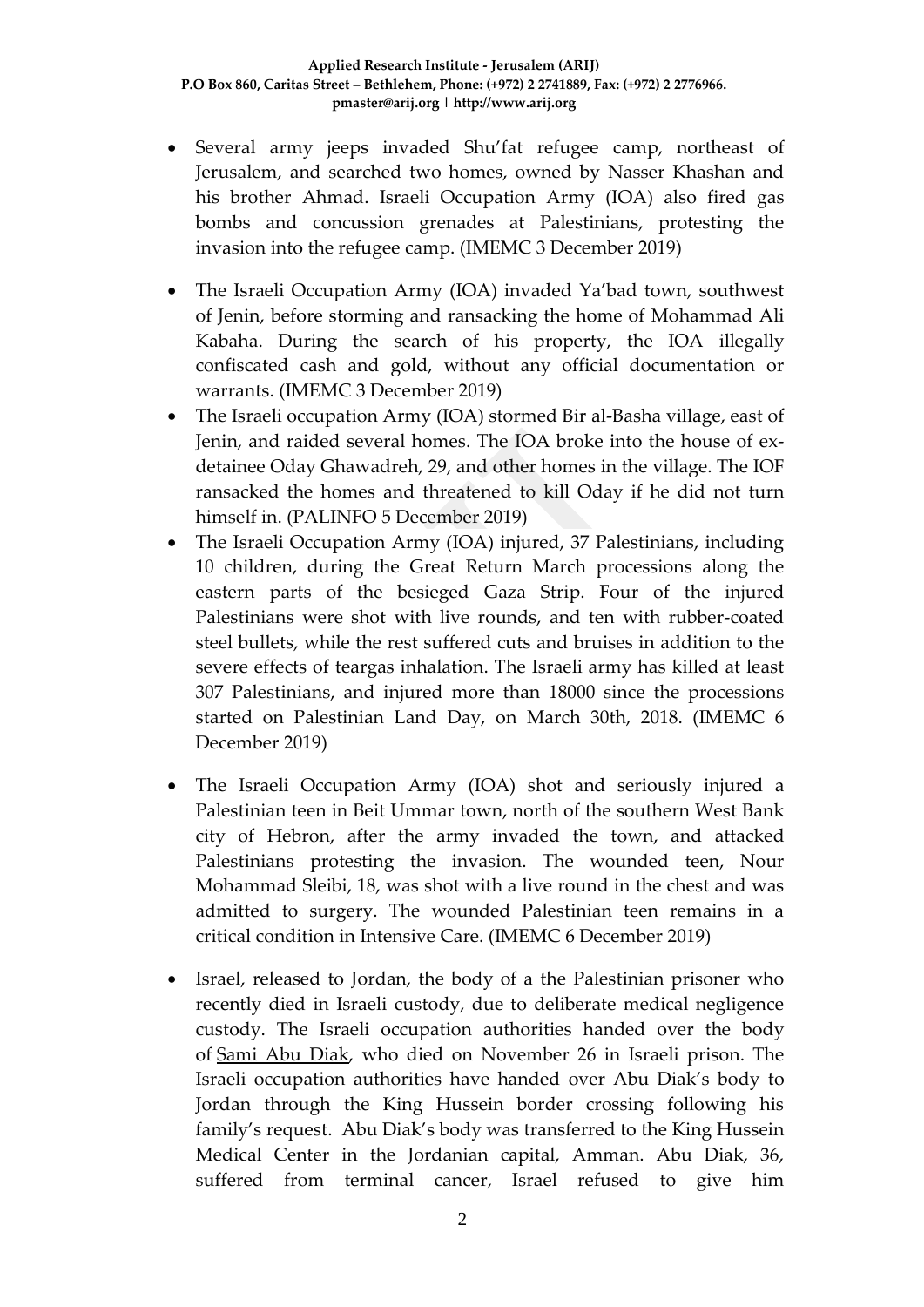compassionate, leave to be with his family, as well as his last dying wish to spend his last days with his mother. Abu Diak first complained of abdominal pain in 2015, and was treated with painkillers, until two weeks later, he was transferred to the Israeli Soroka hospital after losing consciousness. Abu Diak underwent surgery to remove parts of his intestines at that time, and was diagnosed with cancer, he then underwent other surgical procedures that reportedly left him unconscious for more than one month. (IMEMC 7 December 2019)

- 64 Palestinian civilians, including 19 children, a paramedic, and 4 women, were shot and injured by Israeli occupation Army' (IOA) fire against peaceful protestors at the 83rd Great March of Return (GMR). Israeli forces preceded the protests by describing them as "chaotic and violent", threatening to target the protesters. The Israeli forces resumed the use of excessive force against peaceful protestors, shooting 4 civilians with live bullets as well as rubber bullets, mainly in protesters' upper bodies. One injured Palestinian, in eastern Rafah, was deemed in serious condition after being shot with a rubber bullet in the head, suffering from a skull fracture. At 14:00 Palestinian civilians began heading to the five GMR encampments in the eastern Gaza Strip to join protest titled: "GMR Will Continue" and lasted until 16:30. Since the outbreak of GMR on 30 March 2018, PCHR documented 215 civilian killings by IOF, including 47 children, 2 women, 9 persons with disabilities, 4 paramedics and 2 journalists. Additionally, IOF shot and injured 14,759 civilians, including 3,715 children, 391 women, 255 paramedics and 218 journalists, noting that many sustained multiple injuries on separate occasions. (IMEMC 8 December 2019)
- In Ramallah, in central West Bank, The Israeli Occupation Army (IOA) detained Abdullah Abu Ibrahim, from his home in Betunia town, west of the city of Ramallah. The IOA also confiscated a car, owned by Sa'ed Abu al-Baha', from Betunia. (IMEMC 9 December 2019)
- The Israeli Occupation Army (IOA) invaded the al-Biereh city, near Ramallah, especially the al-Baloa' neighborhood, in addition to invading Ein Misbah neighborhood and Birzeit town. (IMEMC 9 December 2019)
- The Israeli Occupation Army (IOA) attacked many Palestinian protesters in Surda village, northeast of Ramallah, and fired gas bombs, concussion grenades, and rubber-coated steel bullets at them. (IMEMC 9 December 2019)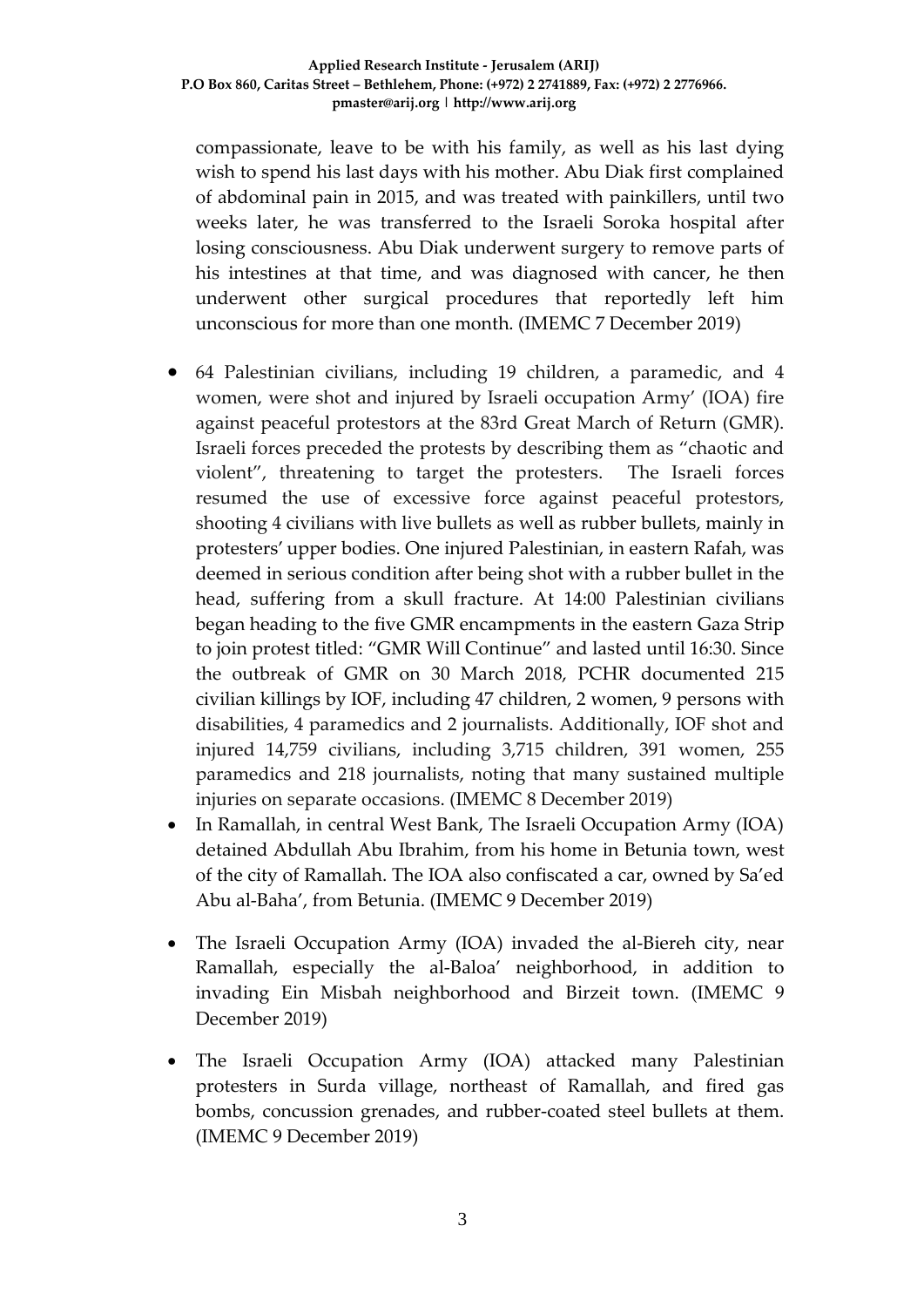- At least two Palestinians sustained moderate injuries, as Israeli fighter [jets](http://imemc.org/article/israel-attacks-gaza-after-alleged-rocket-fire/) struck several locations in the northern besieged Gaza Strip. The two Palestinians were injured when Israeli warplanes bombed a location west of Gaza City. The warplanes also bombed two other locations east of Gaza City and east of the town of Jabalia, in the northern Gaza Strip, causing serious damages to the sites bombed but no human casualties. (IMEMC 9 December 2019)
- Israeli troops shot and wounded a young man from the Palestinian village of Arabeh near the gate through the Israeli Annexation Wall at Dahr al-Abed, southwest of Jenin. The Palestinian was identified as Saif Iyad Wajih Al-Ardah. The IOA shot him in the foot near the gate through the Annexation Wall. Before he was allowed to be treated by medics, Israeli troops interrogated him, and transported him to the Barta'a military checkpoint. From there, following his interrogation, he was handed over to Palestinian medics with the Red Crescent Society. (IMEMC 10 December 2019)
- Israeli troops attacked many Palestinian residents of Hebron, as they marched against the Israeli plans in the city, dozens of injuries, mainly due to teargas inhalation. (IMEMC 10 December 2019)
- The Israeli Occupation Army (IOA) detained caused dozens of Palestinians to suffer the effects of teargas inhalation, during protests that erupted after the army invaded Birzeit city and the al-Jalazoun refugee camp, in addition to the neighborhoods of Ein Misbah and Um ash-Sharayet. The IOA shot a young man with a rubber-coated steel bullet in his leg, and prevented many journalists from documenting the invasions, before assaulting of them, identified as Mohammad Turkman, Ali Dar Ali and Karim Khamaisa. (IMEMC 12 December 2019)
- The Israeli Occupation Army (IOA) searched and ransacked the homes of Eyad Bajes Aqel in Halhoul town, and Ezzeddin al-Ja'bari, from Hebron city in the southern West Bank. (IMEMC 12 December 2019)
- In Bethlehem, south of occupied Jerusalem, the Israeli Occupation Army (IOA) invaded Marah Rabah village, south of the city, and confiscated a car owned by a local resident, in addition to storming and searching homes in 'Aida refugee camp, north of Bethlehem. (IMEMC 12 December 2019)
- In 'Azzoun town, east of the northern West Bank city of Qalqilia, the Israeli Occupation Army (IOA) invaded and searched the home of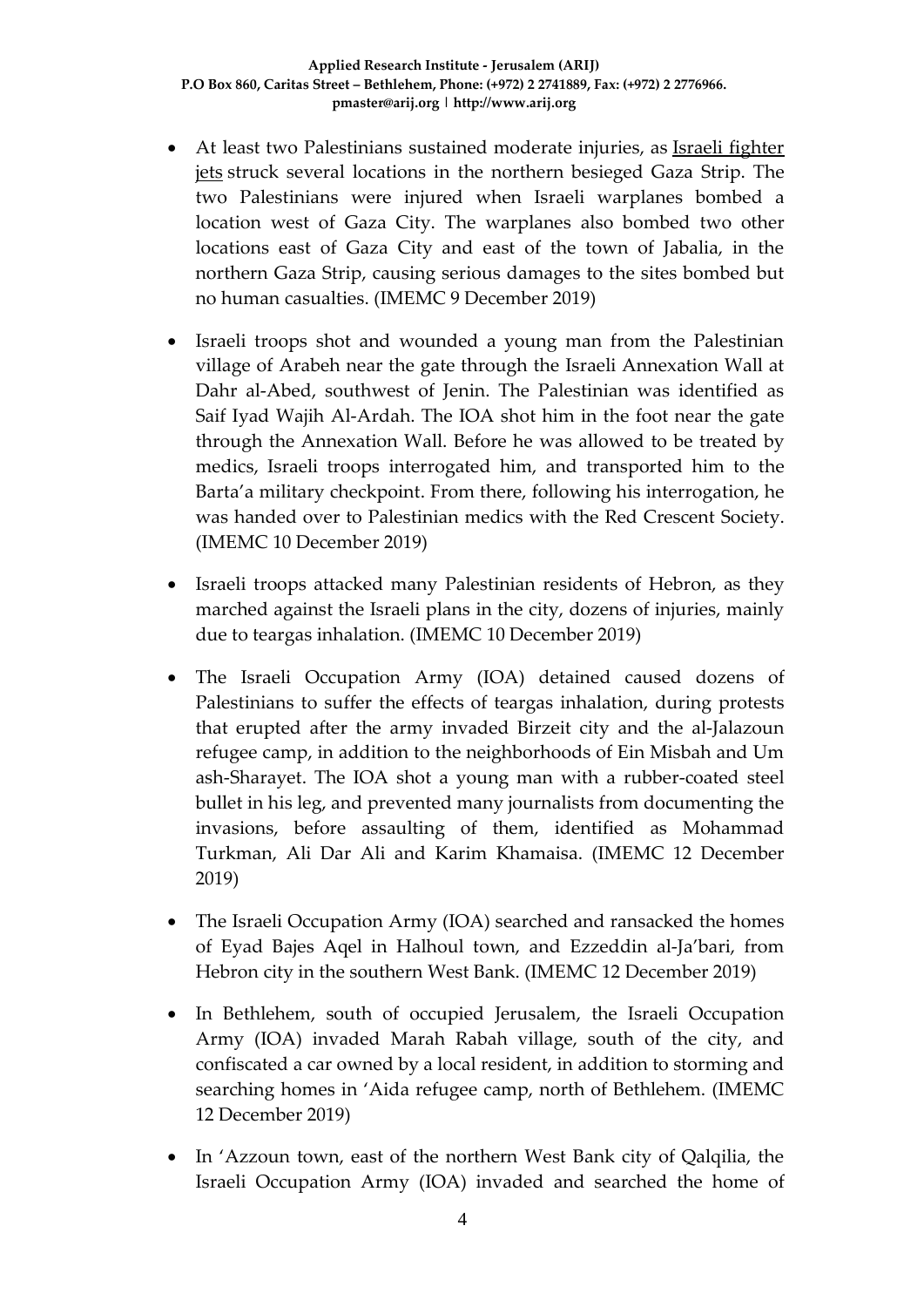Ahmad Qassem Sheikh, and confiscated a car, owned by another resident. (IMEMC 12 December 2019)

- In Qalqilia in the northern West Bank, the Israeli Occupation Army (IOA) fired live rounds, rubber-coated steel bullets and gas bombs at Palestinian protesters. Protests also took place in the al-Basateen area in Qalqilia. (IMEMC 12 December 2019)
- In Nablus, in northern West Bank, the Israeli Occupation Army (IOA) searched two homes, and attacked locals protesting the invasion. (IMEMC 12 December 2019)
- The Israeli Occupation Army (IOA) shot, a young Palestinian man at a gate of the illegal Annexation Wall, in Qaffin town, north of Tulkarem, in the northern part of the occupied West Bank. The injured Palestinian was identified as Ala' Bassam Abu Bakr, 24, with a live round in his left leg, causing a moderate injury. (IMEMC 12 December 2019)
- The Israeli Occupation Army (IOA) raided the industrial zone in al-Bireh/Ramallah, in the occupied West Bank, leading to confrontations. The IOA stormed the industrial zone and stationed their troops in the vicinity of the traffic department, there, where they proceeded to confiscate camera records from a number of facilities, leading to violence. Two youth were reportedly shot and injured with rubbercoated steel bullets fired by forces during the confrontations. (IMEMC 12 December 2019)
- In Sa'ir town, east of Hebron, the Israeli Occupation Army (IOA) violently searched the homes of Hakim Mahmoud Shalalda, Younis Ahmad Kawazba, Bilal Aref Shalalda, Wahid Ma'rouf Shalalda, Monadel Saket Shalalda, and Eyad Anwar Kawazba. (IMEMC 12 December 2019)
- An Israeli municipal crew, stormed several neighborhoods of Silwan Governorate, south of the Al-Aqsa Mosque compound in Occupied Jerusalem, and photographed Palestinian homes, raising fears of Israel's intent to demolish dozens of houses. The police forces escorting municipal employees stormed the neighborhoods of al-Bustan, Ein a-Luza, Wadi Hilweh, Wadi Yasoul, al-Thuri and Wadi al-Rababa,. In addition to photographing homes, the municipal crew was seen carrying aerial photos, maps and documents, which raised fears among the local residents of Israeli intentions of carrying out mass demolitions in al-'Isawiya. (IMEMC 13 December 2019)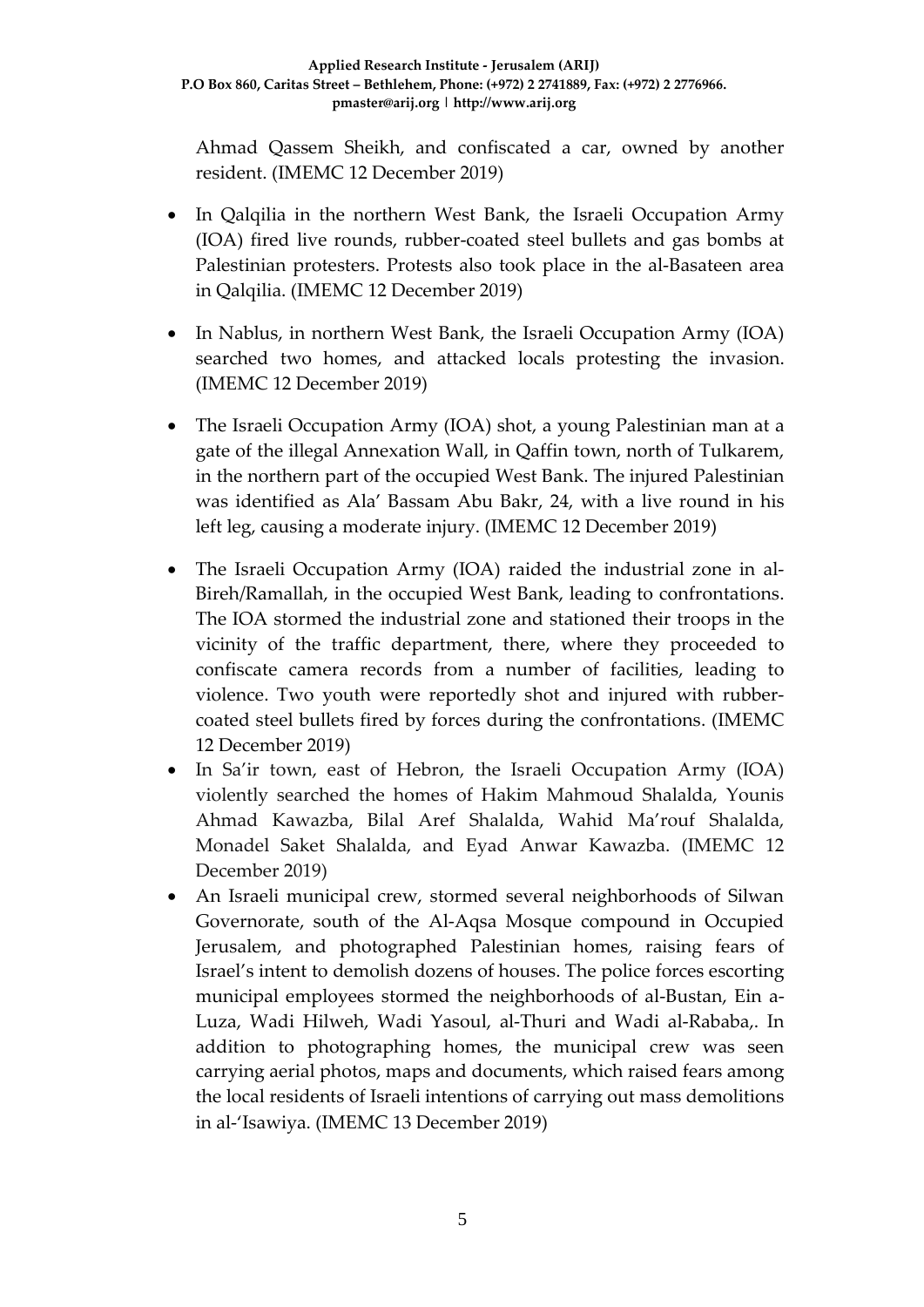- Dozens of Palestinian protesters were wounded while others were arrested during the Israeli crackdown on weekly peaceful [protests](http://imemc.org/article/over-2000-palestinians-participate-in-peaceful-protest-at-gaza-border/) along the separation fence in Gaza, and throughout the West Bank. The Israeli Occupation Army (IOA) injured five with live ammunition, wounding one seriously, shot 4 protestors with rubber-coated metal bullets, and caused dozens to suffer the effects of tear gas in eastern Gaza. (IMEMC 14 December 2019)
- In the West Bank, dozens of Palestinian protesters suffered the effects of extensive tear-gas fire from Israeli Occupation Army (IOA) in Kufur Qaddoum, west of the northern occupied West Bank. (IMEMC 14 December 2019)
- The Israeli Occupation Army (IOA) attacked, dozens of Palestinian protesters near Beit El military roadblock, north of Ramallah in central West Bank. Dozens of Palestinians marched in the area of Beit El settlement, and were chanting against the ongoing Israeli occupation, its escalating violations against the people, their homes and lands, and their holy sites. The IOA started firing a barrage of gas bombs, especially from the automated gas bombs' launchers, mounted on their jeeps. The IOA also fired many live rounds, rubber-coated steel bullets, while many protesters started throwing stones at them. Many Palestinians were injured. (IMEMC 14 December 2019)
- The Israeli Occupation Army (IOA) attacked, several Palestinians at the entrance of the Shuhada Street, in the center of Hebron city, in the southern part of the occupied West Bank. The IOA stationed on the permanent military roadblock at the entrance of Shuhada Street, assaulted with clubs and batons many Palestinians, causing various injuries. The IOA attacked the Palestinians when they protested the detention of a young man, who was held at the military roadblocks. (IMEMC 14 December 2019)
- Over 2,000 Palestinians gathered in various parts of the Gaza Strip to take part in the weekly 'March of Return' protests. Five Palestinians were shot with live rounds fired by the army across the perimeter fence. One of the wounded Palestinians was shot in the head, and suffered a serious injury. Four Palestinians were shot with rubbercoated steel bullets, and dozens suffered the effects of teargas inhalation. The protests were held on Palestinian land across the eastern parts of the Gaza Strip, from Beit Lahia and Beit Hanoun, in northwest Gaza, to Gaza city and the central district, in addition to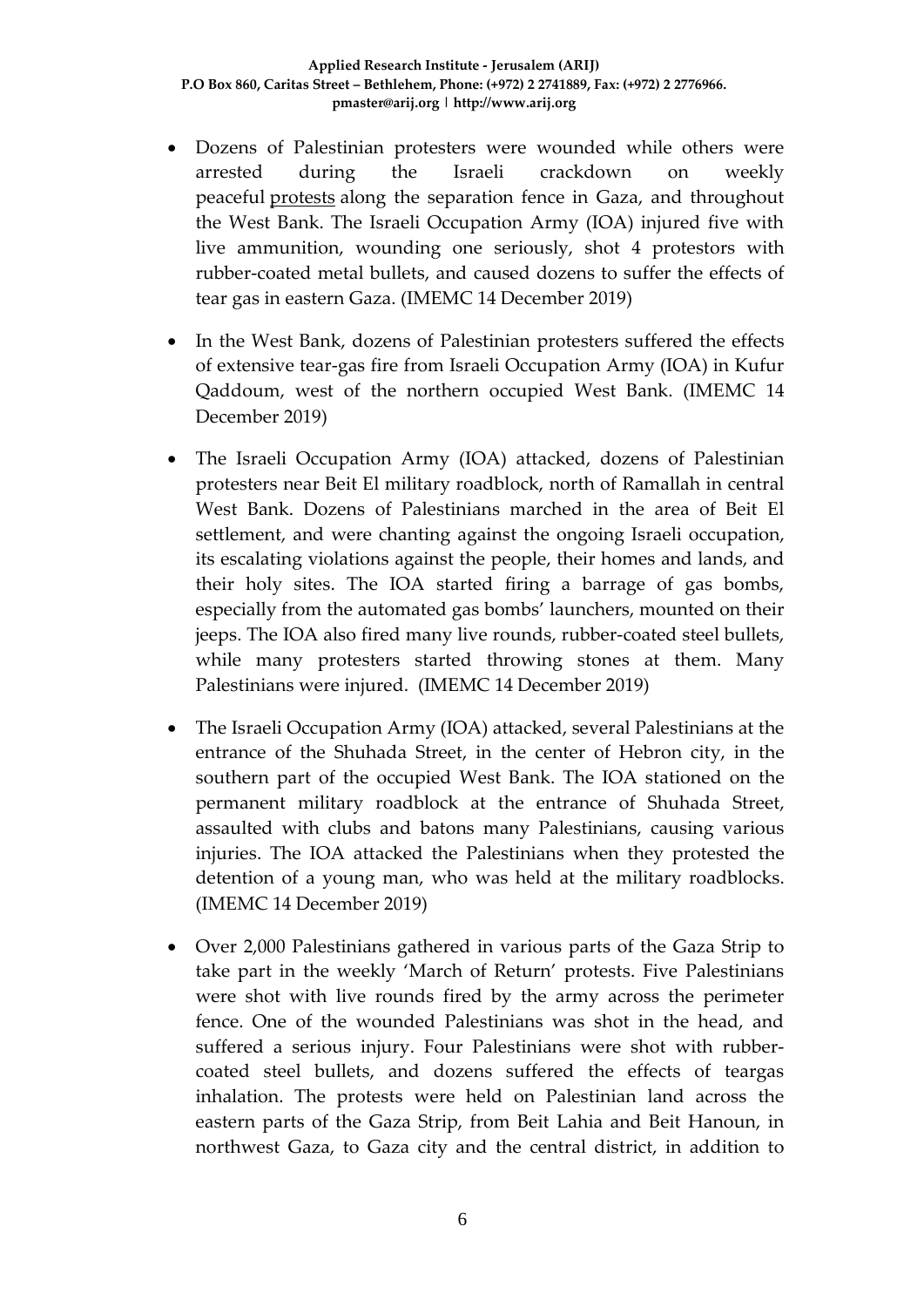Rafah and Khan Younis, in the southern part of the coastal region. (IMEMC 14 December 2019)

- The Israeli Occupation army (IOA) manning a gate set up by the military at the apartheid barrier in the village of Nazlat Issa, north of the northern West Bank city of Tulkarem, shot Ahmad Hussam Kittaneh, 25, in the leg, and Dirar Rasem Kittaneh, 21, in the shoulder. Their injuries were described as moderate. With these two injuries, the number of Palestinians shot and injured in one week at similar armymanaged gates in the northern West Bank has reached eight in three different incidents. (IMEMC 15 December 2019)
- The Israeli Occupation Army (IOA) injured, several Palestinians in Sebastia town, north of Nablus, in northern West Bank. Several army jeeps invaded the center of the town, before stopping and harassing many Palestinians. The IOA fired a barrage of gas bombs and concussion grenades. Several Palestinians suffered the effects of teargas inhalation. (IMEMC 16 December 2019)
- The Israeli Occupation Army (IOA) invaded the Industrial Zone in al-Biereh, before storming stores and confiscating surveillance recordings and equipment. During the invasion, the IOA shot several Palestinians with rubber-coated steel bullets, and caused many to suffer the effects of teargas inhalation, during ensuing protests. (IMEMC 16 December 2019)
- Dozens of Palestinian laborers suffered from tear gas inhalation, as near al-Ziraeia gate, along the Apartheid Wall, west of the town of Qaffin, northeast of the city of Tulkarem, northern occupied West Bank. The Israeli Occupation Army (IOA) pursued a group of laborers on their way to their jobs, inside the pre-1948 occupied territory and fired tear gas canisters towards them, causing several suffocation injuries among them. (IMEMC 16 December 2019)
- The Israeli Occupation Army (IOA) shot a Palestinian teenage boy near Beit Jala city, west of Bethlehem, in the occupied West Bank. The IOA shot Hamza Khaled al-Hreimi, 16, in the thigh, before detaining him, and took him to an unknown destination. A Palestinian ambulance rushed to the scene after the teen was shot, but the IOA refused to allow the medics to approach him. (IMEMC 17 December 2019)
- The shooting of Palestinians by the Israeli army, as they attempt to enter Israel for work in the northern West Bank continued, with the shooting and injuring of one Palestinian worker and suffocation of many others from teargas inhalation. The Israeli Occupation Army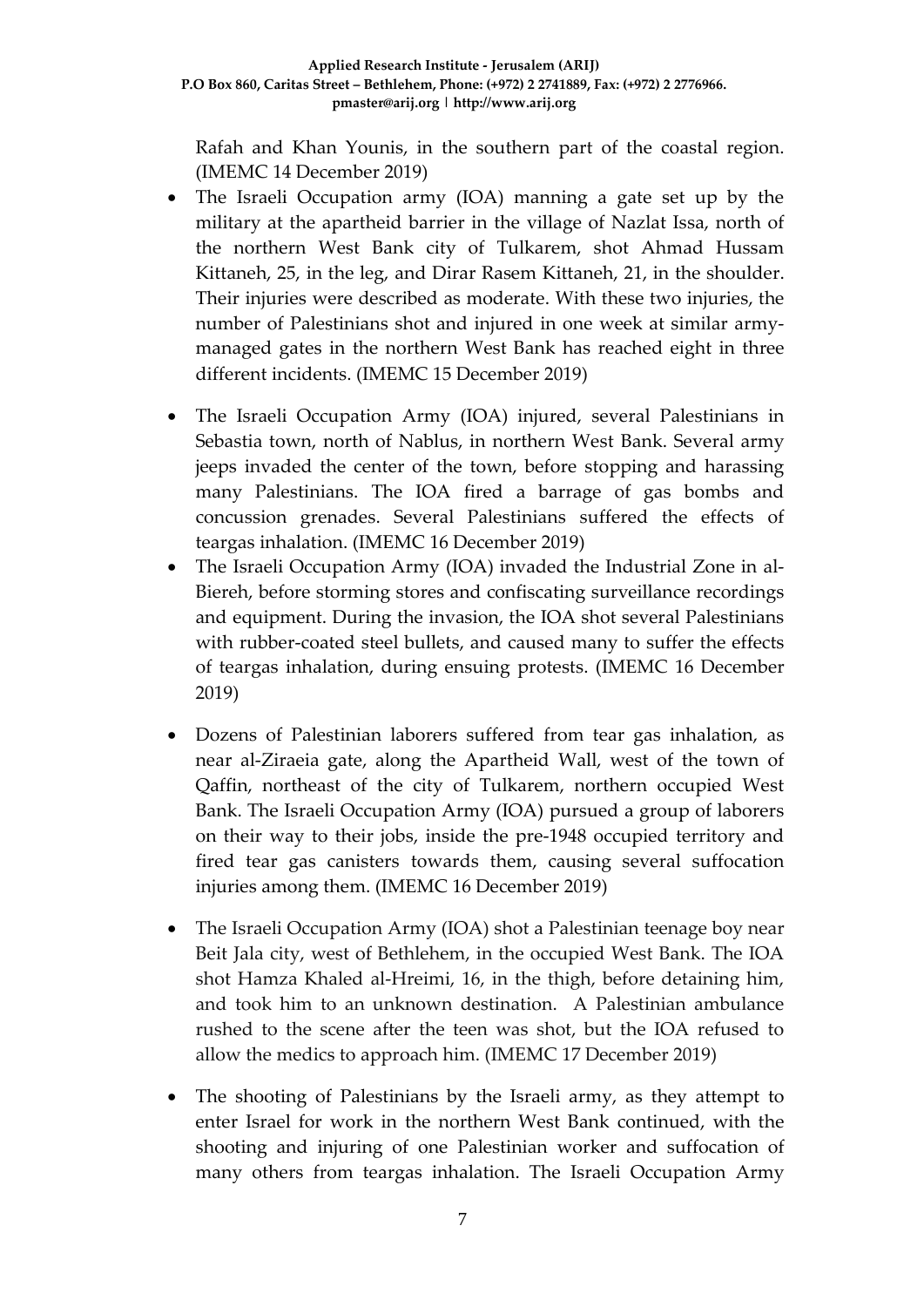(IOA) manning a metal gate at the barrier north of the village of Qaffin, north of the city of Tulkarem, in the northern occupied West Bank, opened fire at workers who gathered near the gate hoping to get a chance to enter Israel for work. The IOA opened fire at the workers, injuring one, holding him, and preventing people from providing him with first aid. Meanwhile, a number of workers suffered from suffocation due to inhaling the tear gas fired at them by the IOA as they gathered near the metal gate. (IMEMC 18 December 2019)

- The Israeli Occupation Army (IOA) detained a young Palestinian man, and caused dozens of residents to suffer the severe effects of teargas inhalation, in the al-'Arroub refugee camp, north of Hebron, in the southern part of the occupied West Bank. The IOA attacked many Palestinians, protesting the invasion near the main entrance of the refugee camp, and fired a barrage of gas bombs and concussion grenades at them. Dozens of residents suffered the effects of teargas inhalation, and that the IOA also detained a young man, who remained unidentified at the time of this report. (IMEMC 19 December 2019)
- The Israeli Occupation Army (IOA) invaded, Ein al-Baida' village in the Northern Plains of the occupied West Bank, before storming and ransacking many homes. Dozens of IOA invaded the village, before searching dozens of homes while interrogating the residents. The IOA collected the mobile phone numbers of the families, in addition to their ID card numbers. (IMEMC 19 December 2019)
- In Hebron, the The Israeli Occupation Army (IOA) invaded and searched the homes of Mohammad Ibrahim al-Hawarin, in the ath-Thaheriyya town, south of the city of Hebron in the southern West Bank. (IMEMC 19 December 2019)
- An Israeli warplane fired, a missile at a Palestinian youth in the southern Gaza Strip, killing him, before the Israeli Occupation Army (IOA) took his body away. Armored Israeli military bulldozers advanced towards the perimeter fence, east of Khan Younis, before the IOA snatched his corpse and took it away. The slain young man has been identified as Abdullah Ahmad Abu Teir (Abu Nasr ), 18, from Abasan al-Kabeera, in Khan Younis, in the southern part of the Gaza Strip. (IMEMC 19 December 2019)
- The Israeli air force fired, several missiles into a few areas in the besieged Gaza Strip, causing damage. The army claimed it was retaliating to one shell reportedly fired from the coastal region. The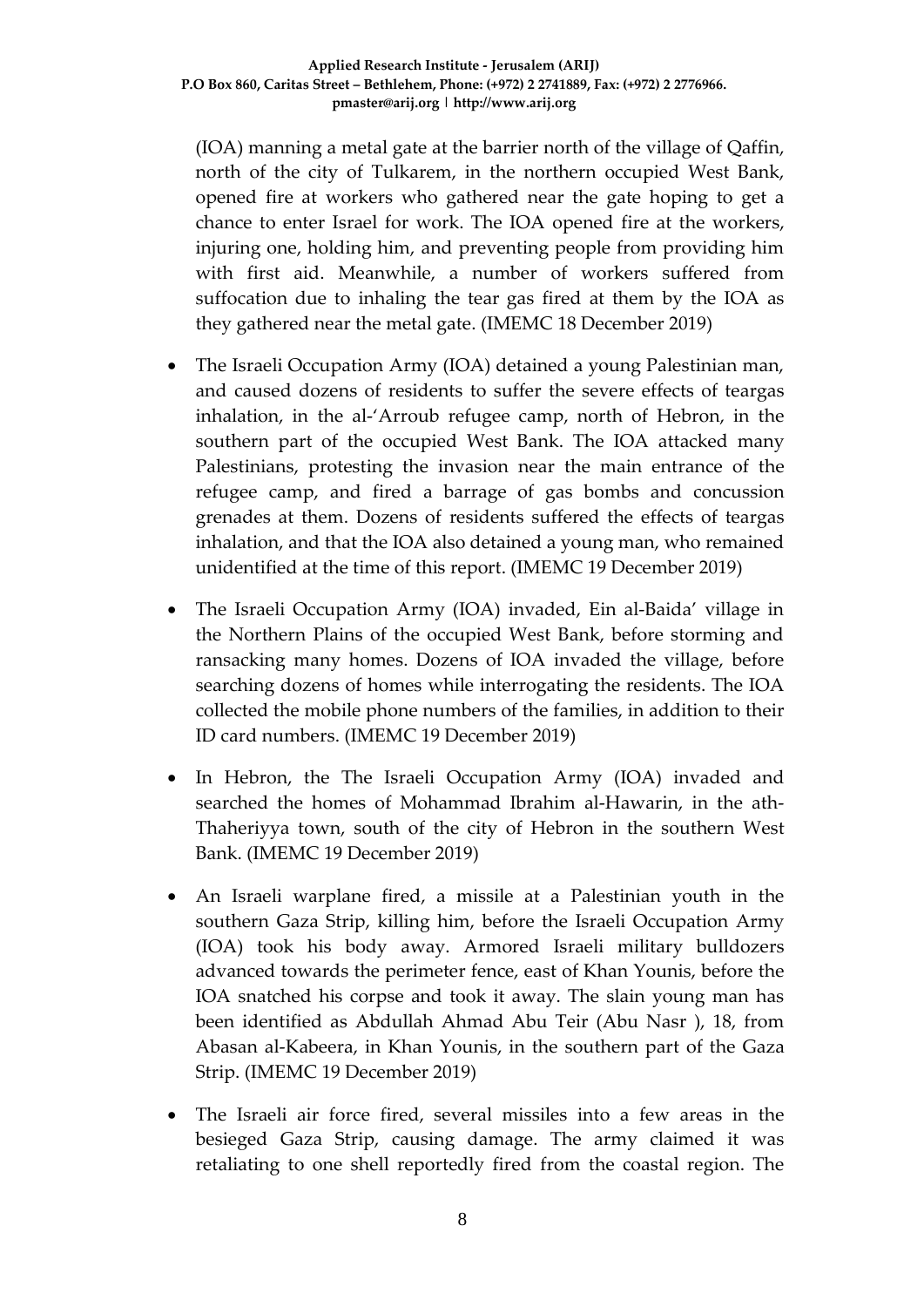army fired at least two missiles into Asqalan site, northwest of Beit Lahia, in the northern part of the Gaza Strip. An Israeli drone fired at least one missile into a land, east of Rafah city, in the southern part of the coastal region. Hours later, the army fired two more missiles into Palestinian lands, south of Rafah. (IMEMC 20 December 2019)

- Dozens of Palestinians suffered from tear-gas inhalation during confrontations with Israeli Occupation Army (IOA) in the town of Beit Ummar, south of the city of Hebron. The IOA stormed the town, in the southern occupied West Bank, and fired tear-gas canisters directly towards Palestinian resident's homes. Many local Palestinian residents resisted the invasion, until the tear-gas caused dozens to suffer the effects of tear-gas. (IMEMC 23 December 2019)
- A horde of Jewish settlers placed a candelabrum on the rooftop of the Ibrahimi Mosque in the Old City of al-Khalil. settlers escorted by Israeli occupation Army (IOA) positioned a candelabrum on the external rooftop of the Ibrahimi Mosque in the herat of Hebron city. (PALINFO 23 December 2019)
- A Palestinian mother and her daughter were injured, after being attacked by an Israeli settler in Tel Rumeida neighborhood in Hebron city, in the southern occupied West Bank. Palestinian residents in Tel Rumeida are subjected to nearly daily harassment by Israeli settlers from the settlement of Ramat Yishai. (IMEMC 24 December 2019)
- Far-right rabbi Yehuda Glick as well as dozens of Jewish settlers broke into the courtyards of Al-Aqsa Mosque Compound via the Moroccan Gate, heavily protected by Israeli occupation Army (IOA). Glick and the settlers carried out provocative tours in the courtyards of the mosque and received explanations on the alleged "Temple Mount". (IMEMC 24 December 2019)
- Dozens of Jewish settlers stormed al-Aqsa Mosque while escorted by a large police force. 189 Israeli settlers forced their way into al-Aqsa Mosque through al-Maghareba Gate and carried out provocative tours inside the compound. Settler groups have lately called for intensified mass break-ins into al-Aqsa Mosque to mark the one-week Hanukkah festival. (PALINFO 25 December 2019)
- The Israeli Occupation Army (IOA) invaded Halhoul town, north of Hebron, before storming and violently searching several homes. (IMEMC 26 December 2019)
- In Hebron, in southern West Bank, the Israeli Occupation Army (IOA) invaded the areas surrounding the Shuhada Graveyard, in the al- 'Arroub refugee camp, north of the city, and fired gas bombs and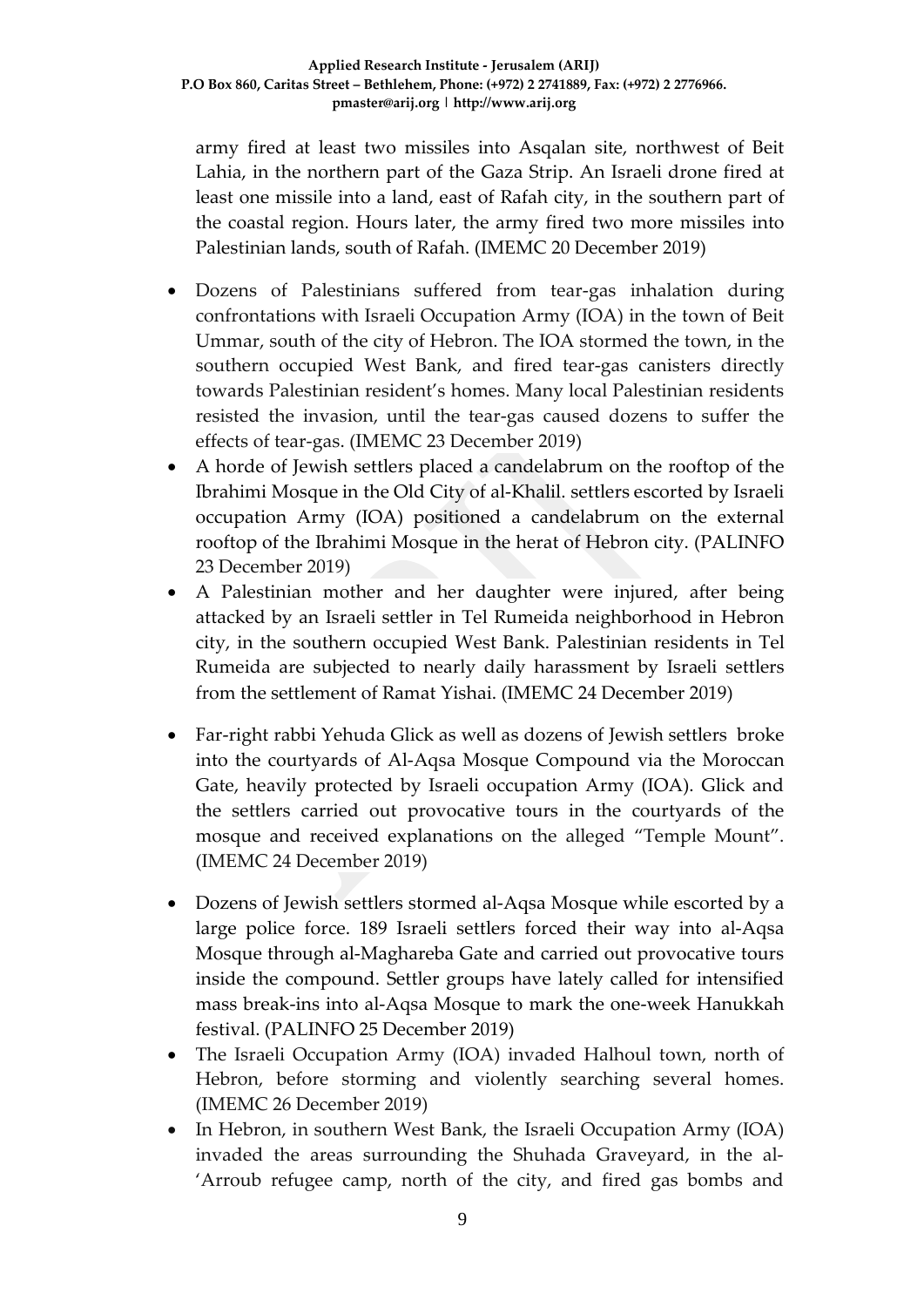concussion grenades at several Palestinians during ensuing protest. (IMEMC 27 December 2019)

- The Israeli Occupation Army (IOA) attacked Palestinians taking part in the weekly 'March of Return' protests near the fence separating the Gaza Strip from Israel, leaving a number of protesters injured. The IOA shot and injured protesters east of Jabalia and east of Khan Younis. Dozens of Palestinians also suffered from tear gas inhalation due to inhaling tear gas used by the Israeli troops in the eastern part of Gaza. Israeli troops have killed at least 307 Palestinians since the beginning of the rallies and wounded more than 18,000 others. (IMEMC 28 December 2019)
- In the weekly Friday afternoon protest in the Palestinian village of Kufr Qaddoum, dozens of Palestinians and foreign solidarity activists suffered from tear gas inhalation when Israeli troops attacked the nonviolent demonstrators. The protesters were calling for the re-opening of the main road in the village, which was closed by Israeli military forces 16 years ago. The road closure has caused undue suffering for the residents, and has prevented their freedom of movement and essentially imprisoned them in their village. The Israeli troops stormed the village firing rubber-coated metal bullets, tear gas canisters, concussion grenades and sound bombs, which resulted in dozens of gas inhalation cases who were treated in the field. (IMEMC 28 December 2019)
- The Israeli Occupation Army (IOA) shot, a Palestinian man on his land, east of Beit Hanoun, in the northern part of the besieged Gaza Strip. The IOA stationed across the perimeter fence east of Beit Hanoun, fired many rubber-coated steel bullets at a Palestinian farmer, wounding him in the chest and arm. The Palestinian suffered moderate wounds. (IMEMC 29 December 2019)
- The Israeli Occupation Army (IOA) invaded and searched many homes in villages and towns in the southern West Bank governorate of Hebron, in addition to closing the iron gate at the main entrance of the al-Fawwar refugee camp, south of the city. (IMEMC 29 December 2019)
- In Qalqilia, in northern West Bank, the Israeli Occupation Army (IOA) invaded Azzoun town, east of the city, and attacked with live round many protesters who hurled stones and a few Molotov cocktails at them. (IMEMC 29 December 2019)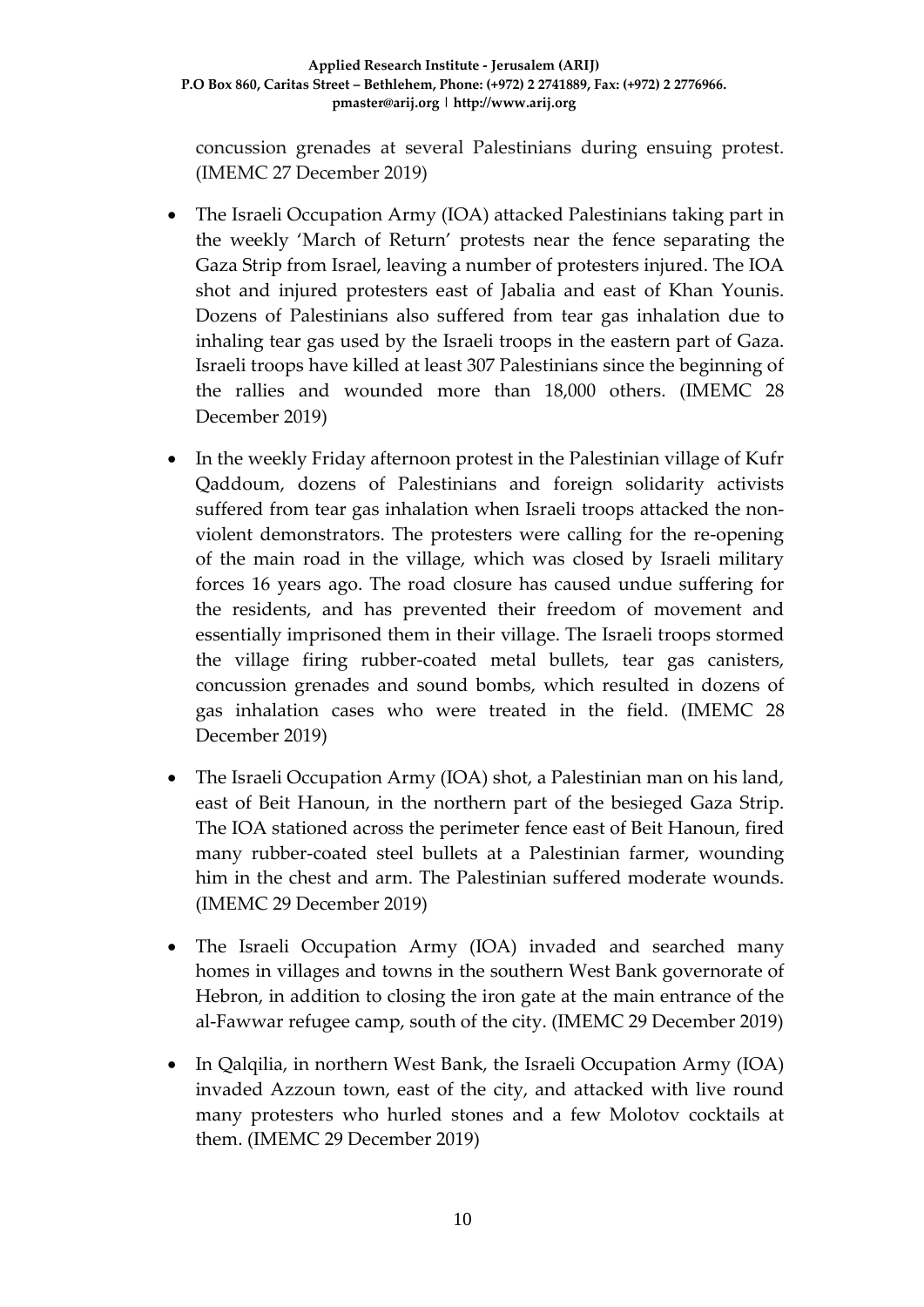- The Israeli Occupation Army (IOA) invaded many neighborhoods in Hebron city, and the surrounding towns of Sammoa', Yatta, Deir Samit, and Sa'ir, in addition to Tarqoumia town, where the ioa also invaded and violently searched homes, causing serious damage, in addition to confiscating a computer. The IOA also installed roadblocks at the main entrances of Sa'ir and Halhoul towns, in addition to Hebron's northern road, before stopping and searching dozens of cars and interrogated many Palestinians while inspecting their ID cards. (IMEMC 30 December 2019)
- The Israeli Occupation Army (IOA) shot, late at night, a young Palestinian man with a rubber-coated metal bullet, and caused others to suffer the effects of teargas inhalation, in Halhoul town, north of Hebron, in the southern part of the occupied West Bank. Several army jeeps accompanied dozens of settlers into the archeological area of the town, after closing it and its surrounding areas. The invasion led to protests, and that the soldiers fired many rubber-coated steel bullets and gas bombs. A young Palestinian man was shot with a rubbercoated steel bullet, and several Palestinians suffered the effects of teargas inhalation. (IMEMC 30 December 2019)
- The Israeli Occupation Army (IOA) and settlers invaded the Sammoa' town, south of Hebron, and headed to an archeological area after the soldiers closed many roads and prevented the Palestinians from crossing. (IMEMC 30 December 2019)
- The Israeli occupation Army (IOA) intensified their presence and security measures around the Ibrahimi Mosque in the Old City of al-Khalil. The IOA at the entrances leading to the Mosque prevented Muslim worshipers from entering the Mosque and allowed to Jewish settlers to defile it. The IOA also prevented journalists from doing their job, expelled them from the Mosque and deleted all the photos and videos from their cameras. The journalists were covering the Israeli arbitrary measures against the Muslim worshipers and the desecration of the Islamic holy site by Jewish settlers. (PALINFO 30 December 2019)

# **Israeli Arrests**

• Israeli troops invaded the town of Beit Awwa in Hebron, in the southern West Bank, and detained Mohammad Osama Shalash and Uday Ismail Shalash. Both are believed to be under age 18, although their exact ages have not been reported. (IMEMC 1 December 2019)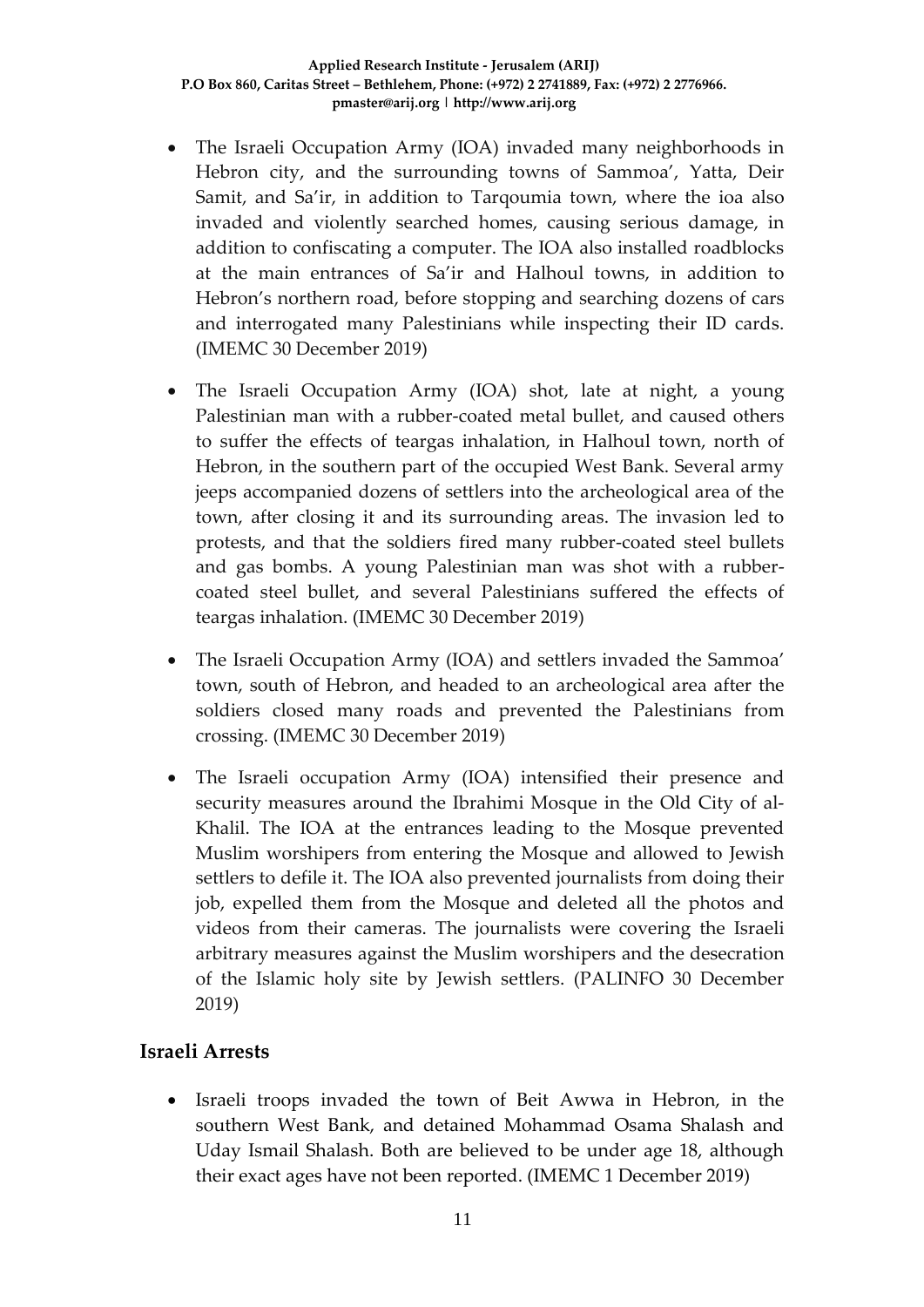- In Bethlehem, in the southern West Bank, Israeli troops detained Amer Ali Dhuib and Hafez Dauw, while another teenager, Osama Ali al-Badan (16), received a notification to report to a nearby interrogation center for questioning. (IMEMC 1 December 2019)
- Izz al-Din Freihat, from al-Yamoun village, was detained by the Israeli Occupation Army (IOA) in front of Tayyar checkpoint. He is also a former prisoner. (IMEMC 1 December 2019)
- The Israeli occupation authorities (IOA) continue to administratively detain a Palestinian mother of two, Shorouq Mohammad al-Badan, 25 years old, from Bethlehem, despite her deteriorated health condition. Al Badan is suffering from severe stomach pain, as she is vomiting blood, noting that she receives no medical attention. After Israeli occupation Army (IOA) broke into her house, al-Badan had been detained on June 15, 2019, and held at a solitary cell, in Hasharon prison, for five days. The cell lacks ventilation and light, and it smells bad due to the existence of a toilet inside, which led her to suffering from psychological and health problems. (IMEMC 2 December 2019)
- In Hebron city, in the southern part of the West Bank, the Israeli occupation Army (IOA) invaded and searched several homes, and detained Ali Abbas Sharabati, 20, Salahuddin Nabeeh Sharabati, 18, Sajed Hasan al-Qitta, 29, and Azzam Abdul-Rahim Shweiki, 28. (IMEMC 2 December 2019)
- The Israeli occupation Army (IOA) invaded the home of a former political prisoner, identified as Luay Faisal Hashlamoun, 36, in Hebron city, and summoned him for interrogation. (IMEMC 2 December 2019)
- In Bethlehem, south of occupied Jerusalem, the Israeli occupation Army (IOA) invaded the al-Fawaghra neighborhood, in the center of the city, searched homes and detained Mohammad Issa Abu Omar, 24. (IMEMC 2 December 2019)
- In al-Biereh city, near Ramallah in central West Bank, the Israeli occupation Army (IOA) invaded Um ash-Sharayet neighborhood, and detained Ahmad Abu Latifa, from his home. (IMEMC 2 December 2019)
- In Hebron city, in the southern part of the West Bank, the Israeli occupation Army (IOA)s invaded and searched several homes, and detained Ali Abbas Sharabati, 20, Salahuddin Nabeeh Sharabati, 18, Sajed Hasan al-Qitta, 29, and Azzam Abdul-Rahim Shweiki, 28. (IMEMC 2 December 2019)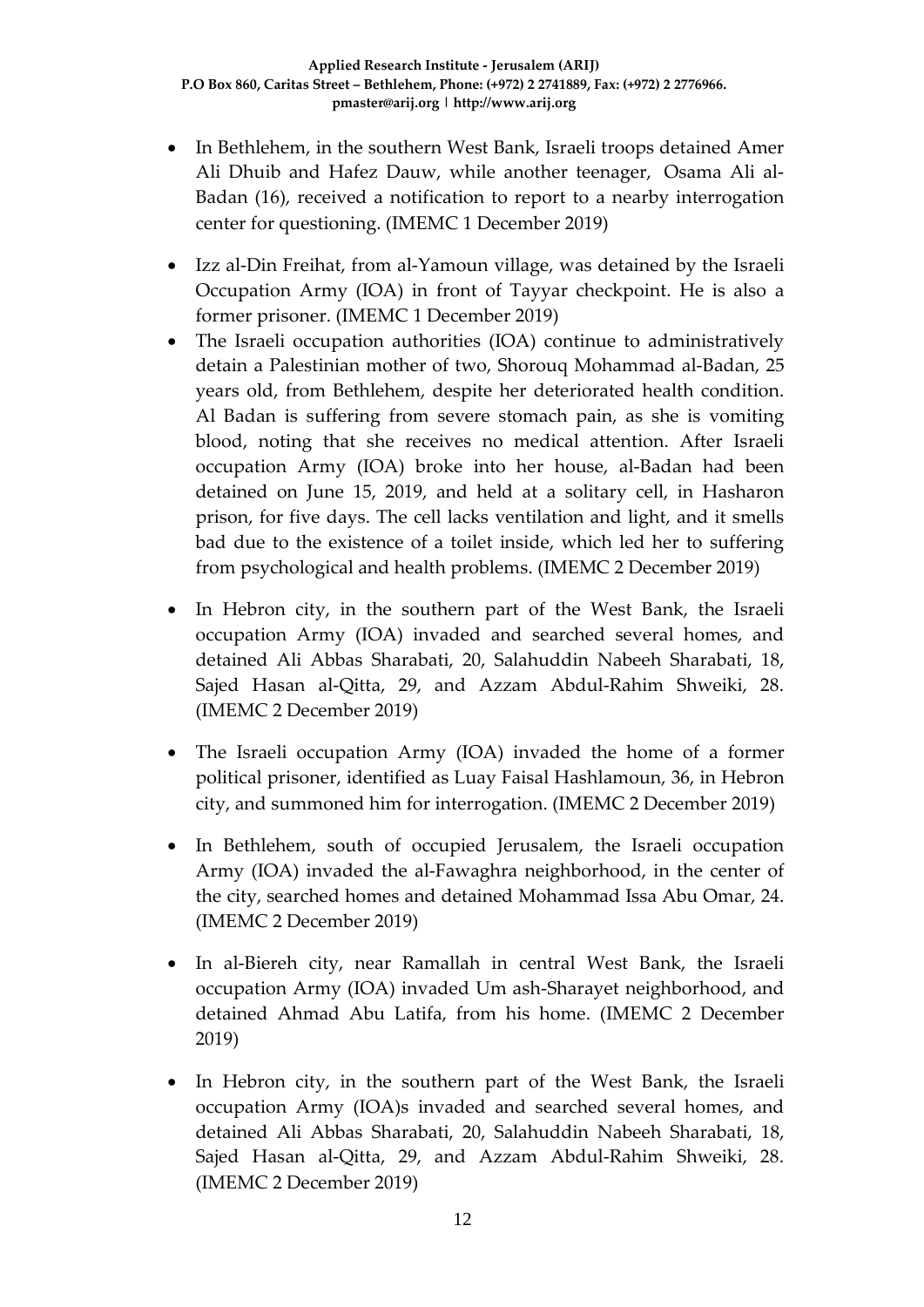- The Israeli occupation Army (IOA) invaded the home of a former political prisoner, identified as Luay Faisal Hashlamoun, 36, in Hebron city, and summoned him for interrogation. (IMEMC 2 December 2019)
- In Bethlehem, south of occupied Jerusalem, the Israeli occupation Army (IOA) invaded the al-Fawaghra neighborhood, in the center of the city, searched homes and detained Mohammad Issa Abu Omar, 24. (IMEMC 2 December 2019)
- In al-Biereh city, near Ramallah in central West Bank, the Israeli occupation Army (IOA) invaded Um ash-Sharayet neighborhood, and detained Ahmad Abu Latifa, from his home. (IMEMC 2 December 2019)
- The Israeli occupation Army (IOA) detained two Palestinians from Silwan town, south of the Al-Aqsa Mosque in occupied East Jerusalem. The IOA invaded and searched homes in Ein al-Louza neighborhood in Silwan, before detaining Ishaq Khaled Abu Tayeh and Ala' Tawfiq Abu Tayeh. (IMEMC 2 December 2019)
- The Israeli occupation Army (IOA) detained Salah 'Aahed Abu Diak, the brother of [Sami Abu Diak,](https://imemc.org/article/pchr-fourth-case-in-2019-palestinian-prisoner-dies-in-israeli-prison-suspicions-of-medical-neglect-arise/) who died in Israeli prisons due to various complications after Israel refused to grant him the urgently need specialized medical care. The Israeli occupation Army (IOA) invaded Sielet ath-Thaher town, south of the northern West Bani city of Jenin, before storming and ransacking the Abu Diak family home, causing property damage. The IOA detained the family in one room, and interrogated them for several hours while violently searching the property. (IMEMC 2 December 2019)
- The Israeli occupation Army (IOA) detained four Palestinian children from their homes, in occupied East Jerusalem, and assaulted several residents. The IOA detained Ahmad Khalil Kleib, 12, and his brother, Mohammad, 16, after storming and ransacking their home in the al- 'Isawiya town in Jerusalem. The IOA also detained Mustafa Eyad Ghazala, 16, and his brother Mos'ab, 15, after invading and ransacking their home. The Israeli occupation Army (IOA) attacked several members of Abu Ghazala family, causing cuts and bruises, before detaining the two children. (IMEMC 2 December 2019)
- The District Court in Jerusalem ordered Mo'men al-'Abbassi, Ala' Mohammad al-'Abbassi, Hatem Jaber al-'Abbassi, Mustafa Mahmoud al-'Abbassi, and No'man Wazouz, under further interrogation until this coming Thursday, and informed the prosecutor's office to go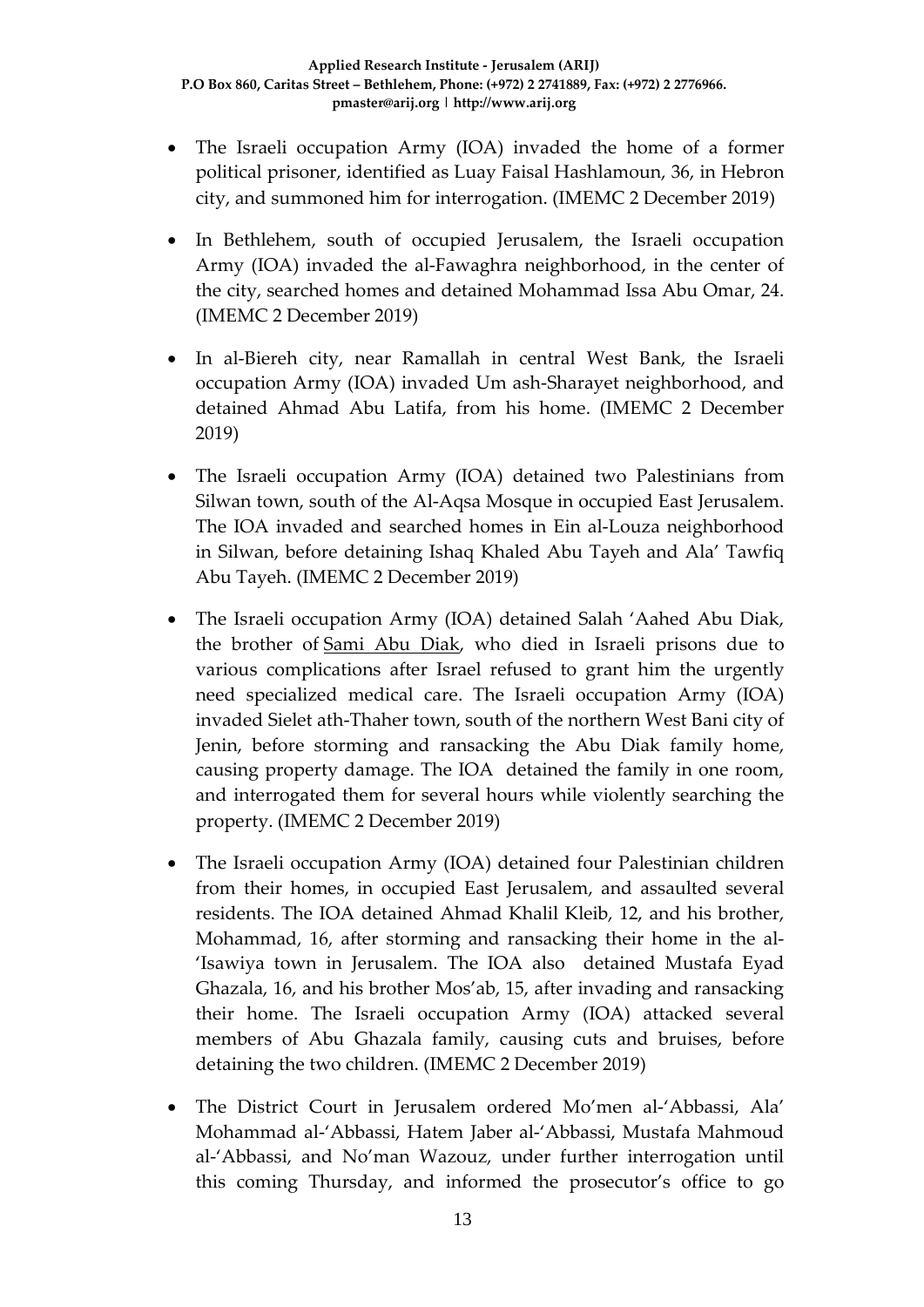ahead and indict them. The Palestinians were among dozens of residents who were detained by the army from their homes, in occupied Jerusalem, last week. (IMEMC 2 December 2019)

- In Hebron, in southern West Bank, The Israeli Occupation Army (IOA) invaded and searched homes in the city, and detained Sameeh Gheith. (IMEMC 3 December 2019)
- The Israeli Occupation Army (IOA) installed a roadblock in the ath-Thaheriyya town, southwest of Hebron, before stopping and searching cars, and detained Ahmad Sa'id Zohour in addition to Fahed Ahmad Atawna, 40; both from Beit Kahil town, northwest of Hebron. (IMEMC 3 December 2019)
- In Nablus, in northern West Bank, the Israeli Occupation Army (IOA) invaded homes in the eastern area of the city, in addition to Balata town and Balata refugee camp, before detaining Ward Jihad Abu Rezeq and Ramzi Dweikat. (IMEMC 3 December 2019)
- The Israeli Occupation Army (IOA) invaded homes in Kafr Qalil village, south of Nablus, before detaining Waddah Nabil Amer and Montaser Walid Amer. (IMEMC 3 December 2019)
- In Jericho, the Israeli Occupation Army (IOA) detained Mo'in Damo, from his home in Aqbata Jaber refugee camp. (IMEMC 3 December 2019)
- The Israeli Occupation Army (IOA) detained Tareq Abu Harb, Ghassan Mohammad Taha, and Othman Taiseer, from Deir Abu Mashal village. (IMEMC 3 December 2019)
- The Israeli Occupation Army (IOA) detained Khaled Zawahra from his home in Betunia, and a former political prisoner, identified as Issam Zoheir Taha, from his home in Ramallah city. (IMEMC 3 December 2019)
- The Israeli Occupation Army (IOA) invaded a Palestinian school in Orif village, south of the northern West Bank city of Nablus, detained two children and forced the school shut until further notice. Dozens of IOA surrounded the school before invading it, and detained two children, identified as Dia' Shehada and Mohammad Safadi. The IOA forced all students and staff out of the educational facility and shut it down. The army invaded the school after the IOA invaded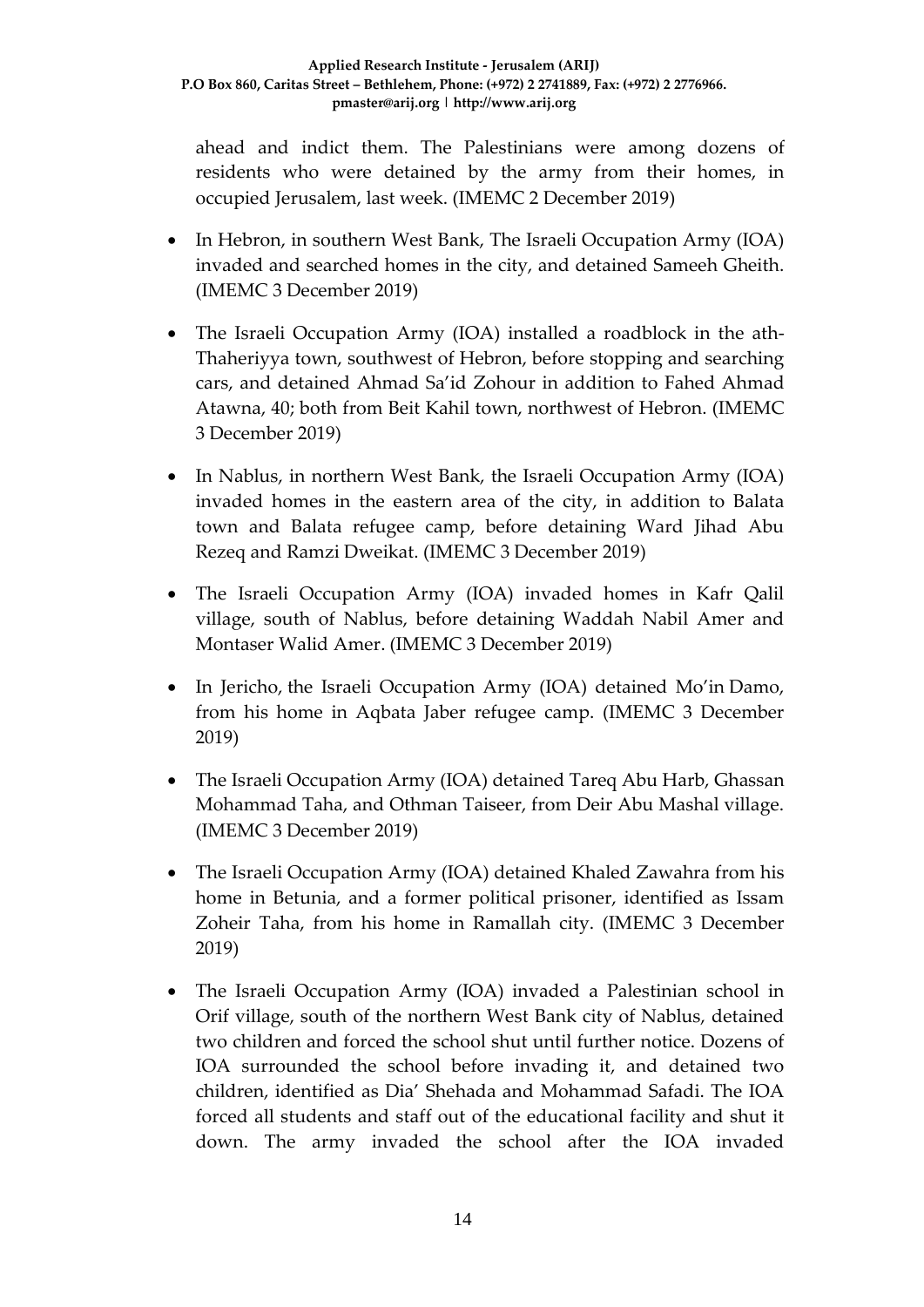surrounding areas, and fired at many Palestinians who protested the invasion and hurled stones at them. (IMEMC 4 December 2019)

- The Israeli Occupation Army (IOA) invaded Ramallah in central West Bank and detained Ibrahim Hammad and Rami Nabil Hamdan, from Silwad town, east of the city. (IMEMC 4 December 2019)
- The Israeli Occupation Army (IOA) detained Esmat Sameeh and Mohammad Sameeh, from Deir As Sudan village, northwest of Ramallah. (IMEMC 4 December 2019)
- The Israeli Occupation Army (IOA) detained Abdul-Hafeth Awni Thieb, from the al-Mazra'a ash-Sharqiya village, east of Ramallah. (IMEMC 4 December 2019)
- In Nablus, in northern West Bank, the Israeli Occupation Army (IOA) detained Haitham Mahmoud al-Aqra', from Qabalan village. (IMEMC 4 December 2019)
- The Israeli Occupation Army (IOA) detained Saleh Najeh Musallam, from Talfit in Jenin Governorate. (IMEMC 4 December 2019)
- In Bethlehem, south of occupied Jerusalem, the Israeli Occupation Army (IOA) detained Mohammad Samir al-Azza, 17, and Mohammad Ahmad al-Barbari, 18, from their homes in the al-Azza refugee camp. (IMEMC 4 December 2019)
- In Hebron, in southern West Bank, the Israeli Occupation Army (IOA) detained Hamza Bajes from Halhoul town. (IMEMC 4 December 2019)
- The Israeli Occupation Army (IOA) detained Azzam Asafra, from Beit Kahil town, north of the city of Hebron. (IMEMC 4 December 2019)
- The Israeli Occupation Army (IOA) invaded the street in front of the school in Anata town, northeast of occupied Jerusalem, and attacked many young men who protested the invasion. The IOA fired a barrage of gas bombs and concussion grenades into the area, including the school campus, causing dozens of students to suffer the effects of teargas inhalation. The schoolgirls could not leave their educational facility after the school day was over, and had to wait for some time until the soldiers left. Furthermore, the IOA chased a young man near the school, and detained him; he remained unidentified at the time of this report. (IMEMC 5 December 2019)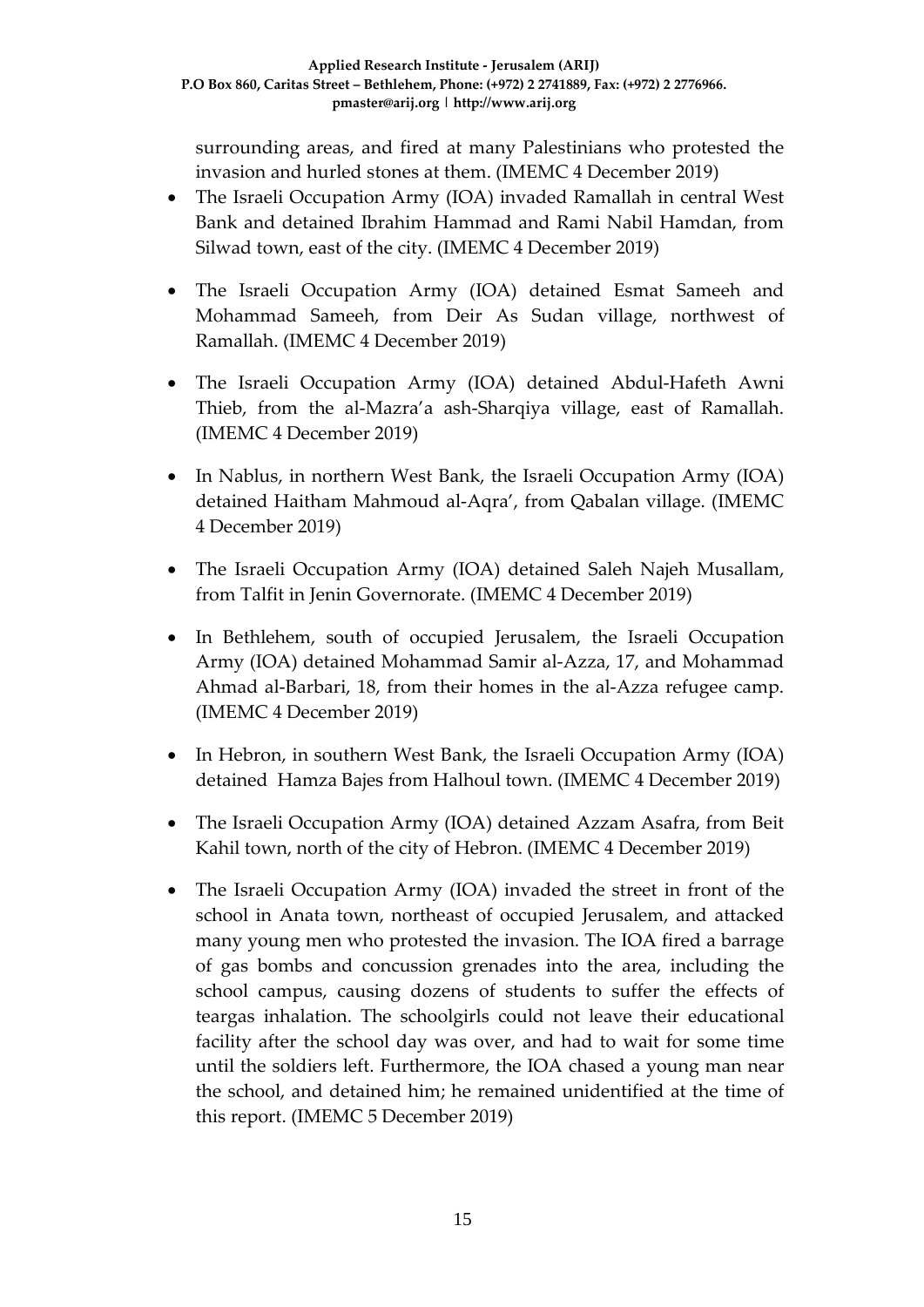- The Israeli Occupation Army (IOA) detained Sufian an-Natsha, Islam Rajabi and Mohammad Rajabi, from their homes in Silwan town, in occupied Jerusalem. (IMEMC 5 December 2019)
- The Israeli Occupation Army (IOA) detained Mahmoud al-Hadra from Jabal az-Zeitoun (Mount Of Olives) in occupied East Jerusalem. (IMEMC 5 December 2019)
- The Israeli Occupation Army (IOA) detained Mohammad Mousa Mustafa, from the al-'Isawiya town in occupied East Jeruslaem. (IMEMC 5 December 2019)
- The Israeli Occupation Army (IOA) invaded Anata town, northeast of Jerusalem, especially in the Salam area, and fired many gas bombs, concussion grenades and rubber-coated steel bullets at Palestinian protesters. (IMEMC 5 December 2019)
- The Israeli Occupation Army (IOA) detained a Palestinian teen, identified as Hamza Abu Sneina, from Silwan town, in Jerusalem. (IMEMC 5 December 2019)
- The Israeli Occupation Army (IOA) invaded and ransacked homes, in Surif town, northwest of Hebron, in the southern part of the West Bank, and detained Mousa Kamal Baradeyya, and Ayman Ali Baradeyya. (IMEMC 5 December 2019)
- The Israeli Occupation Army (IOA) detained two siblings, identified as Bashir and Ali Suleiman at-Till, from the ath-Thaheriyya town, south of Hebron. (IMEMC 5 December 2019)
- In Beit Ummar town, north of Hebron, the Israeli Occupation Army (IOA) detained a former political prisoner, identified as Mohannad Zoheir al-Allami, 22, in addition to Abdul-Aziz Thiab Awad, 22, and his brother Qassem, 20. (IMEMC 5 December 2019)
- In Tulkarem, in northern West Bank, the Israeli Occupation Army (IOA) detained Bilal Atallah al-Ghoul, 50, from his home in Deir al-Ghosoun town, north of the city. (IMEMC 5 December 2019)
- The Israeli Occupation Army (IOA) invaded Be'er al-Basha village, east of Jenin in northern West Bank, and ransacked many homes, including the home of former political prisoner, Odai Taiseer Ghawadra, 29. The IOA could not locate Ghawadra to detain him, and told his family that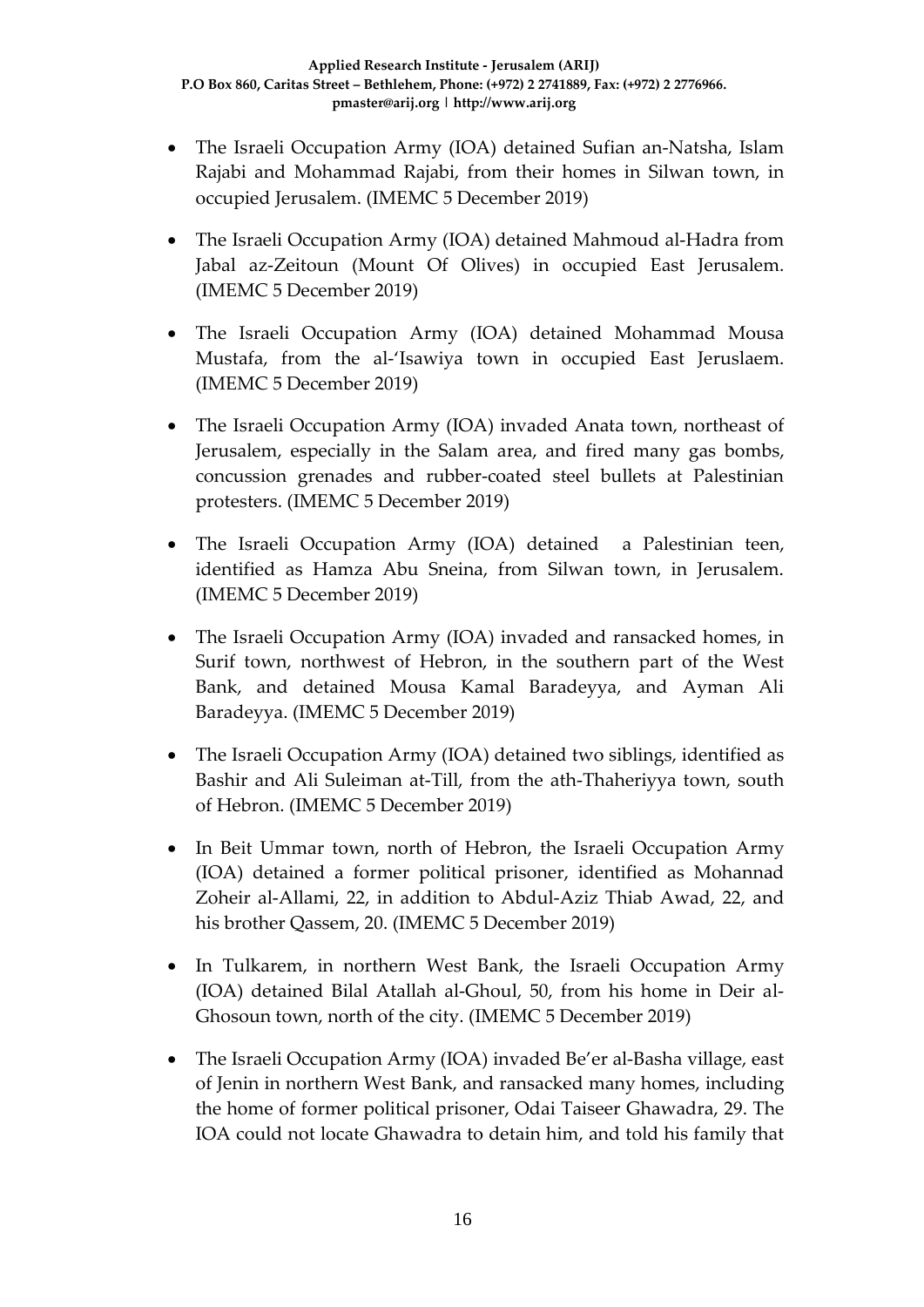he needed to turn himself in to the army, "because if he doesn't, he will be assassinated." (IMEMC 5 December 2019)

- The Israeli occupation Army (IOA) detained a Palestinian passenger at the Beit Hanoun (Erez) border crossing in northern Gaza. The IOA detained Mous'ed Arqiba, a 44-year-old businessman from Rafah in Gaza, at the crossing, without providing further details. (PALINFO 5 December 2019)
- Several Israeli army jeeps invaded 'Aida refugee camp, north of Bethlehem, and searched homes, before detained Malek Nayef Zboun, 27, and Saddam 'Aqel Dar al-Haj, 29. The Israeli Occupation Army (IOA) also summoned Ibrahim Yassin Srour for interrogation in Etzion military base and security center, south of Bethlehem. (IMEMC 6 December 2019)
- The Israeli Occupation Army (IOA) invaded and searched the home of Mo'tasem Ayyoub Jabr, in Beit Jala city, west of Bethlehem, and stole cash and gold from the property. (IMEMC 6 December 2019)
- The Israeli Occupation Army (IOA) invaded Bal'a town, east of the northern West Bank city of Tulkarem, searched homes and detained Stephan Shahrour and Tareq Ziad Shahrour. (IMEMC 6 December 2019)
- The Israeli Occupation Army (IOA) detained Palestine TV crew members in Jerusalem and seized their equipment, in the latest attack against Palestinian media outlets in the occupied city of Jerusalem. The Israeli intelligence officers broke into the filming scene during the broadcast of "Good Morning Jerusalem" on the Mount of Olives, and detained the show's producer, Dana Abu Shamsiya, cameraman Ameer Abed-Rabbu, and former prisoner Mohammad al-Abbasi, who was hosted on the show. Israeli police detained Palestine TV reporter Christine Rinawi and cameraman Ali Yassin, in the vicinity of Bab al-Amoud (Damascus Gate). (IMEMC 6 December 2019)
- The Israeli occupation Army (IOA) detained two Palestinians near the perimeter fence in the southern part of the besieged and impoverished Gaza Strip. The IOA detained the two Palestinians after the army alleged that they crossed the fence. The two Palestinians were taken to an unknown destination; the Israeli army confirmed that the two were not carrying any weapons. . Israeli soldiers abducted, Saturday, a young Palestinian man in occupied East Jerusalem, and installed a roadblock west of Jenin, in the occupied West Bank. (IMEMC 8 December 2019)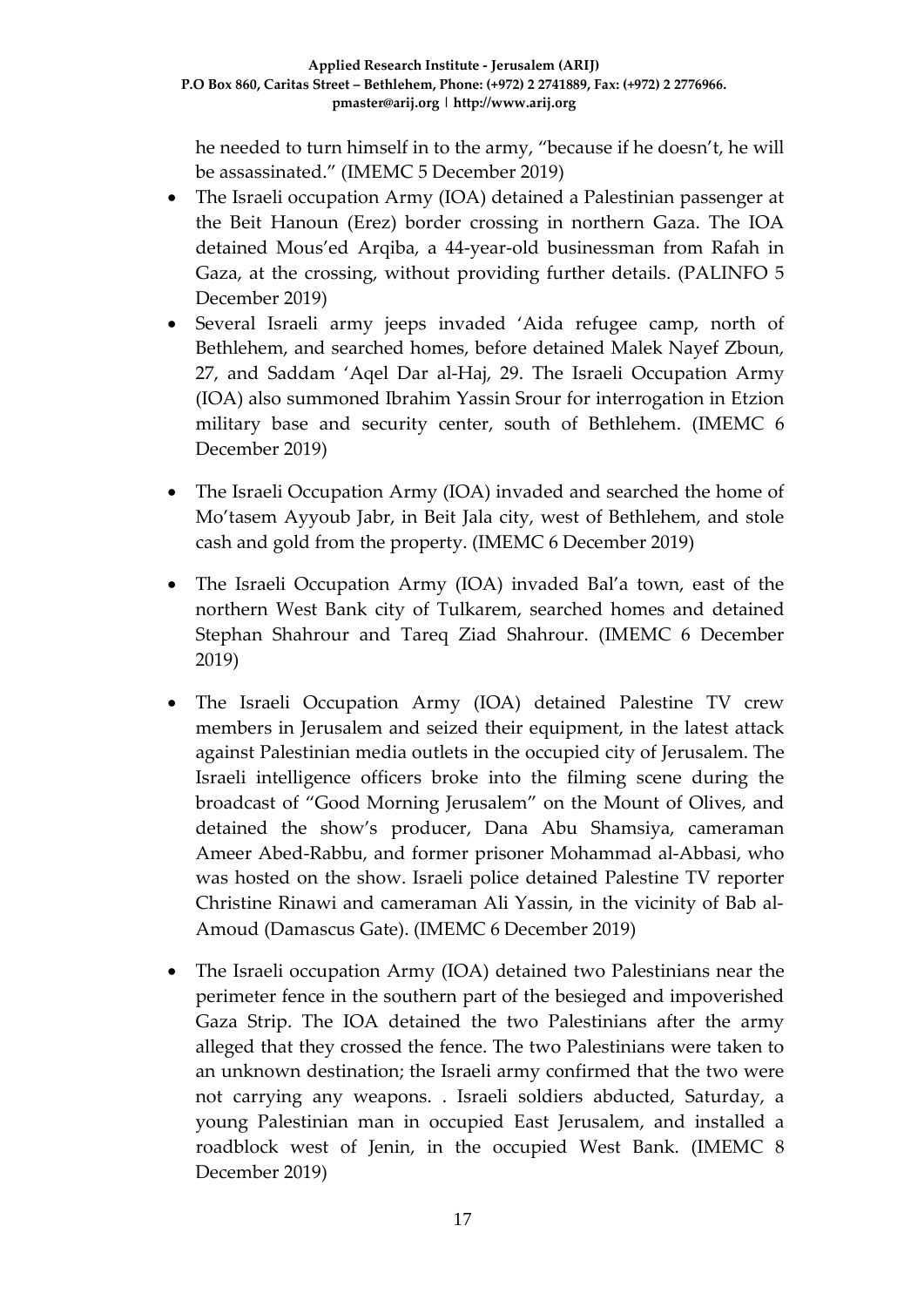- The Israeli occupation Army (IOA) detained Nidal Abboud, after stopping him in Bab al-Amoud area, in the Old City of Jerusalem. The IOA took the detained the young man to a nearby detention center. The army also attacked several Palestinian journalists while trying to stop them from documenting the detention. The incidents took place during a nonviolent protest in Bab al-Amoud. (IMEMC 8 December 2019)
- The Israeli occupation Army (IOA) detained a Palestinian girl child near the Ibrahimi Mosque in al-Khalil city. The IOA at a checkpoint near the Ibrahimi Mosque rounded up 14-year-old Afnan Abu Asnaineh as she was walking to her school. (PALINFO 8 December 2019)
- The Israeli Occupation Army (IOA) detained a Palestinian man, and confiscated a car, in Betunia town, west of Ramallah, in central West Bank. The IOA detained Abdullah Abu Ibrahim, after storming and ransacking his home. The IOA also invaded and searched the home of Saed Abu al-Baha, before confiscating his car. (IMEMC 9 December 2019)
- In Jenin, in northern West Bank, the Israeli Occupation Army (IOA) invaded and searched homes, before detaining Abdul-Rauf Najeh Kamil, from Qabatia town, south of Jenin. (IMEMC 9 December 2019)
- In Tulkarem, in northern West Bank, the Israeli Occupation Army (IOA) detained Amir Ajaj, from his home in Saida town, north of the city. (IMEMC 9 December 2019)
- In Hebron governorate, in southern West Bank, the Israeli Occupation Army (IOA) searched dozens of homes and detained six Palestinians, identified as Samer Suleiman al-Atawna, Abdul-Fattah al-Atawna, Ahmad Asafra, Abed Shehda Zohour from Beit Kahil town, northwest of Hebron. (IMEMC 9 December 2019)
- The Israeli Occupation Army (IOA) detained Sameh at-Teety from his home in the al-'Arroub refugee camp, north of Hebron, and Ali Taleb al-Hroub from Doura town, southwest of Hebron. (IMEMC 9 December 2019)
- The Israeli Occupation Army (IOA) detained a 14 year old female student, as she attempting to cross the Abu al-Reesh checkpoint, near the Ibrahimi Mosque in the center of Hebron. The IOA detained the student, under the pretext that she was allegedly bearing a knife. (IMEMC 9 December 2019)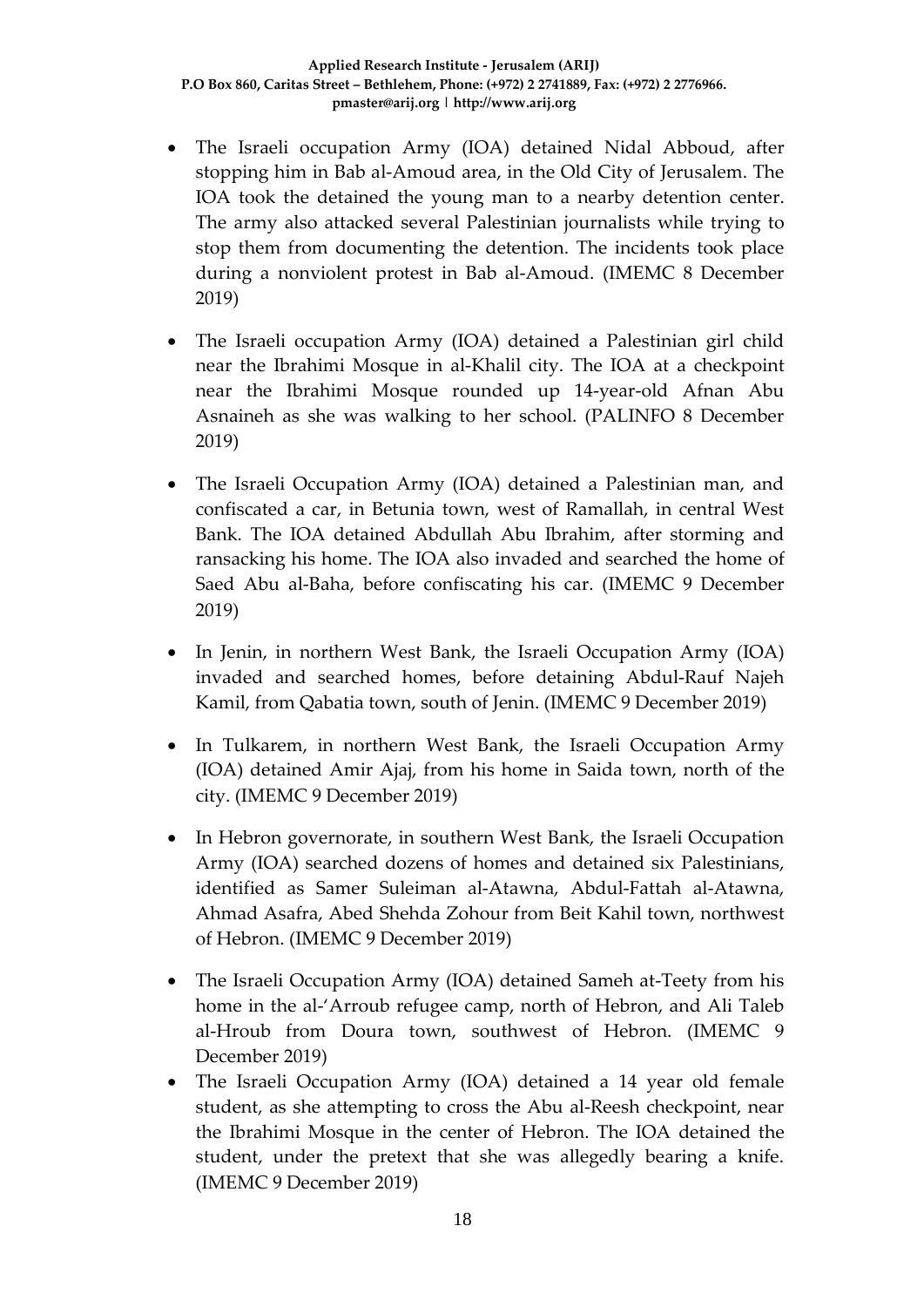- The Israeli Occupation Army (IOA) invaded the town of al-Issawiya in East Jerusalem before dawn and raided a number of Palestinian homes. They then issued warrants to seven youth, who are required to submit themselves to the Israeli police for interrogation. Israeli troops invaded the town with a battalion of the IOA and a number of armored vehicles, ransacked homes and pulled youth from their beds while they were sleeping. They then issued warrants to seven young men, after raiding and ransacking their homes. The seven were identified as: Ahmad Muhammad Derbas, Walid Alyan, Mohammad Rabah Alyan, the two brothers Majd Darwish and Rashid Darwish, and Issa Derbas. This invasion follows a similar pre-dawn invasion into al-Issawiya the previous day, in which they ransacked homes and abducted 15-year old Montaser Nasser Sebta. (IMEMC 10 December 2019)
- Israeli occupation intelligence, delivered the Jerusalem governor, Adnan Ghaith, a decision issued by the Minister of Internal Security, Gilad Erdan, to prevent him from holding meetings, seminars and activities inside the occupied city of Jerusalem, for a period of six months. The decision included preventing Governor Ghaith from collecting and providing financial aid to individuals and affected people, not holding organizational meetings, and not conducting meetings and seminars inside Jerusalem. Occupation intelligence stormed the house of Governor Ghaith in the town of Silwan, south of Al-Aqsa Mosque, and handed him the decision and a summons to investigate Al-Maskoubiya detention center. (IMEMC 12 December 2019)
- The Israeli Occupation Army (IOA) detained a former political prisoner, identified as Bushra Tawil, in addition to Laith 'Aassi Tarifi, from their homes from the al-Biereh city. (IMEMC, WAFA 12 December 2019)
- The Israeli Occupation Army (IOA) detained Ahmad Kayed from Beitin town in Ramallah Governorate. (IMEMC, WAFA 12 December 2019)
- The Israeli Occupation Army (IOA) detained Kamel Nakhla from the al-Jalazoun refugee camp in Ramallah Governorate. (IMEMC 12 December 2019)
- The Israeli Occupation Army (IOA) detained Ahmad Abdullah as-Saher, from Silwad town in Ramallah Governorate. (IMEMC 12 December 2019)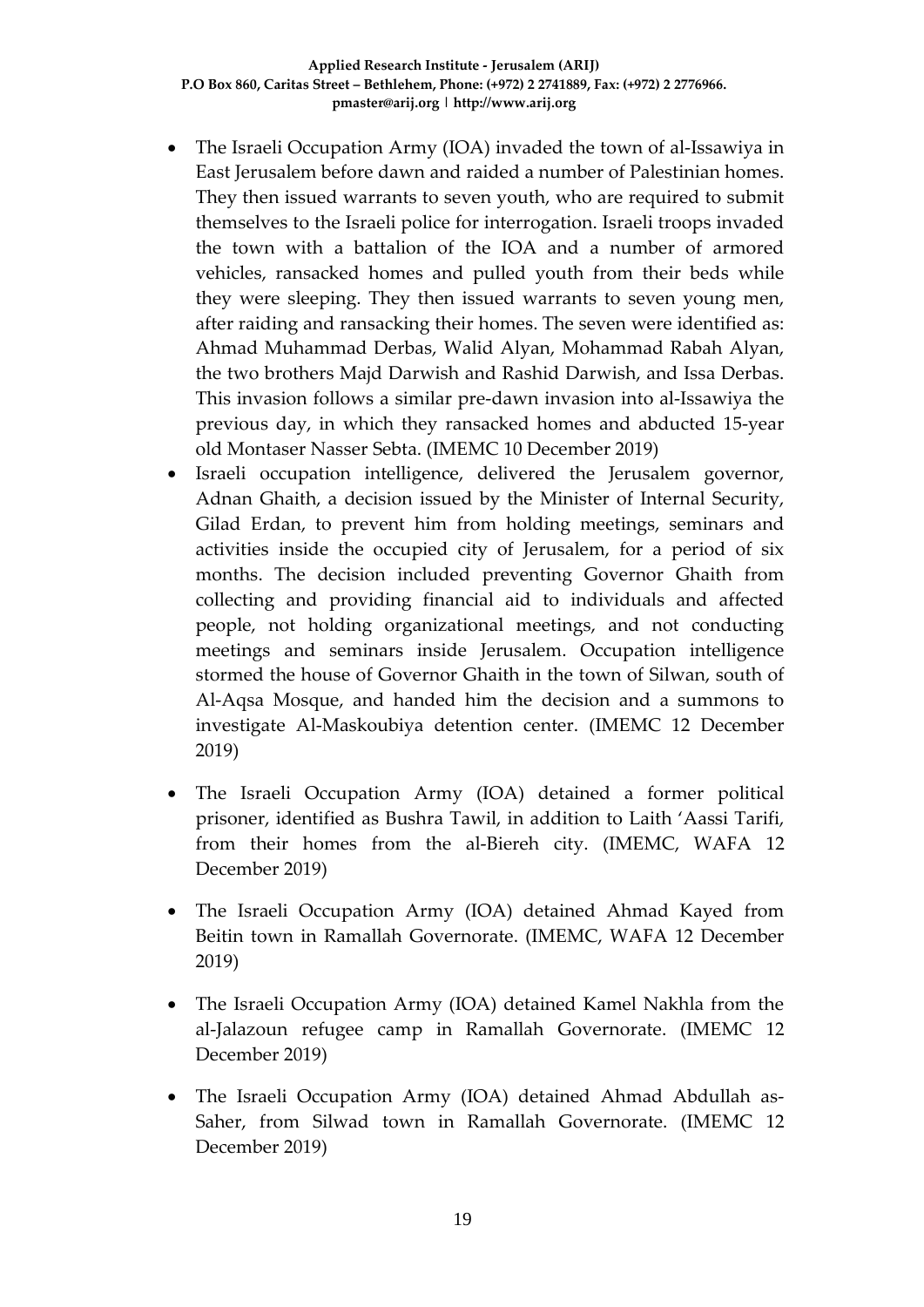- The Israeli Occupation Army (IOA) detained Mahmoud Bajes Aqel and Nayef Abdullah Shatreet, from their homes in Halhoul town, north of the southern West Bank city of Hebron. (IMEMC 12 December 2019)
- In occupied Jerusalem, the Israeli Occupation Army (IOA) searched homes and detained a young man, identified as Husam Abu Mayyala, and his father, from their home in Shu'fat refugee camp, north of the city, and fired many gas bombs at protesters. (IMEMC 12 December 2019)
- The Israeli Occupation Army (IOA) detained a guard of Al-Aqsa Mosque in occupied Jerusalem while settlers entered the mosque under heavy protection by the Israeli occupation army (IOA). The police stormed Al-Aqsa courtyards and detained Fadi Alayyan, from the courtyards of 3rd Holiest site in Islam. (IMEMC 12 December 2019)
- The Israeli Occupation Army (IOA) detained a Palestinian woman from Beit Doqqo village, northwest of occupied East Jerusalem; her detention comes just a few days after the IOA detained her husband. The detained Palestinian was identified as Zakiyya Ali Hussein, 30. She was headed to an interrogation center after she was ordered to go there. The IOA also stormed and ransacked more than twelve homes in Beit Doqqo, and assaulted many Palestinians. (IMEMC 12 December 2019)
- In Ramallah, in central West Bank, The Israeli Occupation Army (IOA) invaded Ein Misbah neighborhood and Surda Junction, and resorted to the excessive use of force against Palestinian protesters, by firing live rounds, rubber-coated steel bullets, and gas bombs at them. The IOA shot one medic with a rubber-coated steel bullet in the leg and caused dozens of Palestinians to suffer the effects of teargas inhalation. (IMEMC 12 December 2019)
- The Israeli Occupation Army (IOA) detained a young woman, who is a student at Birzeit University, identified as Shatha Majed Hasan, from her home in Ein Misbah neighborhood. (IMEMC 12 December 2019)
- The Israeli Occupation Army (IOA) detained Malek al-Lowzi, 25, from his home in Betunia town, west of Ramallah. (IMEMC 12 December 2019)
- Protests took place in Beit Rima town, northwest of Ramallah, when the Israeli Occupation Army (IOA) invaded it before storming and ransacking many homes. (IMEMC 12 December 2019)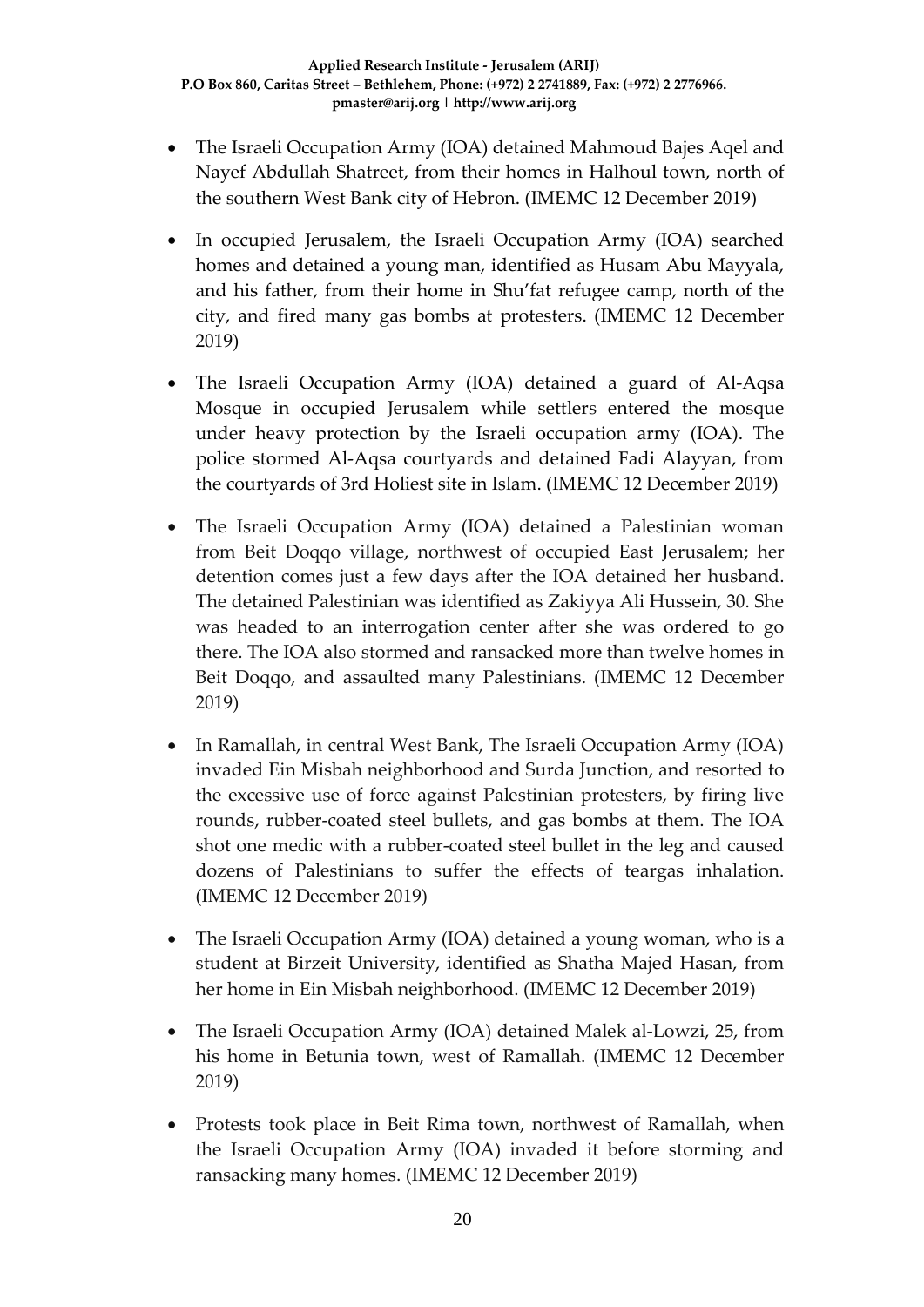- In Hebron city, in southern West Bank, the Israeli Occupation Army (IOA) stormed and ransacked many homes, before detaining Mohammad Jamal Natsha, Abdul-Khaleq Natsha, Issa Ja'bari, in addition to four former political prisoners, identified as Omar Qawasmi, Jawad Bahar Natsha, Mazen Natsha and Nabil Natsha. (IMEMC 12 December 2019)
- In Doura town, south of Hebron, the Israeli Occupation Army (IOA) invaded and ransacked the home of Mohammad Abu 'Arqoub. During the invasion into Doura, the IOA fired many gas bombs and concussion grenades at Palestinian protesters. (IMEMC 12 December 2019)
- The Israeli Occupation Army (IOA) invaded Abu DIs town, southeast of occupied East Jerusalem, before violently searching the homes of Jamal and his brother Talal Dandan. (IMEMC 12 December 2019)
- In Jericho, the Israeli Occupation Army (IOA) invaded and ransacked the home of Mohammad Khalil Ibrahim, 32, before detaining him.
- In Jenin, in northern West Bank, the Israeli Occupation Army (IOA) detained Lina Faisal Bazzour, while crossing Jeet military roadblock, on her way back home in Raba village, southeast of Jenin. (IMEMC 12 December 2019)
- In Nablus, also in northern West Bank, the Israeli Occupation Army (IOA) detained Mohammad Kheizaran and Anas Abu Hamada, from Balata (IMEMC 12 December 2019)
- The Israeli Occupation Army (IOA) detained three protesters, one of them being shot prior to arrest, at the northern entrance to Al Bireh, southeast of Ramallah. (IMEMC 14 December 2019)
- The Israeli Occupation Army (IOA) detained the head of Shu'fat Town Council, and a member of the council, northeast of occupied East Jerusalem identified as Ishaq Abu Khdeir, and a member of the council, Nasser Abu Khdeir. The two were apparently taken prisoner for calling for a procession in front of the local mosque, after groups of Israeli settlers escalated their invasions and violations in the area. (IMEMC 14 December 2019)
- The Israeli Occupation Army (IOA) detained a child, identified as Ahmad Atef Sharif, 14, east of Qalqilia city, in northern West Bank. (IMEMC 14 December 2019)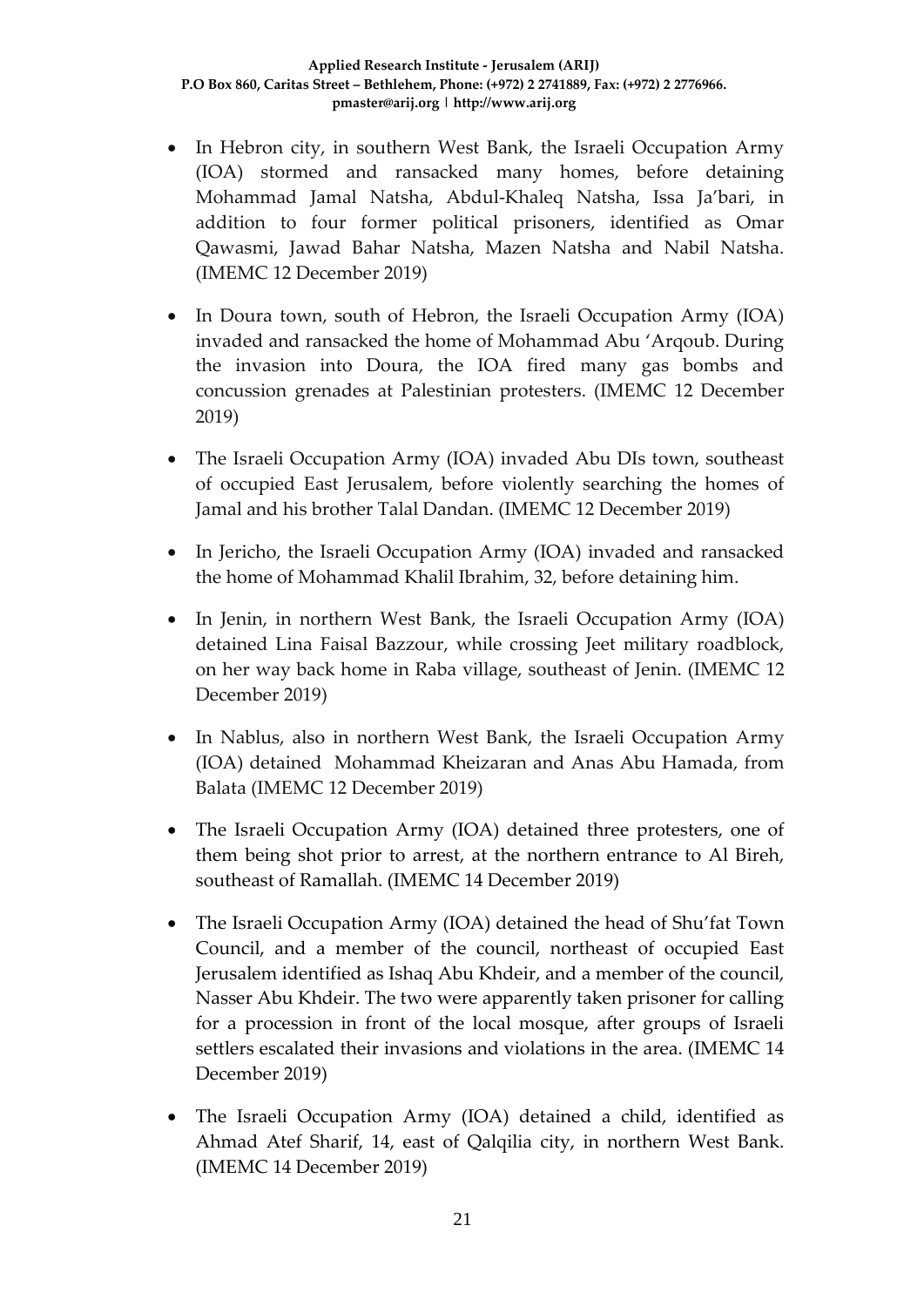- The Israeli Occupation Army (IOA) invaded the al-'Arroub refugee camp, north of the city of Hebron, before storming and searching many homes. The IOA detained a child, identified as Ammar Mahmoud al-Jawabra, in addition to two brothers, identified as Hani and Khaled al-Jawabra. Furthermore, the IOA detained a former political prisoner, identified as Emad Khaled Jawabra, from his home in the refugee camp. (IMEMC 15 December 2019)
- The Israeli Occupation Army (IOA) invaded homes in Bani Neim town, east of Hebron, and detained Ghaleb Abu Daoud Zeidat. (IMEMC 15 December 2019)
- The Israeli Occupation Army (IOA) detained three Palestinians, including the secretary of Fateh Movement, in occupied East Jerusalem, after invading and violently searching their homes. The IOA detained Arin Za'anin, from his home in Wadi al-Jouz neighborhood, and Majdi Abu Ghazala, from his Suwwana neighborhood. The IOA also detained the secretary of Fateh movement in occupied Jerusalem, [Shadi Mitwer,](https://imemc.org/article/soldiers-abduct-fateh-secretary-in-jerusalem/) after invading and ransacking his home. Furthermore, the IOA invaded the home of Fateh secretary in Beit Hanina, Amer Awad, and summoned him for interrogation. (IMEMC 15 December 2019)
- The Israeli Occupation Army (IOA) detained 745 Palestinian children since the start of 2019, many of whom were subject to numerous rights violations. According to a report published by the NGO [Palestinian](https://www.facebook.com/ppc1993/)  [Prisoners' Club](https://www.facebook.com/ppc1993/) (PPC), nearly 200 children were being held in various detention centres across Israel. (IMEMC, PPC 15 December 2019)
- The Israeli Occupation Army (IOA) detained Majd Abdul-Salam al-Jondob, from Deir al-Ghosoun town in Ramallah Governorate. (IMEMC 16 December 2019)
- The Israeli Occupation Army (IOA) detained Ramzi Na'alwa, Yousef Mhanna, Mo'tasem Oleyyan, Salah Dheiliyya, Abdullah Nasser, Abdullah Mahdawi, and Ahmad Ekbariyya, from Shweika area, in the northern West Bank governorate of Tulkarem. (IMEMC 16 December 2019)
- In Jenin, in northern West Bank, the Israeli Occupation Army (IOA) detained Mahmoud Jihad Hathnawi, 34, after stopping him at a sudden military roadblock, while heading to Ramallah, in central West Bank. (IMEMC 16 December 2019)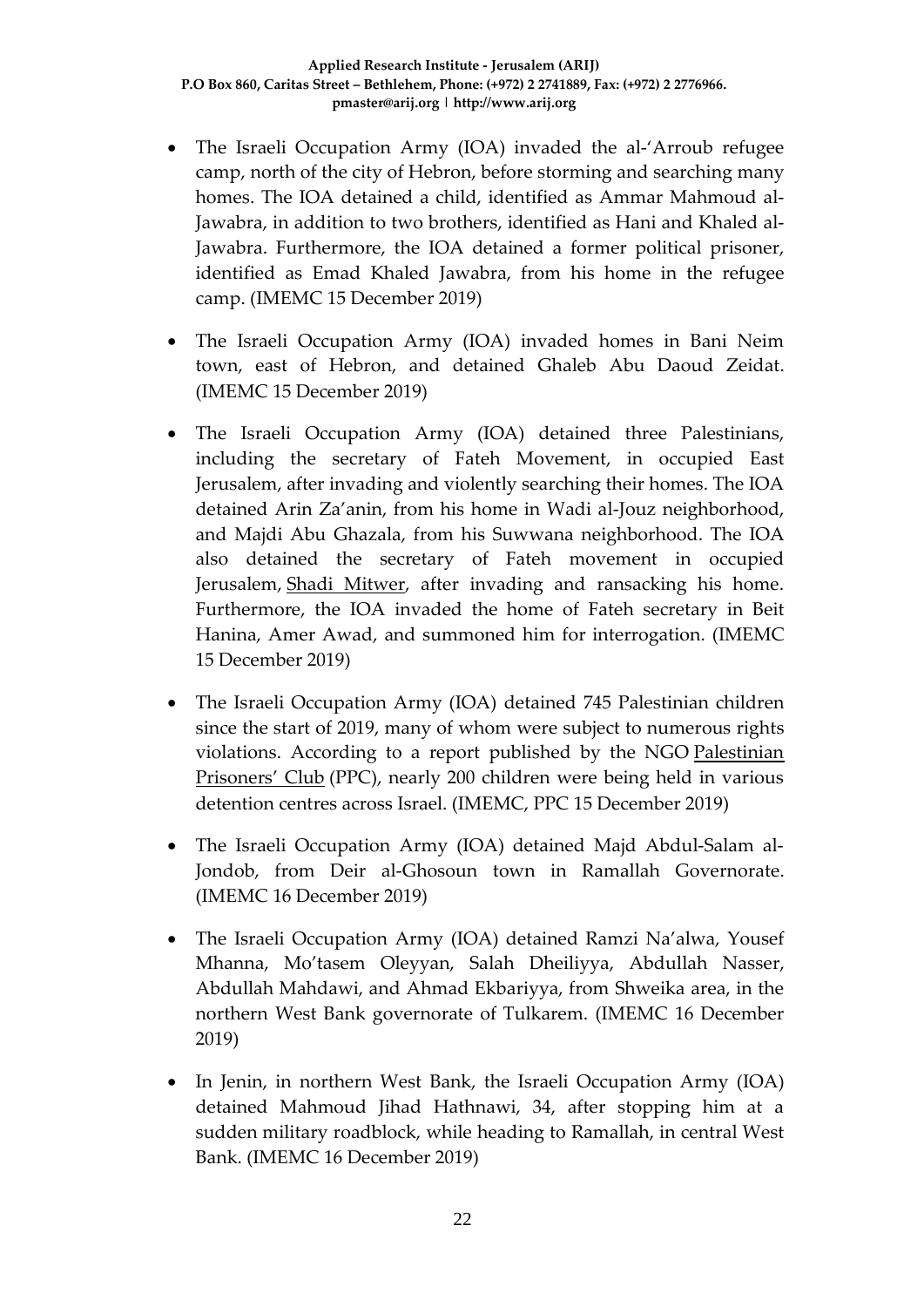- In Nablus, in northern West Bank, the Israeli Occupation Army (IOA) detained Omar Abdullatif, from his home in Tal village, west of the city of Nablus. (IMEMC 16 December 2019)
- The Israeli Occupation Army (IOA) detained Husam Maher Mansour, 19, from his home in Talfit town, southeast of Nablus. (IMEMC 16 December 2019)
- In occupied Jerusalem, the Israeli Occupation Army (IOA) detained Hakam Mojahed Abu Roumi and Sayyaf Nidal Abu Roumi, from their homes in the al-''Ezariya town, southeast of the city. The two Palestinians are the cousins of [Nassim Mokafih Abu Roumi,](https://israelpalestinetimeline.org/nassim-abu-roumi/) 14, who was killed by the IOA near the Al-Aqsa Mosque in occupied Jerusalem, in August of this year. (IMEMC 16 December 2019)
- In al-Biereh city, in central West Bank, the Israeli Occupation Army (IOA) detained Mohammad al-Mheisri, from his home in the al-Baloa' area in Ramallah city. (IMEMC 16 December 2019)
- In Hebron, in southern West Bank, the Israeli Occupation Army (IOA) detained Raed Salem al 'Atawna, 19, Qasam Haitham 'Asafra, 19, and Osaid Sabri Zohour, from their homes in Beit Kahil town, northwest of the city. (IMEMC 16 December 2019)
- The Israeli Occupation Army (IOA) detained Mohammad Abdul-Karim Farajallah, 34, and Marwan Hdeib Awad, 40, from their homes in Ethna town, west of Hebron. (IMEMC 16 December 2019)
- the Israeli Occupation Army (IOA) detained two siblings, identified as Husam Ahmad al-Badawi, and his brother Monjid, in addition to Ma'an Nayef al-Badawi, from their homes in the al-'Arroub refugee camp, north of Hebron. (IMEMC 16 December 2019)
- The Israeli Occupation Army (IOA) detained a Palestinian man at Beit Hanoun (Erez) terminal, while leaving the Gaza Strip. The Palestinian, Ahmad Emad Odah, was granted a permit from the Israeli side to leave Gaza and head to the West Bank on his way to Jordan, however, once he headed to Erez, he was detained and moved to an unknown destination. (IMEMC 17 December 2019)
- The Israeli Occupation Army (IOA) detained five female Palestinian children near Bab ar-Rahma mosque, in Al-Aqsa Mosque Compound in occupied East Jerusalem. The five children have been identified as Aya Ashour, Tala Nasser, Mayar Natsha, Maram Nastsha and Doha Ghazzawi, near Bab ar-Rahma Mosque. (IMEMC 18 December 2019)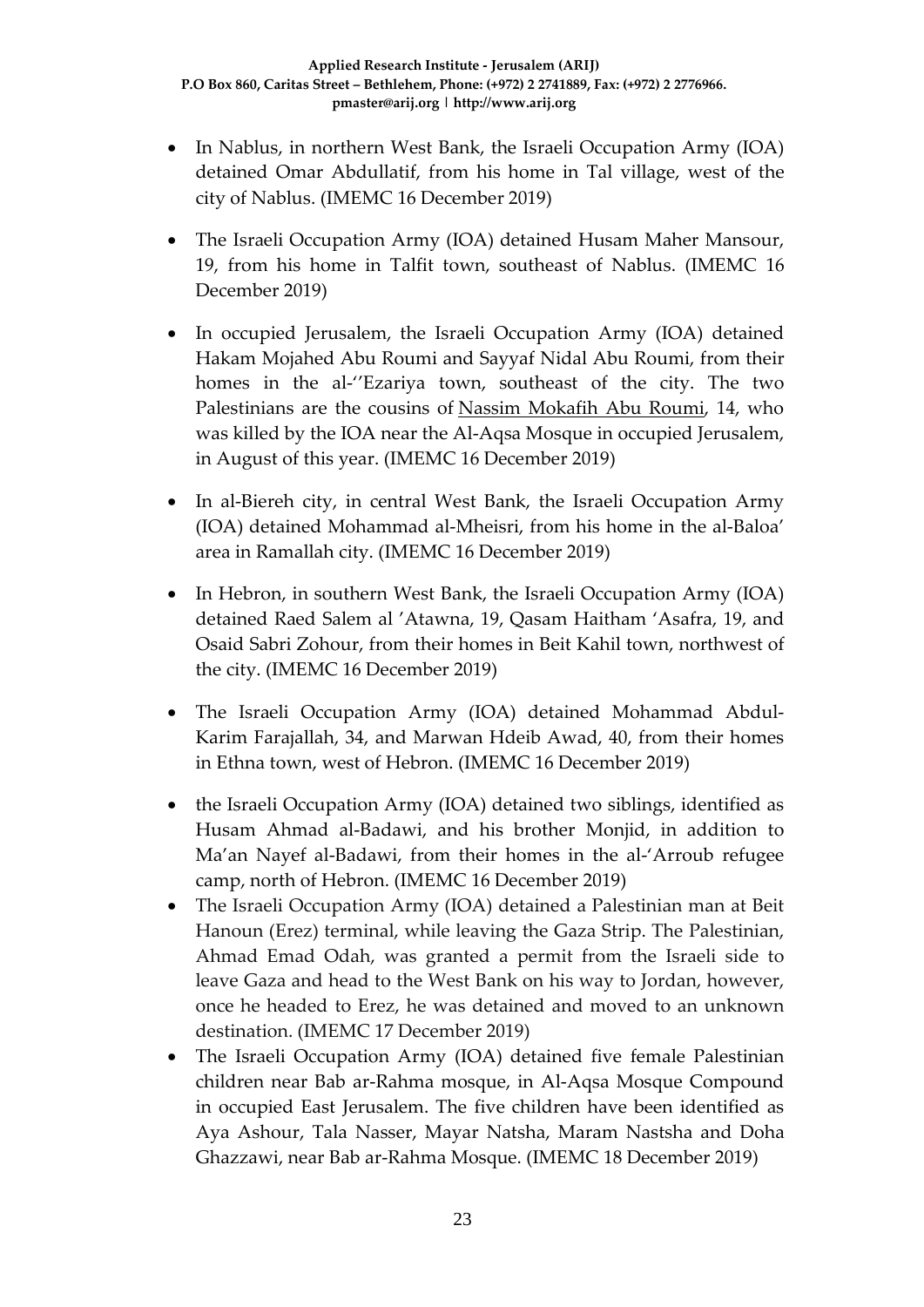- The Israeli Occupation Army (IOA) detained three women from the al-'Ezariya town, east of Jerusalem. One of the detained women is the person in charge of the Women's Committee in Fateh Movement in al- 'Ezariyya, identified as Najat Sharif. She was taken prisoner along with her daughter Ayat, a student of Al-Quds University. The third woman, Dina Far'un, is the director of the "Future Builders Association" they were all abducted following a meeting at the General Women's Union building in Shu'fat refugee camp. (IMEMC 18 December 2019)
- The Israeli authorities have placed a female Palestinian journalist under administrative detention. Shatha Hasan, 20, from the Ramallah Governorate, who was detained on December 11 at her family home, was placed in administrative detention for three months without charge or trial and based on "secret" evidence not even available for her attorney. The Israeli authorities also issued an administrative detention order for four months against [Bushra Tawil,](http://imemc.org/article/female-journalist-placed-under-administrative-detention-for-four-months/) 26, who was detained on December 11 at her al-Bireh family home in the Ramallah area during an after midnight army invasion. In addition to Hasan and Tawil, two other Palestinian women – Ala Bashir, 23, from Qalqilya, detained on July 24, and Shorouk Badan, 25, from, Bethlehem, detained on July 25 – are also serving time in administrative detention. Another 38 Palestinian women are currently serving prison time in Israeli jails for their activities in resistance of the occupation, including Afnan Abu Sneineh, 17, from Hebron. (IMEMC 18 December 2019)
- The Israeli Occupation Army (IOA) placed a Palestinian minor under detention at the Ofer Detention Center, west of Ramallah. [Hamza al-](http://imemc.org/article/soldiers-shoot-a-palestinian-teen-near-bethlehem/)[Hreimi,](http://imemc.org/article/soldiers-shoot-a-palestinian-teen-near-bethlehem/) 15, was shot and injured in the thigh, by the IOA. He was later moved to an Israeli hospital for treatment. In Beit Jala city, west of Bethlehem, the family home was invaded by the IOA, with the purpose of detaining him. The Ofer Military Court is scheduled for Thursday to hold a hearing to extend al-Harimi's detention. (IMEMC 19 December 2019)
- In Bethlehem, south of occupied Jerusalem, the Israeli Occupation Army (IOA) invaded Teqoua' town, southeast of the city, before breaking into and searching one home, and summoned a young man, identified as Mohammad Khaled Ta'amra, for interrogation in Etzion military base and security center, north of Bethlehem. (IMEMC 19 December 2019)
- The Israeli Occupation Army (IOA) invaded Beit Kahil town, west of Hebron, before the IOA detained a university student, identified as Ahmad Sami al-'Atawna, after ransacking his home. The IOA also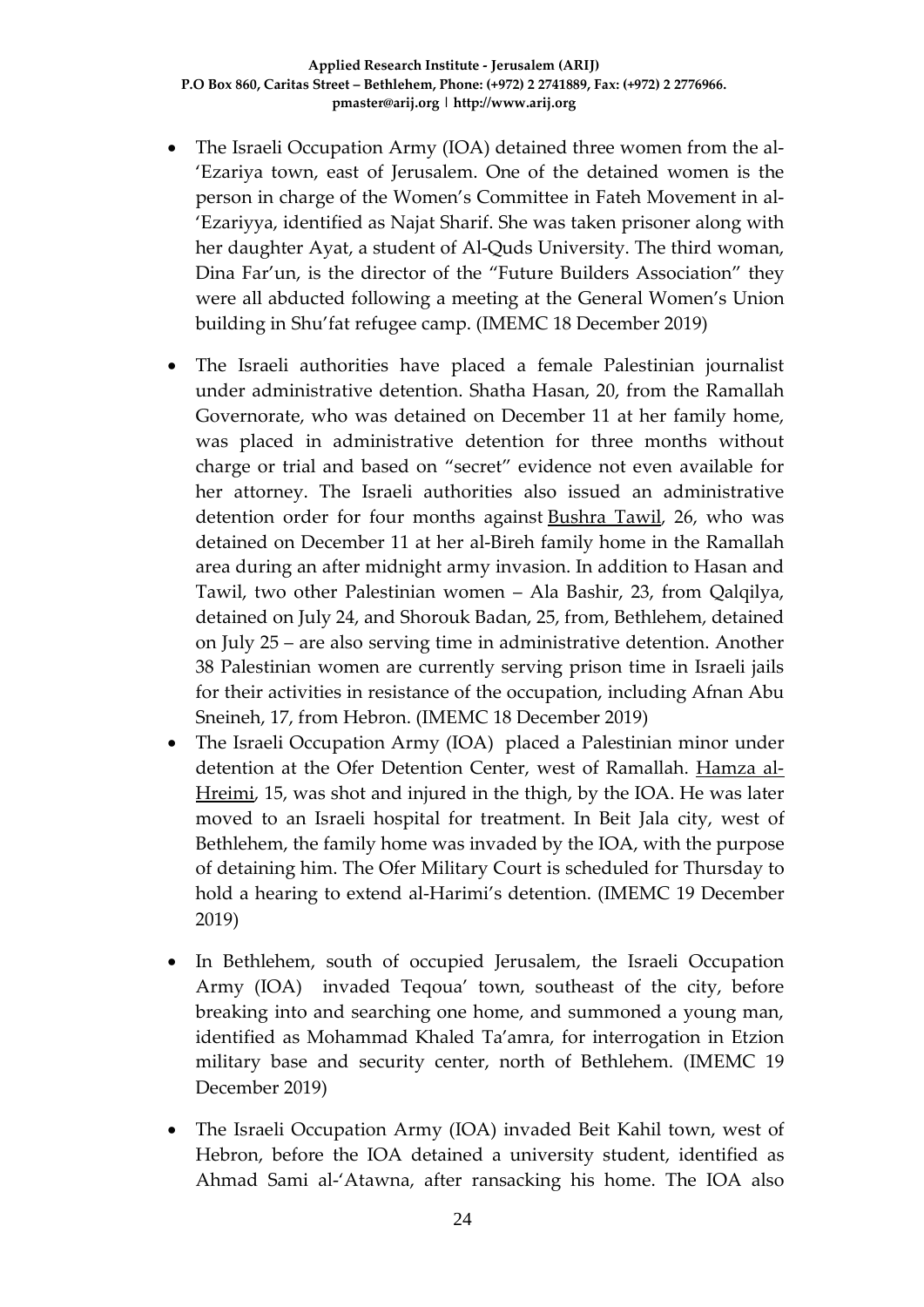invaded and violently searched the homes of Abdul-Hadi al-'Atawna in the town. (IMEMC 19 December 2019)

- The Israeli Occupation Army (IOA) detained Mohammad Jalamna, after invading and searching his home in the Eastern Neighborhood of Jenin city, in northern West Bank. (IMEMC 19 December 2019)
- In Jenin refugee camp, the Israeli Occupation Army (IOA) detained two young men, identified as Nidal Ribhi Shalabi and Walid Jamal Hussein, from their homes. The IOA were also extensively deployed around Jenin city, in addition to several villages and towns, west of Jenin, especially along Jenin-Haifa Road. (IMEMC 19 December 2019)
- The Israeli Occupation Army (IOA) invaded Abu Shkeidim village, northwest of Ramallah, and detained a young man, identified as Kamal Faisal Qindah, from his home. (IMEMC 19 December 2019)
- The Israeli Occupation Army (IOA) detained a teenage boy, identified as Mousa Issa Sharaka, in addition to Yousef Monther Alia, Jihad Abu Sbeih and Jihad Oleyyan, from their homes in the al-Jalazoun refugee camp, north of Ramallah. (IMEMC 19 December 2019)
- The Israeli Occupation Army (IOA) detained a teenage boy, identified as Suleiman Qatash, from his home in Yabrud village, east of Ramallah. (IMEMC 19 December 2019)
- A Palestinian, identified as Ala' Ali Barghouthi, was detained by the Israeli Occupation Army (IOA) from his home in Kobar town, north of Ramallah. (IMEMC 19 December 2019)
- The Israeli Occupation Army (IOA) assaulted, a young Palestinian man from the al-'Isawiya town, in occupied East Jerusalem, and detained him. The IOA invaded Oleyyan neighborhood in the town, and stopped a young man, identified as Ahmad Abu Roumi, while he was walking to his home. The IOA repeatedly assaulted the young man, causing various cuts and bruises, before moving him to the al-Maskobiyya detention and interrogation facility. (IMEMC 19 December 2019)
- The Israeli Occupation Army (IOA) detained a Palestinian man, identified as Khaled Atiya, and his child, Ahmad, in front of their home in the town Al Isawiya. (IMEMC 19 December 2019)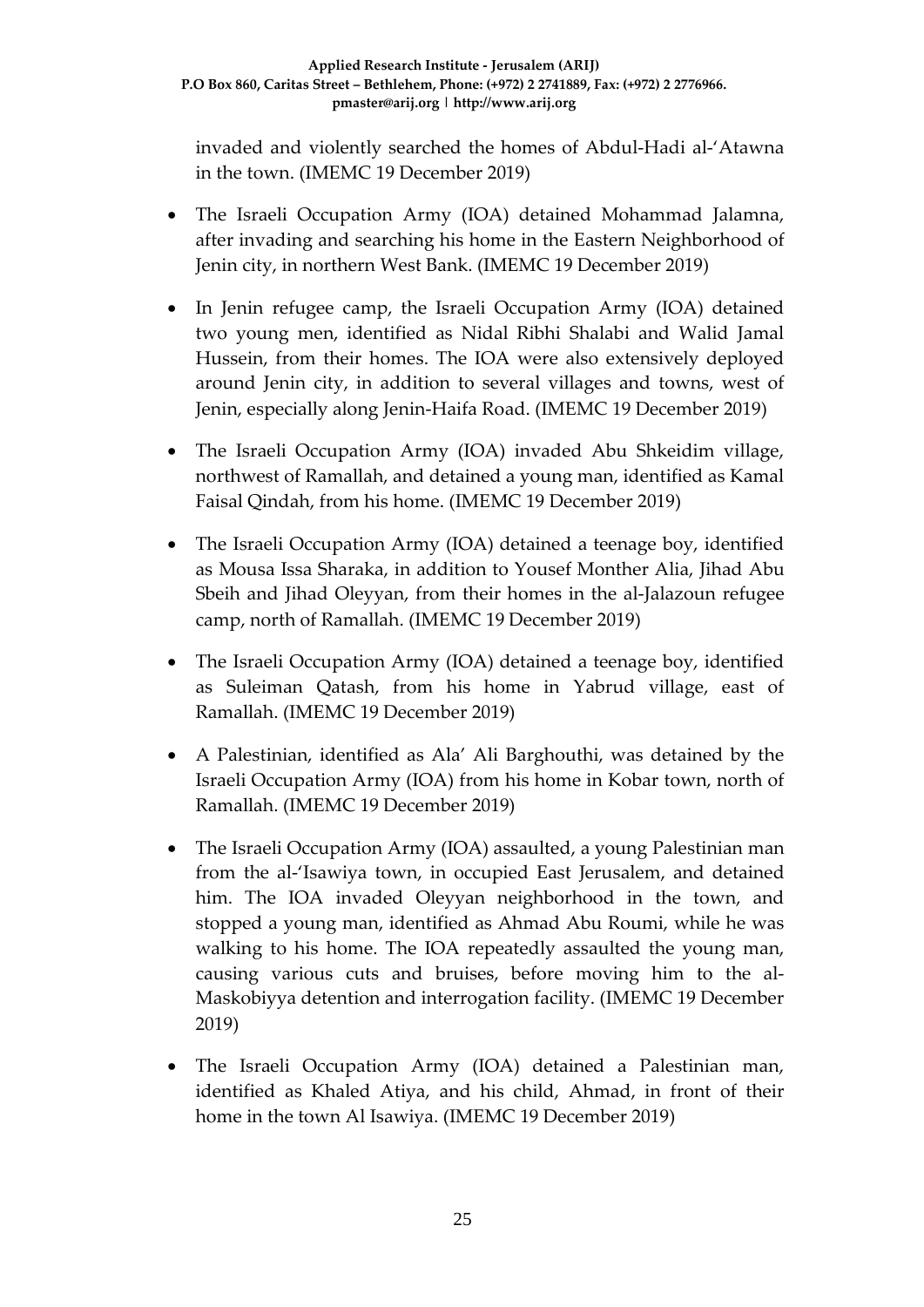- The Israeli Occupation Army (IOA) detained three Palestinians from Silwan town, and the Old City, of occupied East Jerusalem, in the West Bank. The IOA detained Rawhi Mahmoud al-Kolaghassi, 23, from his home in the Sa'adiyya neighborhood, in the Old City. Undercover IOA kidnapped Omar Amer Abu Madi, 18, and Mohammad Salah Abu Madi, 17, while walking in Ras al-'Amoud neighborhood in Silwan, and took them to an unknown destination. (IMEMC 23 December 2019)
- The Israeli Occupation Army (IOA) detained four Palestinians, including a former political prisoner, from the al-'Isawiya town, in occupied East Jerusalem. The IOA invaded Obeid street in the town, and abducted Ahmad Monir Obeid and Maher Obeid while walking near their homes. The IOA also invaded the home of Amir Awwad, and violently searched the property, before detaining him. The IOA also detained Abdul-Rahman Mahmoud, while walking in the French Hill area, in Jerusalem. (IMEMC 23 December 2019)
- The Israeli Occupation Army (IOA) rounded up two Palestinians from the northern West Bank Governorate of Qalqilia, one of the detainees, 36, suffers from head and spinal injuries as a result of a traffic accident in 2016. (IMEMC 26 December 2019)
- The Israeli Occupation Army (IOA) detained a resident of the Jenin refugee camp after being stopped at a military checkpoint near Nablus city. (IMEMC 26 December 2019)
- An Israeli military invasion in Qarawat Bani Hassan town, located to the northwest of Salfit, resulting in the [detention](http://imemc.org/article/soldiers-abduct-two-palestinians-in-salfit-and-jenin/) of a Palestinian. (IMEMC 26 December 2019)
- In Jericho region, two Palestinian teens, identified as residents of Aqabat Jabr refugee camp, located to southwest of Jericho city, were detained after being summoned by the Israeli intelligence. (IMEMC 26 December 2019)
- In Hebron Governorate, Israeli military vehicles invaded Bani Neim town, where the Israeli Occupation Army (IOA) detained one Palestinian. Several army jeeps invaded the town, before the IOA stormed and ransacked one home, owned by Zeid Abdul-Nasser D'eis, before detaining him. The IOA cuffed and blindfolded the detained Palestinian before moving him to a military base near Hebron. (IMEMC 26 December 2019)
- Several army jeeps invaded Qarawat Bani Hassan town, west of Salfit in central West Bank, before the Israeli Occupation Army (IOA)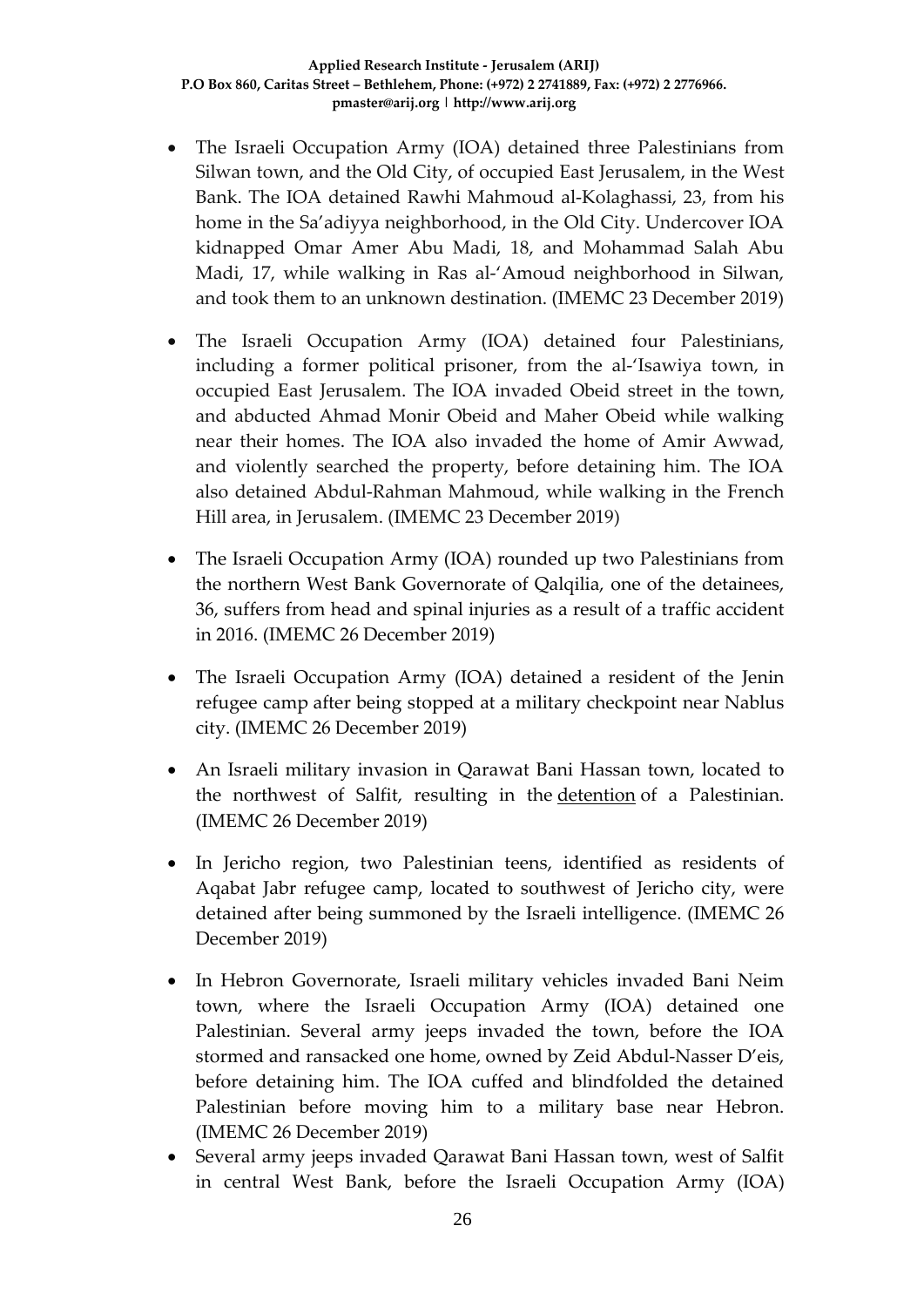invaded and ransacked a few homes. During the searches, the IOA detained a young man, identified as Mustafa 'Aassi, 19. (IMEMC 26 December 2019)

- The Israeli Occupation Army (IOA) detained a young man, identified as Ahmad Ali Wahdan, after stopping him at a sudden military roadblock, near Nablus city, in northern West Bank. The detained Palestinian is from Jenin refugee camp, in the northern West Bank city of Jenin, and is the brother of two political prisoners, identified as Mahmoud and Sa'id. (IMEMC 26 December 2019)
- The Israeli Occupation Army (IOA) ordered six young Palestinian men from occupied Jerusalem, under a nightly house arrest for "participating in protests." They have been identified as Saleh Abu Assab, Anwar Obeid, Nidal Ghanem, Fayez Mheisin, Mohammad Oleyyan, and Mohammad Mustafa, after they were summoned for interrogation. (IMEMC 26 December 2019)
- The Israeli Occupation Army (IOA) detained a young Palestinian man from Silwan town, south of the Al-Aqsa Mosque, in occupied East Jerusalem. The IOA invaded Bab ar-Rahma Cemetery and its surrounding areas, attached to the wall of the eastern part of the Al-Aqsa Mosque, and forced the Palestinians out, before detaining one. The detained man identified as Nasrallah al-A'war, was taken to a nearby police base. (IMEMC 27 December 2019)
- The Israeli Occupation Army (IOA) detained a young Palestinian man from Jenin refugee camp, in Jenin city, in the northern part of the occupied West Bank. Several army jeeps invaded the refugee camp, before the IOA stormed and searched homes, causing damage. The detained Palestinian was identified as Karam Abu 'Aita, and took him to an unknown destination. (IMEMC 27 December 2019)
- The Israeli Occupation Army (IOA) detained two young Palestinian men in the al-Yamoun town, west of the northern West Bank city of Jenin. The IOA invaded and ransacked many homes and interrogated several Palestinians while inspecting their ID cards. The detained young men were identified as Adeeb Mustafa Sammoudi and Moath Ibrahim Abu al-Hasan and they were both taken to an unknown destination. (IMEMC 27 December 2019)
- The Israeli Occupation Army (IOA) invaded Tarqoumia town, west of Hebron, searched a few homes and detained Raed Ibrahim Tneina and took him to an unknown destination. (IMEMC 28 December 2019)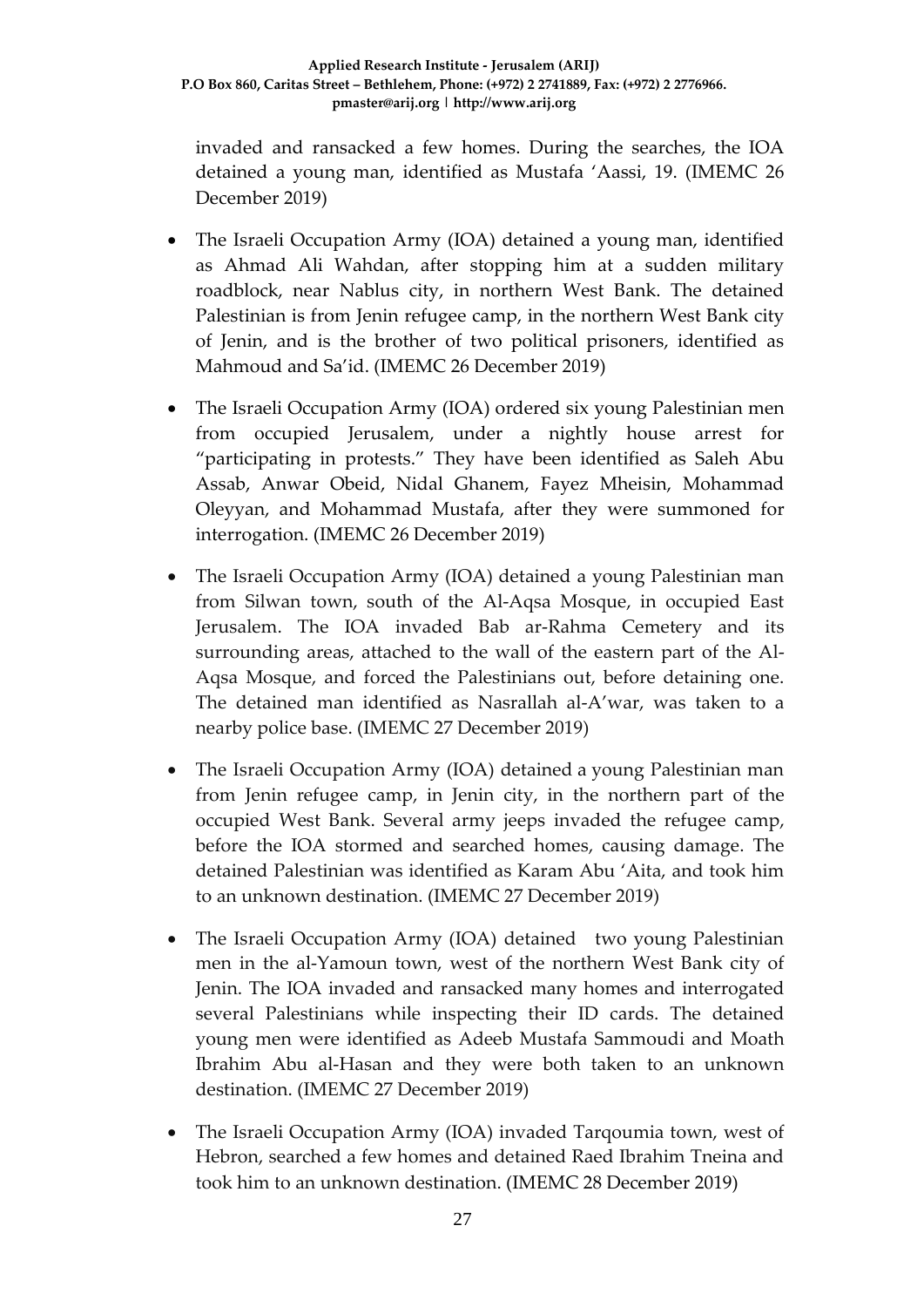- The Israeli Occupation Army (IOA) invaded and ransacked homes in Teqoua' town, southeast of Bethlehem, and interrogated Palestinians while inspecting their ID cards. The IOA detained Mazen Jamal Sha'er, 16, and Osama Ali Abdullah, 22, from their homes in the town. The IOA also tried to ambush several Palestinians in the al-Baq'a Meadow area, west of Teqoua, and fired live rounds at them, before withdrawing. (IMEMC 29 December 2019)
- The Israeli Occupation Army (IOA) detained sixteen young Palestinian men from their homes, in the al-'Isawiya town, in occupied East Jerusalem, and summoned several others for interrogation. Dozens of IOA invaded the town, before storming and ransacking Palestinian homes. The detained young men have been identified as: Sami Anwar Obeid. Morad Anwar Obeid. Samer Anwar Obeid. Fadi Ali Oleyyan. Nasser Ali Mahmoud. Zakariya Oleyyan. Kayed Mahmoud. Marwan Dari. Ismael Mheisin. Akram Mustafa. Yousef Mohammad Darwish. Mohammad Safadi. Jamal 'Atiya. Mohammad Zahra. Mahmoud Kayed. Mahmoud Nasser. It is worth mentioning that the IOA decided to release eleven of them; Zakariya Oleyyan, Sami Obeid, Marwan Obeid, Fadi Mustafa, Marwan Dari, Samer Obeid, Mahmoud Kayed, Kamal Atiya, Mohammad Zahra, Mahmoud Nasser, and Fadi Oleyyan, after threatening to detained and imprison them, in addition to threatening to revoke their Jerusalem ID cards. (IMEMC 29 December 2019)
- Nearly 900 of Israel's settlers, stormed the courtyards of Al-Aqsa Mosque under heavy Israeli protection. 897 settlers invaded the holy mosque under the armed protection of the Israeli police and special forces. Groups of far-right Israeli settlers called for Israelis to carry out intensive invasions into the holy mosque to mark the Jewish holiday of Hannukah. The settlers stormed the holy mosque from the Magharbeh gate, which has been occupied by the Israelis since 1967, and carried out provocative tours that included Talmudic rituals. (IMEMC 29 December 2019)
- Several army jeeps invaded the al-'Arroub refugee camp, north of the southern West Bank city of Hebron, before ransacking many homes, and detained Ali Walid Jawabra, 19, Mohammad Nayef Badawi, 22, Roshdi Salim Awlad Issa, 16, and Omar Zohdi Mahfouth, 16. (IMEMC 30 December 2019)
- In Ramallah governorate, in central West Bank, the Israeli Occupation Army (IOA) invaded Um as-Sharayet neighborhood in Ramallah city, in addition to al-Biereh city, the al-Am'ari refugee camp, and Beit Rima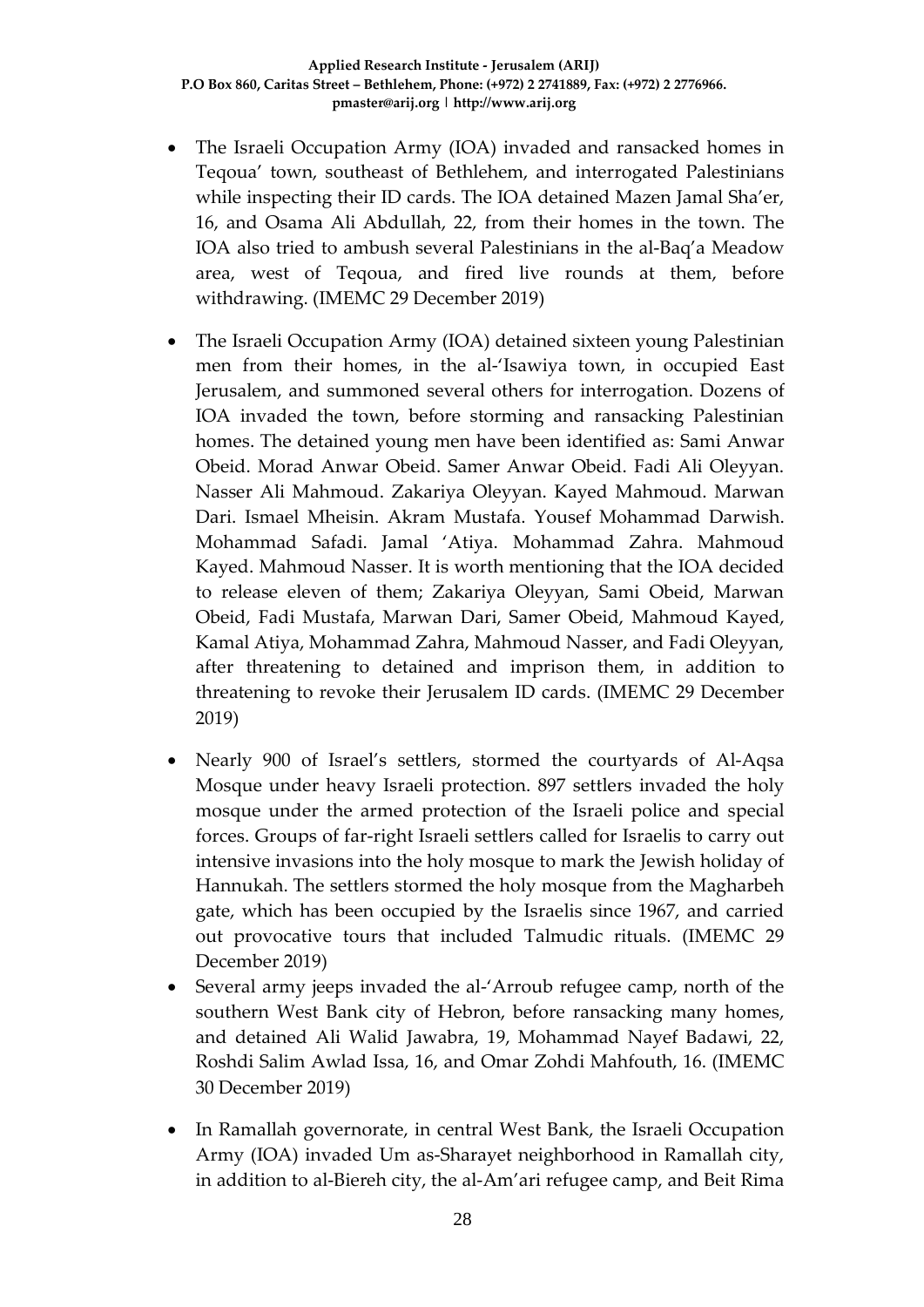town, before storming and searching homes and detained four young men. The detained Palestinians have been identified as Yahia Rommana, Ziad Abu Kweik, Abdul-Mo'ti Karam Rimawi, 18, and Nabigh Yahia Rimawi, 19. (IMEMC 30 December 2019)

- The Israeli Occupation Army (IOA) invaded and searched homes in Anabta town, east of the northern West Bank city of Tulkarem, before detaining Ahmad Omar Abu 'Asal, 21, Moath Ahmad Abu 'Asal, 25, Ahmad Mahmoud Sharaqa, 21, Anas Eithar Abu Khmeish, 20, and Yousef Mohammad Nassar. (IMEMC 30 December 2019)
- Israeli Occupation Army (IOA) detained more than 5,500 Palestinians from the occupied Palestinian territory during 2019; among them were 889 children and at least 128 women. The number of Palestinian prisoners and detainees in the prisons of the occupation up unitl this date reached approximately 5000, including 40 females, while the number of child detainees reached approximately 200 children, and the number of administrative detainees reached about 450. The Israeli occupation authorities escalated their arbitrary arrests of Palestinian minors and women, and practiced various forms of torture against them during and after their arrest, during the year 2019. (IMEMC 31 December 2019)

## **Israeli Settler Violence**

- Israeli settlers chased down Palestinian sheep herders and international supporters away from their pastures in the Jordan Valley in the occupied West Bank. The settlers forced the sheep herders to leave the area and assaulted some of the international supporters who were accompanying them in solidarity. (IMEMC 1 December 2019)
- Scores of Israeli settlers forced their way into al-Aqsa Mosque under heavy police guard. 86 settlers, 20 Israeli government officials and 32 students of Jewish institutes stormed al-Aqsa Mosque in the early morning. A large Israeli police force accompanied the settlers as they roamed the mosque before they left hours later. (PALINFO 1 December 2019)
- Ultra-Orthodox Jewish rabbi and Knesset member Yehuda Glick desecrated the Aqsa Mosque's courtyards along with other settlers. A group of settlers led by Glick entered the Mosque through al-Maghariba Gate and toured its courtyards under tight police protection. 62 settlers escorted by police forces stormed the Aqsa Mosque in different groups. (PALINFO 3 December 2019)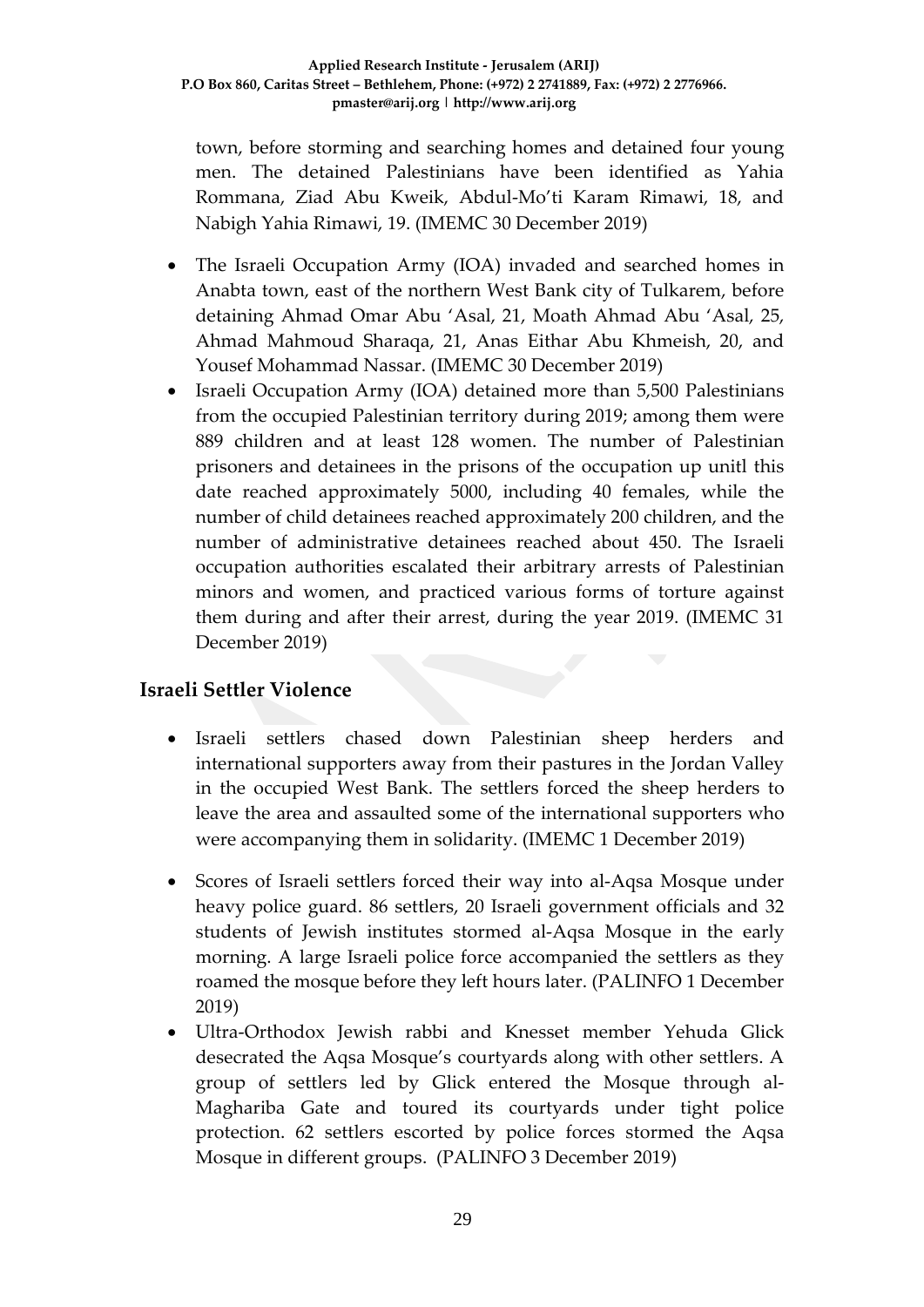- Several Israeli settlers illegally squatting on Palestinian lands, south of Nablus in northern West Bank, invaded and bulldozed the lands, to prepare for a new segregated road. The settlers brought a bulldozer and started uprooting the Palestinian lands to prepare from the new road. (IMEMC 4 December 2019)
- Scores of Israeli settlers forced their way into al-Aqsa Mosque in Occupied Jerusalem under Israeli police guard. 60 Settlers stormed al-Aqsa Mosque in the early morning hours while accompanied by a large police force. Meanwhile, restrictions were tightened on the Palestinian worshipers entering the mosque, and many of them were ordered to return or stay away from the site. (PALINFO 4 December 2019)
- Many Israeli settlers installed, a mobile home on Palestinian lands in Burqa village, north of the northern West Bank city of Jenin, and burnt tires on the man Jenin-Nablus road. The settlers invaded private Palestinian lands in Burqa, and installed a mobile home. The Israeli Occupation Army (IOA) were present and did not attempt to stop the colonists, but instead, forced the Palestinians away. Settlers also closed the main Jenin-Nablus road, and burnt tires, preventing the Palestinian cars from crossing in both directions. (IMEMC 5 December 2019)
- Israeli settlers squatting on Palestinian lands in Umm al-Arayes village, east of Yatta, attacked local farmers, and prevented them from plowing their lands. (IMEMC 5 December 2019)
- Dozens of Jewish settlers desecrated the Aqsa Mosque's courtyards under tight police guard. 100 settlers, including students, toured the Mosque's courtyards and received explanations about the alleged temple mount. During the presence of settlers inside the Mosque compound, entry restrictions are imposed on Muslim worshipers at the entrances leading to the Mosque and their IDs are seized until they leave the holy place. (PALINFO 5 December 2019)
- 39 Israeli settlers, stormed the Islamic court yards of [Al-Aqsa Mosque,](https://imemc.org/?s=al+aqsa+mosque) guarded by Israeli occupation police. The police opened the Moroccan Gate in front of 36 settlers, who broke into the mosque in four groups. Police escorted the settlers while they toured the court yards, until they left the Islamic site via Selselah Gate. Israeli settlers performed Talmudic rituals at Arrahma Gate, in the eastern part of Al-Aqsa. (IMEMC 9 December 2019)
- Israeli settlers infiltrated into Shu'fat neighborhood, north of occupied East Jerusalem, and punctured the tires of many Palestinian cars, in addition to writing racist graffiti. The settlers puncture the tires of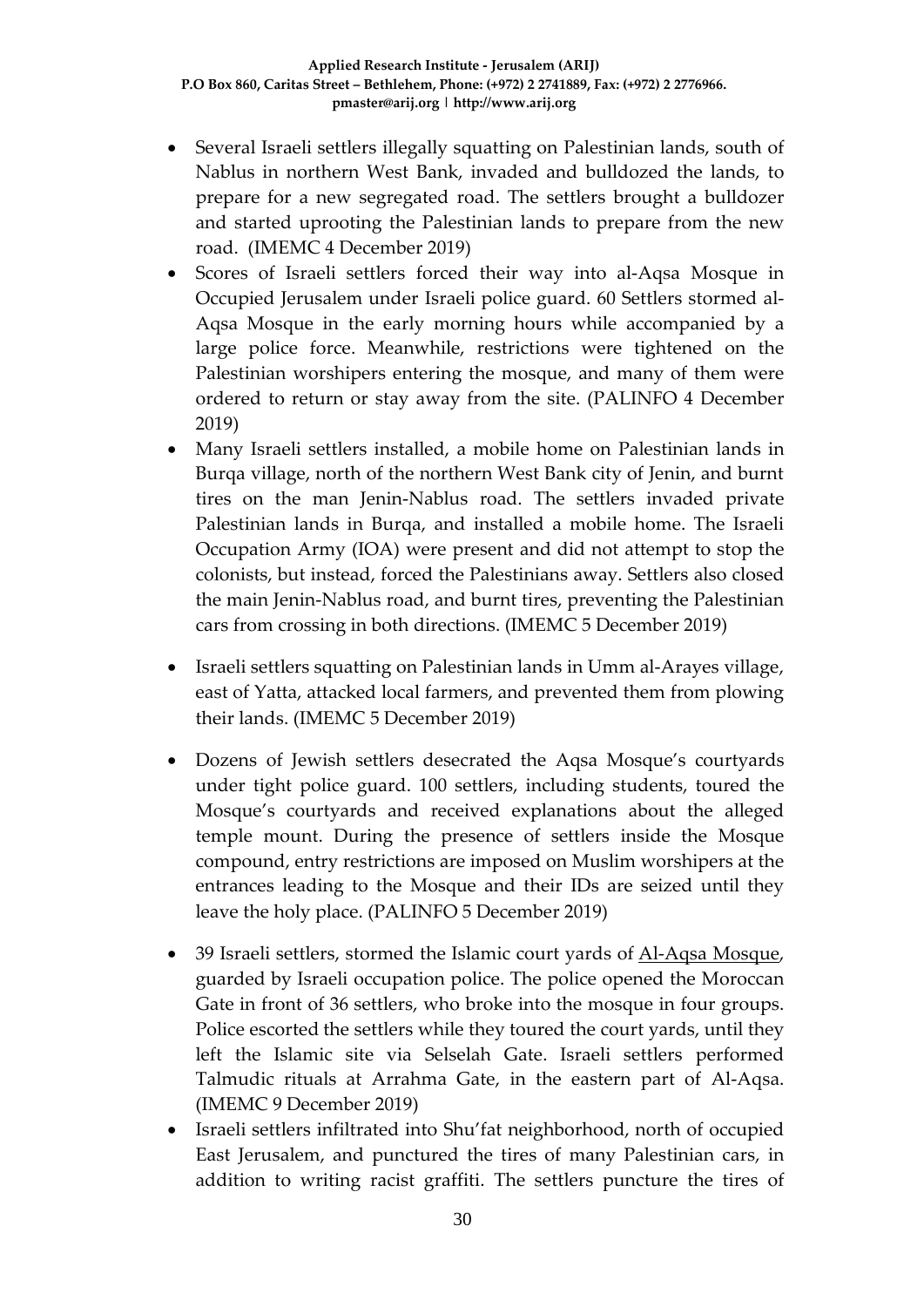nearly 200 Palestinian cars in the town and also wrote racist anti-Palestinian graffiti, including "Arabs = Enemy," and "Death to Arabs." The Israeli assailants likely came from the illegal Ramat Shlomo settlement, which was built on confiscated private Palestinian lands. (IMEMC 9 December 2019)

- Israeli settlers, attacked Palestinian herders in the Khirbet Yanoun pastures, northern West Bank. The setlers chased herders out the pastures and lands that belong to the village of Aqraba, to the south of Nablus, and attacked them. The Israeli Occupation Army (IOA) in the area did not intervene to stop the settlers, but rather provided them with cover and protection. (IMEMC 12 December 2019)
- Under the protection of Israeli police, groups of settlers guided by Orthodox Israeli Knesset member, Yehuda Glick entering the compound through the Al-Maghrebi Gate and performed prayers and rituals. Glick was seen taking a photo with the group of settlers who accompanied him after he performed his rituals. The police opened the gate for 36 settlers who broke into the mosque divided into four groups, all made easier with the arrest of the guard. (IMEMC 12 December 2019)
- Dozens of Jewish settlers escorted by police forces stormed the Aqsa Mosque and desecrated its courtyards. 80 settlers, including 20 military soldiers, 38 institute and university students and one employee from the Israeli antiquities authority entered the Mosque through al-Maghariba Gate and toured its courtyards in morning hours. (PALINFO 12 December 2019)
- A group of Israeli settlers, squatting on illegally confiscated Palestinian lands, south of the West Bank city of Bethlehem, hurled stones at Palestinian cars, causing damage. In al-Jab'a Village, southwest of Bethlehem, the Israeli settlers came from the Beit Ayin settlement, which was built on stolen Palestinian lands, gathered in the al-Jamjoum area, located between al-Jab'a and Nahhalin, and started throwing stones at dozens of Palestinian cars. Damage was reported to many cars, especially the windshield and other damage to the body of the attacked vehicles.
- A horde of Israeli settlers hurled stones at Palestinian vehicles on a road near the illegal Gush Etzion settlement bloc in the south of Bethlehem. Settlers from the settlement of Bat Ayin gathered near Jamjoom area, which is located between the Palestinian towns of Nahalin and Jaba, and embarked on throwing stones at cars traveling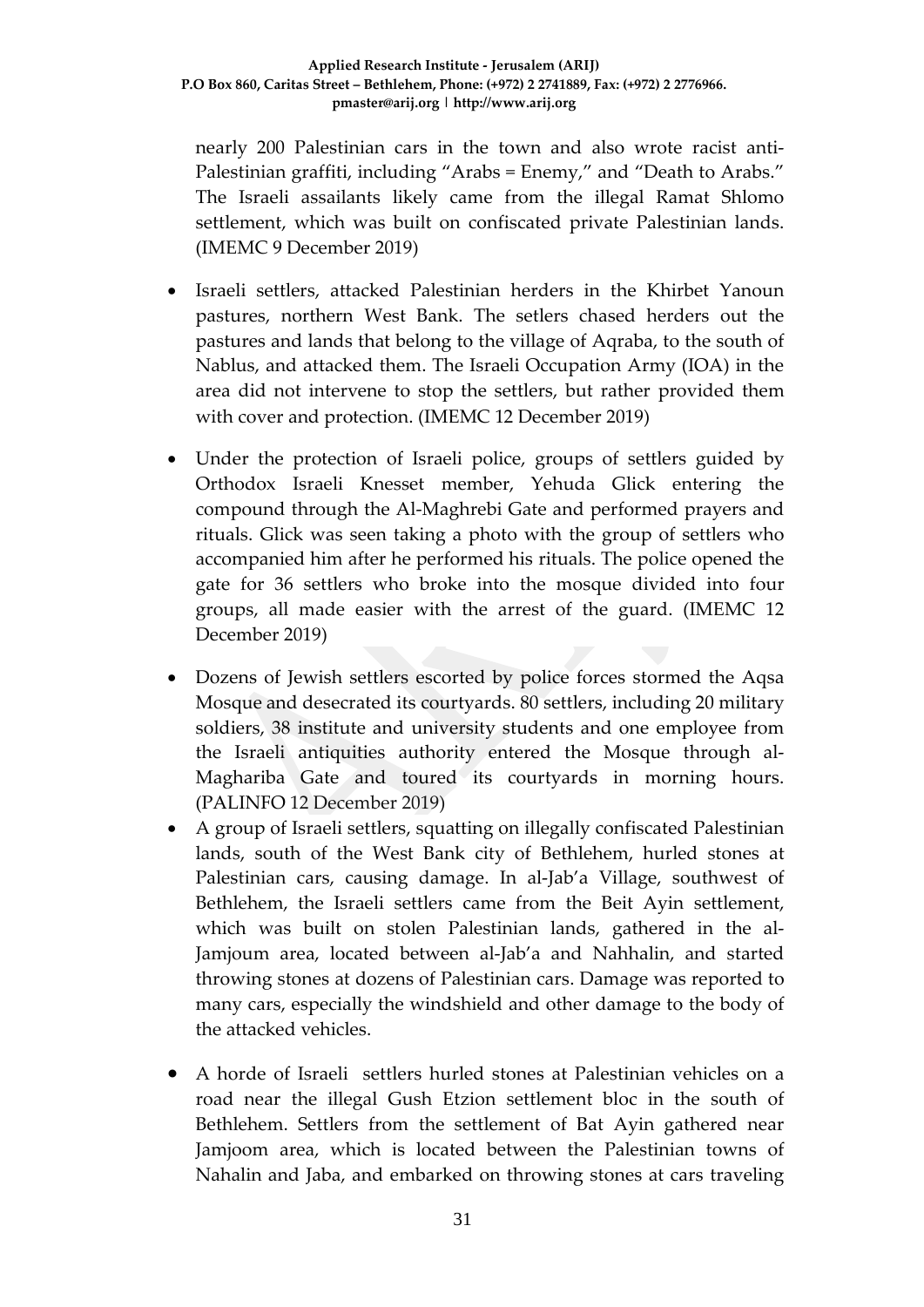on a nearby road. However, one car sustained material damage during the stone-throwing attack. The vehicle belongs to a local citizen called Ikrima Hamdan from Jaba town. (PALINFO 14 December 2019)

- Israeli settlers squatting on private Palestinian lands, attacked a Palestinian home with rounds of live ammunition, and stones, in Jeet village, east of the northern West Bank city of Qalqilia. The settlers invaded Jeet village, and targeted a Palestinian home with live fire, in addition to throwing stones at it. The attack led to property damage, without physically wounding any Palestinian. (IMEMC 16 December 2019)
- Israeli settlers, vandalized a number of bulldozers that were parked at the site of a road working project in the Jordan Valley region, the occupied West Bank. Salah Zayed, the project contractor, and staff of the company were shocked to see that Jewish settlers had filled the fuel tanks with sand, making the bulldozers inoperative. The attack occurred in the area classified as Area A, under the security and civil control of the Palestinian Authority. (IMEMC 16 December 2019)
- Scores of Israeli settlers forced their way into al-Aqsa Mosque in Occupied Jerusalem under tight police guard. Israeli police forces allowed dozens of settlers to enter al-Aqsa Mosque in the morning. The Israeli police forces accompanied the settlers as they toured the site while receiving presentations on the alleged "Temple Mount". (PALINFO 16 December 2019)
- A horde of Israeli settlers threw stones at Palestinian vehicles on a road in the south of Nablus in the occupied West Bank. Settlers from the illegal settlement of Yitzhar gathered in an area near the bypass road in southern Nablus and embarked on hurling stones at passing cars. Some cars reportedly sustained material damage in the stone-throwing attack. (PALINFO16 December 2019)
- Israeli settlers, vandalized a bulldozer and other equipment that are used to work on rehabilitating and paving roads in the Jordan Valley, in the occupied West Bank. Owner of the equipment was identified as Salah Zayed. The settlers, for the [second time,](http://imemc.org/article/settlers-damage-road-equipment-in-jordan-valley/) have sabotaged his equipment by filling the fuel tank and engine with sand and cutting the electric wires, making the bulldozer and other equipment inoperative. (IMEMC 18 December 2019)
- More than 230 Israeli settlers, accompanied by dozens of Israeli Occupation Army (IOA) and police officers, stormed the courtyards of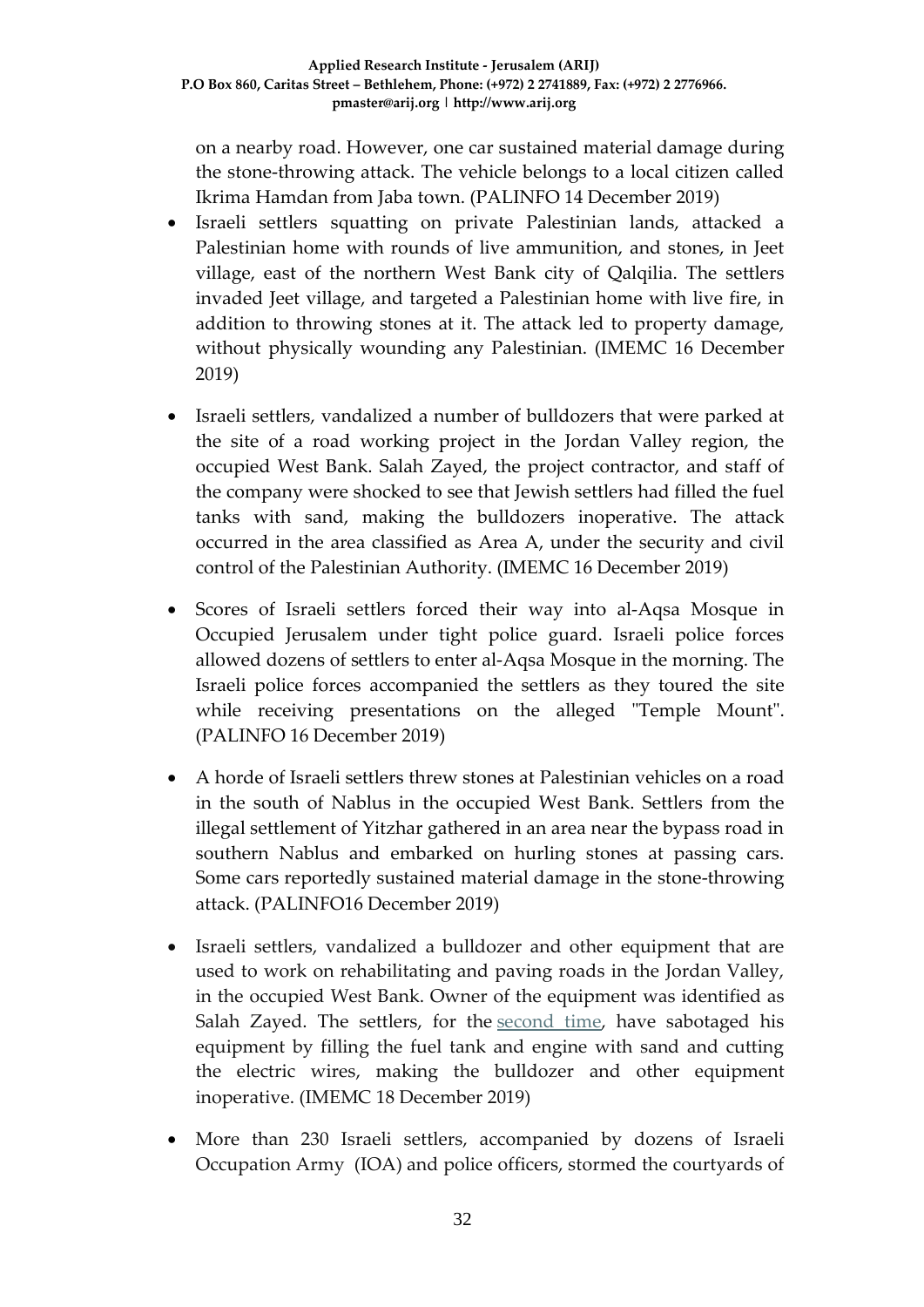the holy site, and conducted provocative toours, after the soldiers removed the Palestinians. (IMEMC 18 December 2019)

- Many Israeli settlers attacked a Shepherd from Kisan village, east of the West Bank city of Bethlehem, and unleashed their dogs at him, causing various injuries. The settlers came from the illegal Ibei Hanahal outpost, which was installed on stolen Palestinian lands, near the illegal Maali Amos colony. The settlers attacked the farmer, Atallah Ibrahim Obeyyat, 53, causing many cuts and bruises, before unleashing their dogs toward him. The dogs also attacked and bit some of his sheep. (IMEMC 20 December 2019)
- A group of Israeli settlers burnt, two Palestinian cars and wrote racist graffiti, in Far'ata village, west of Nablus, in the northern part of the occupied West Bank. The settlers infiltrated into the village and burnt two cars, owned by Saher Abdul-Rahim Hussein and his brother Tha'er. The settlers also wrote racist, anti-Palestinian graffiti on several walls and cars in the village, before fleeing the area. (IMEMC 20 December 2019)
- Israeli settlers, uprooted hundreds of olive trees in the southern West Bank town of al-Khader, near Bethlehem. Owner of the trees, Hisham Barmil said that settlers from the illegal Sidi Boaz settlement outpost built on expropriated al-Khader land, uprooted **300** olive trees and stole them. The settlers invaded his 30 dunam plot of land and uprooted the trees, adding that the settlers did the same thing two months ago. (IMEMC 20 December 2019)
- A group of Israeli settlers attacked Fara'ata village near Qalqilya, spray-painted racist graffiti on Palestinian homes' walls, and set fire to a number of cars. Two Palestinian citizens woke up at daybreak to find that their cars had been burned by Israeli settlers. Racist graffiti, threats and insults were spray-painted on the walls of several Palestinian homes. (PALINFO 20 December 2019)
- Dozens of Jewish settlers stormed al-Aqsa Mosque in Occupied Jerusalem under tight police guard. 59 settlers and 20 Israeli government officials broke into al-Aqsa Mosque in the morning and carried out provocative tours in the site. Extremist settler groups have recently called for intensified break-ins into al-Aqsa Mosque to mark the Hanukkah festival. (PALINFO 22 December 2019)
- A Palestinian mother and her daughter were injured, after being attacked by an Israeli settler in Tel Rumeida neighborhood in Hebron city, in the southern occupied West Bank. Palestinian residents in Tel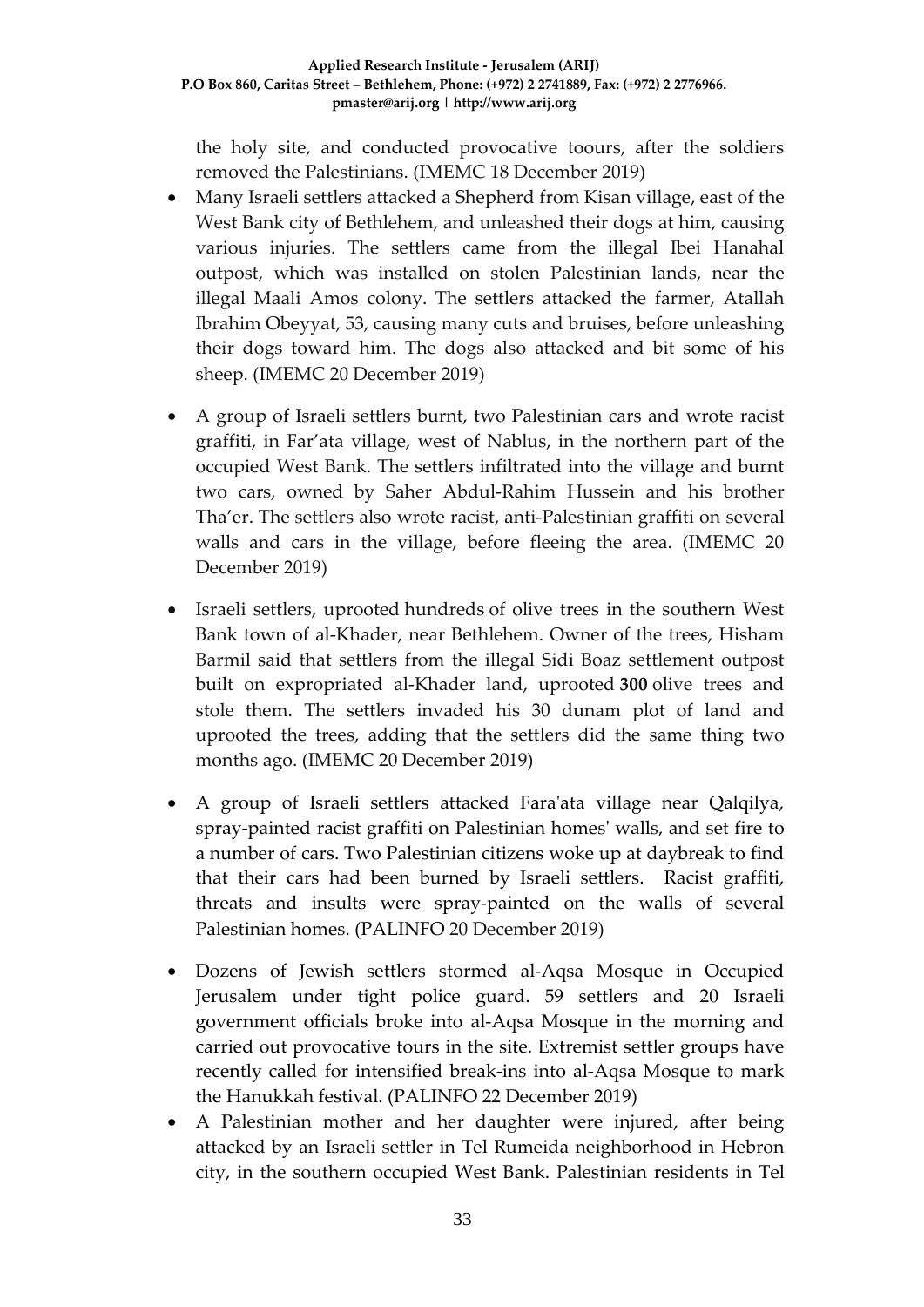Rumeida are subjected to nearly daily harassment by Israeli settlers from the settlement of Ramat Yishai. (IMEMC 24 December 2019)

- Far-right rabbi Yehuda Glick as well as dozens of Jewish settlers broke into the courtyards of Al-Aqsa Mosque Compound via the Moroccan Gate, heavily protected by Israeli occupation Army (IOA). Glick and the settlers carried out provocative tours in the courtyards of the mosque and received explanations on the alleged "Temple Mount". (IMEMC 24 December 2019)
- Dozens of Jewish settlers stormed al-Aqsa Mosque while escorted by a large police force. 189 Israeli settlers forced their way into al-Aqsa Mosque through al-Maghareba Gate and carried out provocative tours inside the compound. Settler groups have lately called for intensified mass break-ins into al-Aqsa Mosque to mark the one-week Hanukkah festival. (PALINFO 25 December 2019)
- More than 70 settlers, guarded by Israeli Ocupation Army (IOA), invaded Solomon's pools in Al Khader village west of Bethlehem city and carried out Talmudic Rituals. (WAFA 29 December 2019)
- About 200 Israeli settlers broke into al-Aqsa Mosque in Jerusalem under tight police guard. Israeli police allowed dozens of Jewish settlers to storm al-Aqsa Mosque through al-Maghareba Gate in consecutive groups at 7:30 in the morning. The sttlers carried out provocative tours and Talmudic rituals in al-Aqsa courtyards before they left the site through al-Silsila Gate. (PALINFO 30 December 2019)
- Nine Palestinians were injured, by Israeli army gunfire as hundreds of Israeli settlers forced their way into Joseph's Tomb. The IA escorted a convoy of buses packed with hundreds of illegal settlers onto the site, near the northern West Bank city of Nablus, located in the 'Palestinian controlled' area, sparking confrontations with Palestinian residents. The Israeli Occupation Army (IOA) shot rubber-coated steel bullets, and tear-gas canisters at Palestinians protesting the invasion, and attempting to block settlers' access to the site, resulting in the injury of several protesters. 3 Palestinians shot with rubber-coated steel bullets, while 6 others were treated on the scenes after suffering the effects of inhaling tear gas, used by the IOA to break up protests. (IMEMC 30 December 2019)
- The Israeli occupation Army (IOA) forced several Palestinian citizens to leave their agricultural plots of land near the illegal settlement of Shavei Shomron, north of Nablus. The Israeli Occupation Army (IOA) and security guards from the settlement forced a group of farmers at gunpoint to leave their lands. Famers were working their lands in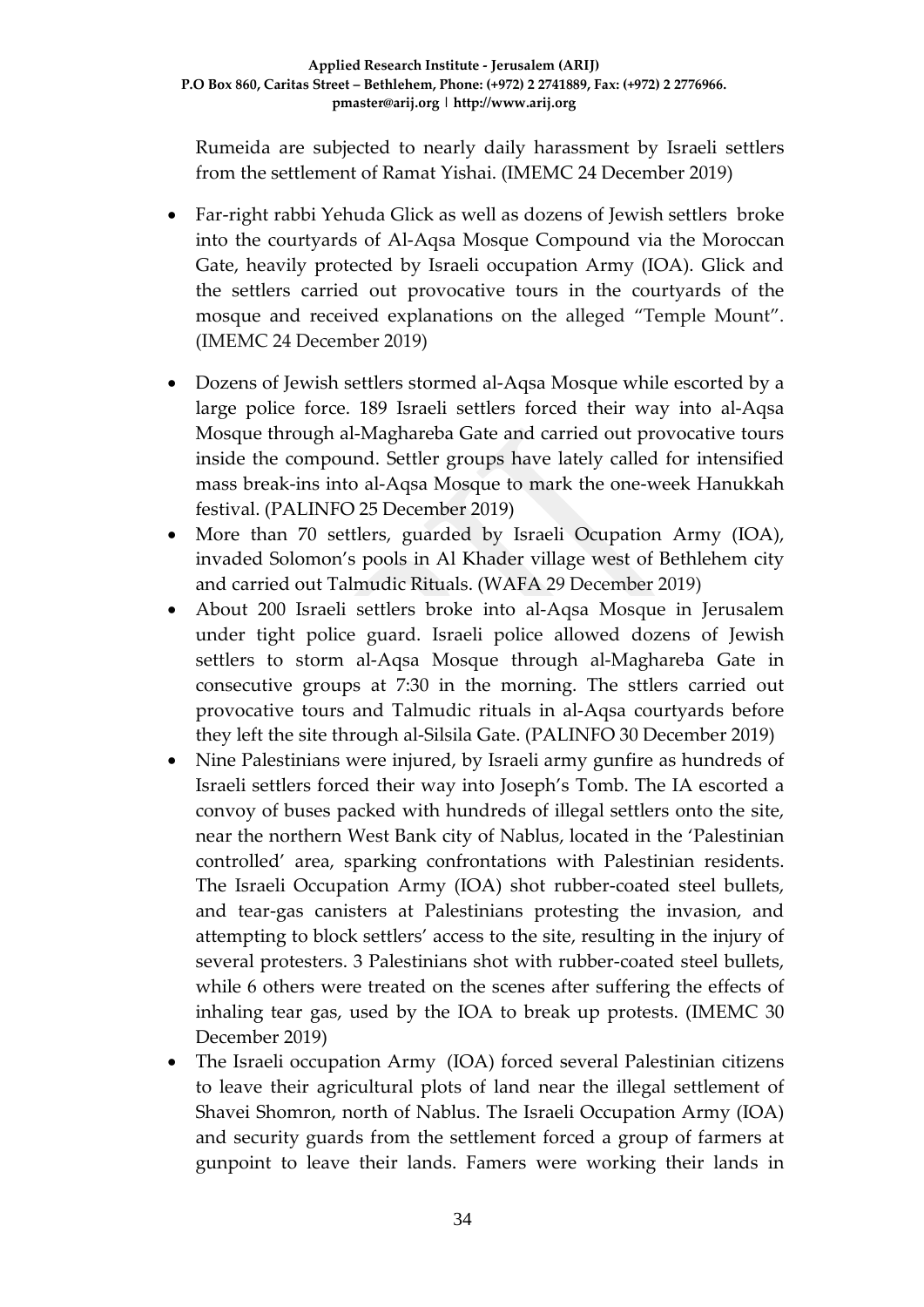order to plant them with apricot trees as part of a project in the area funded by the Colonization and Wall Resistance Commission and the Economic Development Center. The Israeli army justified its measure against the farmers by saying they needed prior coordination before entering the area. (PALINFO 30 December 2019)

- Israeli minister Naftali Bennett defiled the Ibrahimi Mosque in al-Khalil at the pretext of marking a Jewish event called Hanukkah. Bennett was accompanied during his tour of the Mosque by senior army commander Itamar Ben-Haim, Kiryat Arba settlement chief Eliyahu Liebman and Jewish religious figures. Addressing settlers at the Islamic holy site, Bennett claimed that al-Khalil was the heart of Israel and that the Jewish people could not live without this heart. He vowed to build more settlements and neighborhoods for Jewish settlers in al-Khalil, affirming that he became the minister of the Israeli army in order to achieve that. (PALINFO 30 December 2019)
- A number of Palestinian citizens suffered minor wounds when groups of Israeli settlers attacked with rocks cars travelling on a road between Nablus and Jenin in the northern West Bank. Dozens of Israeli settlers deployed near the evacuated settlement of Homesh and hurled rocks at Palestinian vehicles passing nearby. The attack resulted in partial damages to over 27 cars, adding that a number of Palestinian citizens were wounded by glass shards. (PALINFO 31 December 2019)
- At least 89 Jewish settlers desecrated the Aqsa Mosque under tight police protection. 31 students were among the settlers who toured the Mosque's courtyards and received explanations about the alleged temple mount. (PALINFO 31 December 2019)

## **Home Demolition & Demolition threats**

- The Israeli Occupation Army (IOA) demolished, a water reservoir in the Tubas meadows, in northeastern West Bank. Several army jeeps, and bulldozers invaded the area, and demolished the reservoir, owned by Adnan Sawafta. The destroyed water reservoir, located in Einoun area, had the capacity to store 1000 cubic meters of water, and was used for irrigating hundreds of Dunams of farmlands in Tubas Meadows. This is the second time the army demolishes the reservoir in the last few months under various allegations, especially since Israel is trying to confiscate more lands for the construction and expansion of its illegal settlements, built on occupied lands in direct violation of International Law. (IMEMC 3 December 2019)
- The Israeli Occupation Army (IOA) and t Israeli municipal staff arrived in the Abu Nuwwar community, located near the Israeli settlement of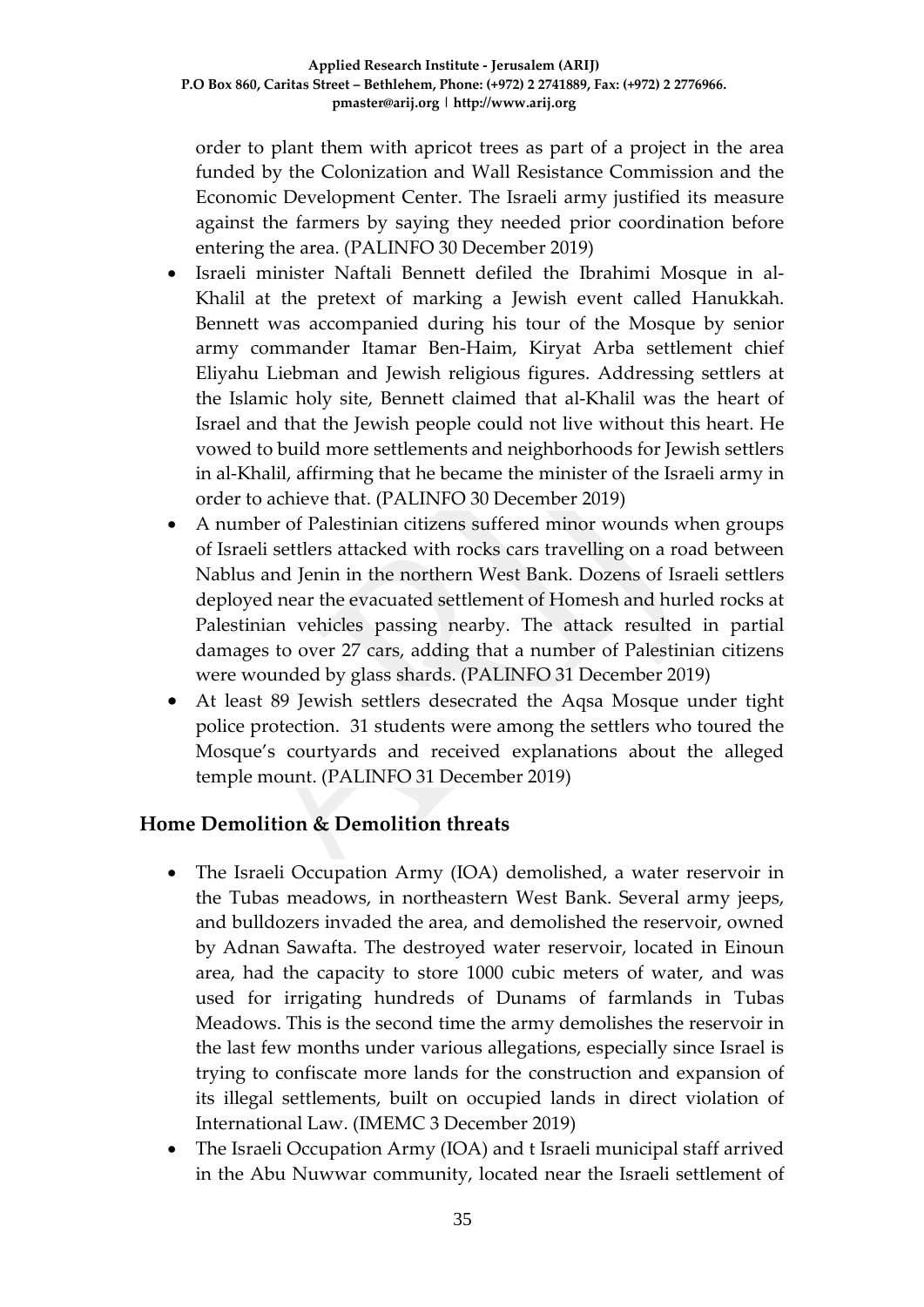Maale Adumim, where they dismantled and seized a shack. (IMEMC 4 December 2019)

- The Israeli municipal staff, under the protection of Israeli military army, barged their way to Abu Hindi Bedouin, near Abu Dis town in Jerusalem and razed two residential structures. The shack and structures were purportedly demolished for being built without the rarely-granted Israeli permits. Abu Nuwar is a Palestinian Bedouin community in Area C, with approximately 670 Palestinian residents (88% refugees), a portion of whom reside in the community on a seasonal basis. The community is one of the 46 Bedouin communities in the central West Bank at-risk of forcible transfer because of the coercive environment exerted on them, including a "relocation" plan advanced by the Israeli authorities. It is also one of the 18 Palestinian Bedouin communities in the eastern Jerusalem governorate that are located in or next to an area slated for the E1 settlement plan, aimed at creating a continuous built-up area between the Ma'ale Adumim settlement and East Jerusalem. (IMEMC 4 December 2019)
- The Israeli Occupation Army (IOA) invaded, the village of al-Walaja, west of Bethlehem, south of occupied Jerusalem in the West Bank, before demolishing a garage, and a carwash facility. The two demolished structures are owned by a local man, identified as Husam Khalifa. The demolished structures were on Palestinian lands at the entrance of al-Walaja, and that the army alleged they were built without a permit from the "Civil Administration Office." The structures were permitted and licensed by the al-Walaja Village Council. (IMEMC 5 December 2019)
- The Israeli Occupation Army (IOA) invaded the ath-Thaheriyya town, south of Hebron in southern West Bank, and destroyed machines in a blacksmith and lathe workshop. The IOA invaded the ath-Thaheriyya town, before storming a blacksmith and a lathe workshop, and deliberately damaged its machines. The demolished structure is owned by members of Manna' local Palestinian family. (IMEMC 5 December 2019)
- The Israeli Occupation Army (IOA) demolished four residential rooms; one owned by an elderly Palestinian woman, identified as Nozha Makhamra, and three rooms belonging to Shehada Makhamra, In Masafer Yatta village, south of Hebron. (IMEMC 5 December 2019)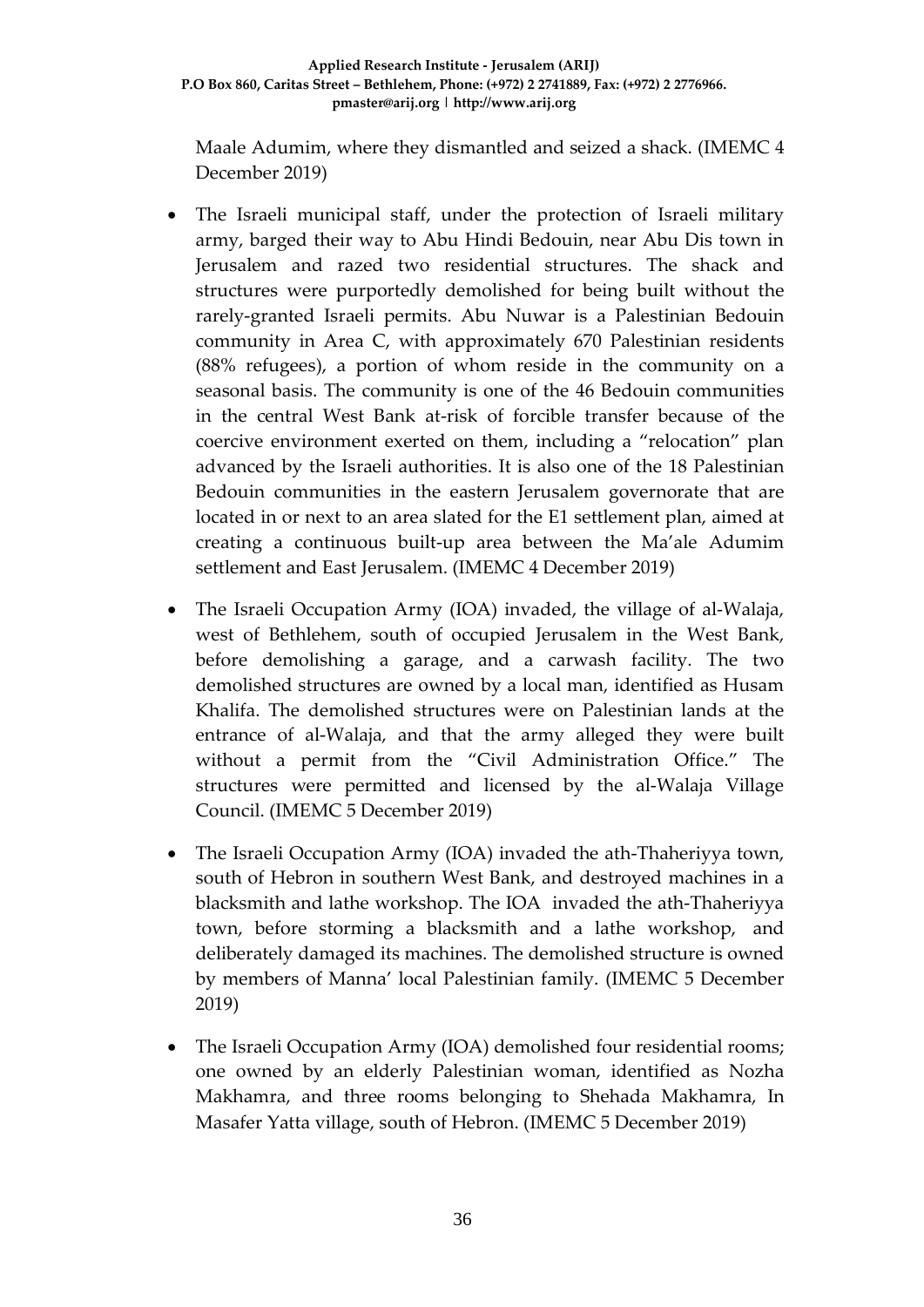- The Israeli municipality in Occupied Jerusalem displaced a Palestinian family in Jabel Mukaber neighborhood, southeast of the holy city, after forcing them to dismantle their wooden house at the pretext of unlicensed construction. Homeowner Ali Ja'abees explained that he and his six-member family was living in a small home composed of one room and made of wooden material, adding that he had to remove the furniture and dismantle the room in order to avoid paying financial penalties. Employees from the municipality had come to his home two days ago and gave him three days to remove it, or else he would incur demolition expenses. (PALINFO 10 December 2019)
- Israeli Minister of Defense, [Naftali Bennett,](https://imemc.org/?s=naftali+bennett) has threatened to destroy all Palestinian structures in West Bank areas under complete Israeli control (Area C), including those which were funded by Europeans, under the pretext of unlicensed construction. Bennett made the threat during a meeting with ambassadors of European Union states, last week. He called on Europeans to direct their money towards humanitarian aid instead of what he called unlicensed construction. The minister's threat came one day after the Israeli army's central region commander announced a plan to launch an unprecedented demolition campaign, against Palestinian buildings, in Area C of the West Bank. (IMEMC 9 December 2019)
- The Israeli Occupation Army (IOA) demolished a shed and uprooted six Dunams (1.48 Acres) of Palestinian farmlands in Beit Ummar town, north of Hebron, in the southern part of the occupied West Bank. The IOA demolished a shed, owned by a Palestinian, identified as Ahmad Bader Abu Ayyash. The IOA also uprooted and bulldozed six Dunams of lands, owned by Abu Ayyash, and planted with almond trees in the al-Qarn area, east of Beit Ummar. (IMEMC 9 December 2019)
- The Israeli occupation authorities, notified a Palestinian school in the town of Samou, to the south of Hebron, to stop working, claiming that it has been constructed in an area which threatens archaeological sites. The Israeli occupation authorities notified for the cessation of work in the Simaya elementary school, affiliated with the Directorate of Education, to the south of Hebron, located in Al-Samou area. The step threatens Palestinian students' right to education, a right which is guaranteed by all international laws, charters and customs. The school serves more than 40 students in the targeted areas that are subject to Israeli aggression. (IMEMC 12 December 2019)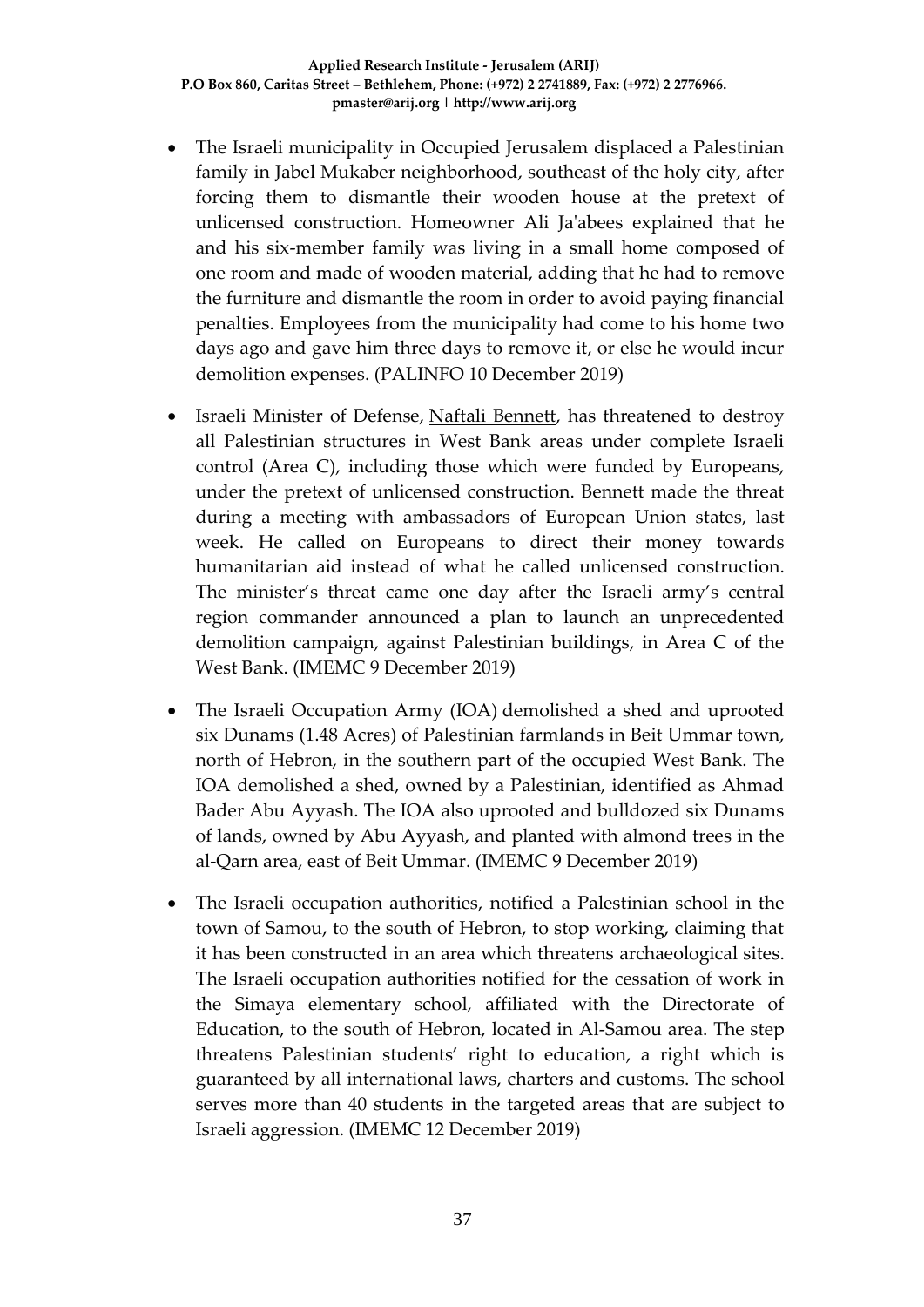- Palestinian students on a field trip, at the Sebastia archaeological site, in the north of the West Bank, were harassed by Israeli occupation Army (IOA), who detained them at the site. The IOA broke into the site, to the north of Nablus city, while the students were on a field trip, and detained the students inside it. The IOA harassed the students and provoked confrontations in the area. (IMEMC 12 December 2019)
- An Israeli municipal crew stormed different neighborhoods of Silwan town in occupied East Jerusalem, and photographed some homes, raising Palestinian fears of intents to demolish dozens of houses. Police forces escorting municipal employees stormed, in particular, the neighborhoods of al-Bustan, Ein a-Luza, Wadi Hilweh, Wadi Yasoul, al-Thuri and Wadi al-Rababa. In addition to photographing homes, the municipal crew was seen carrying aerial photos, maps and documents, which raised fears among the local residents of Israeli intents to carry out mass demolitions in Issawiya. (PALINFO 12 December 2019)
- A Palestinian citizen from the northern occupied West Bank city of East Jerusalem, in Jabal al-Mukabir neighborhood, embarked on tearing down his own home,. The Israeli municipality of Jerusalem threatened to charge extreme fees for the municipality to demolish it, forcing him to demolish it himself. The homeowner, Nasser Abu Ze'eter, was told by the municipality that he must demolish his home under the pretext of not having building permit, a nearly impossible feat with current Israeli prerequisites. (IMEMC 15 December 2019)
- The Israeli Occupation Army (IOA) demolished a cave in the village of Deir Razih, southwest of the city of Hebron, in the southern occupied West Bank. The IOA also razed the flooring for a car repair shop, and in the process destroyed several vehicles that were parked in the area as well. Basil Ideis, owner of the land on which the car shop was built, said that three months ago, the Israeli army demolished his small makeshift shop on the same land, and leveled the land near it. The army had ordered him then not to re-build on his land. (IMEMC 17 December 2019)
- The Israeli Occupation Army (IOA) demolished a Palestinian-owned house in the town of al-Khader, south of the occupied West Bank city of Bethlehem, under the pretext it was built without a permit. A large unit of the IOA, accompanied by military bulldozers, invaded the town and proceeded to demolish the 120-square meter house owned by Sameeh Salah, where he and other family members lived. (IMEMC 17 December 2019)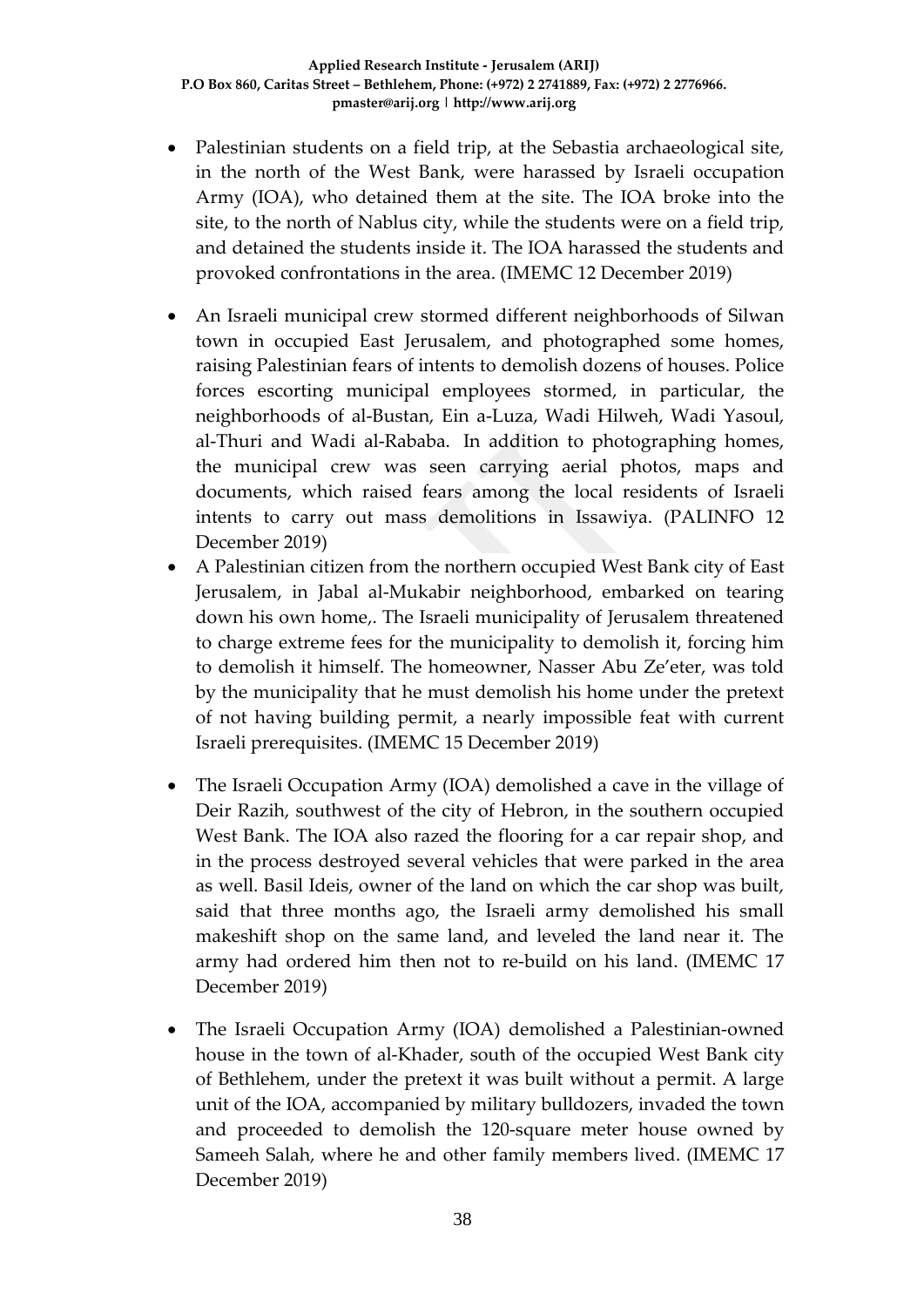- The Israeli Occupation Army demolished, a Palestinian home, owned by a wheeclhair-bound man, in the al-'Isawiya town, in occupied East Jerusalem. Dozens of IOA invaded the town, and surrounded the Palestinian home, owned by a wheelchair-bound man, identified as Hatem Hussein Abu Ryala. The IOA demolished the second floor of the building, under the pretext of being constructed without a permit. The family has been repeatedly trying to obtain a permit from the City Council in occupied Jerusalem since the year 1999, but all applications were denied despite the costs of just filing the permit applications. (IMEMC 18 December 2019)
- Israeli occupation authorities have demolished and seized over six hundred Palestinian structures in the occupied West Bank since the beginning of 2019. 617 structures have been demolished or seized so far this year, displacing 898 Palestinians. The figures represent a 35 and 92 percent increase respectively, compared with the same period in 2018. In addition, over 20 percent of all structures targeted this, and some 40 percent of all donor-funded aid structures were located in firing zones, which cover about 30 percent of Area C, an administrative division of the West Bank, set out in the Oslo Accord. The OCHA further highlighted that Israeli forces uprooted or chopped down about 2,500 trees and saplings during a demolition operation in a shooting area east of Nablus, and that the trees were part of a recreational area that served about 14,000 residents of Beit Furik town and nearby Khirbat Tana village. Israeli authorities have demolished 29 Palestinian buildings or forced their owners to demolish them in Area C and occupied east Jerusalem during the past two weeks, under the pretext that they have been constructed without proper permits. The demolitions led to the displacement of 45 Palestinians and incurred losses on more than 100 others. Moreover, Israeli occupation Army (IOA) injured 14 Palestinians, including at least three children, in several incidents across the West Bank. Israel has advanced or approved plans for over 22,000 housing units in the occupied West Bank. Israeli settlers injured four Palestinians and damaged about 330 olive trees and seven vehicles during eight attacks in the West Bank over the past two weeks. (OCHAOPT, PNN 30 December 2019)

## **Israeli Military Orders**

• The Israeli Occupation Army (IOA) issued, orders for the illegal annexation of Palestinian lands in the al-Jab'a village, southwest of Bethlehem, in the occupied West Bank. The IOA posted the orders on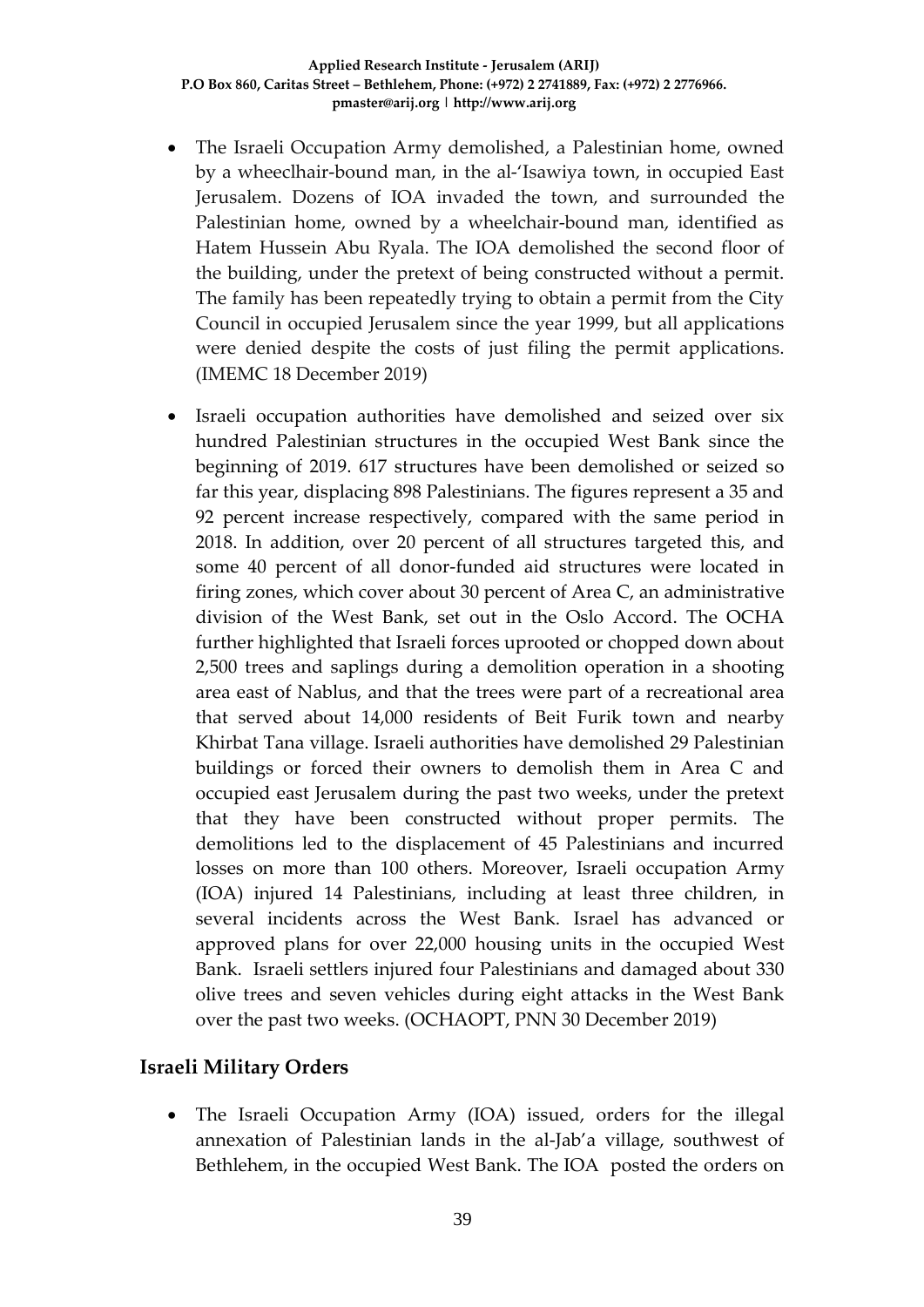lands owned by Palestinians from Abu Loha and Hmeidan families. The lands Israel is confiscating are four Dunams (0.92 Acres) from the two families, and that the army intends to convert them into a parking lot close to a nearby permanent military roadblock. Nearby a month ago, the army issued orders for the confiscation of more than 2000 Dunams (494.2 Acres) from the villagers in al-Jab'a, for what the army called "military purposes." (IMEMC 3 December 2019)

- The Israeli Occupation Army (IOA) dismantled Palestinian residential and livestock structures in the Ras al-Ahmar area. The owner of the demolished structures, located south of Tubas, in the northern Jordan Valley, was identified as Saed Abu Zahir. The IOA invaded Ras al-Ahmar, and proceeded to dismantle shacks and a barn, under the pretext of being built without a license. Also of note, the IOA also held researcher Aref Daraghmeh, 50, who was documenting the demolition, for at least an hour and seized his vehicle, with the intent to intimidate him. (IMEMC 23 December 2019)
- The Israeli Occupation Army (IOA) seized a number of tents and uprooted trees in the area of Khirbet Tana, a small village located east of Nablus city. Israeli troops invaded the area and declared it a 'closed military zone' before proceeding to seize the tents and uproots trees. The Palestinian village has been demolished *multiple times* by the Israeli authorities, as the Israeli Civil Administration does not recognize it as a village worth planning, therefore prohibits construction there. A community of some 250 Palestinians relying on animal husbandry and agriculture for their livelihood, Khirbet Tana has been left with essentially no infrastructure, they are not connected to a water source or electricity, relying on natural springs. (IMEMC 23 December 2019)
- The Israeli Occupation Army (IOA) demolished two Palestinian residential structures in the southern West Bank Governorate of Hebron. The IOA escorted a bulldozer into Maghayer al-'Abeed area near Masafer Yatta, where the heavy machinery demolished a room belonging to Ibrahim Shehadeh. A residential room was also torn down in As-Samu', a town located to the south of Hebron. The owner of the demolished structure was identified as Khader Ismail al-Hawamdeh. (IMEMC 24 December 2019)
- The Israeli Occupation Army (IOA) demolished two Palestinian homes in Jabal al-Mokabber town, south of occupied East Jerusalem. The IOA accompanied by employees of the City Council, invaded Khallet Abed area in Jabal al-Mokabber and demolished two homes owned by members of Shqeirat family. The demolitions were carried out under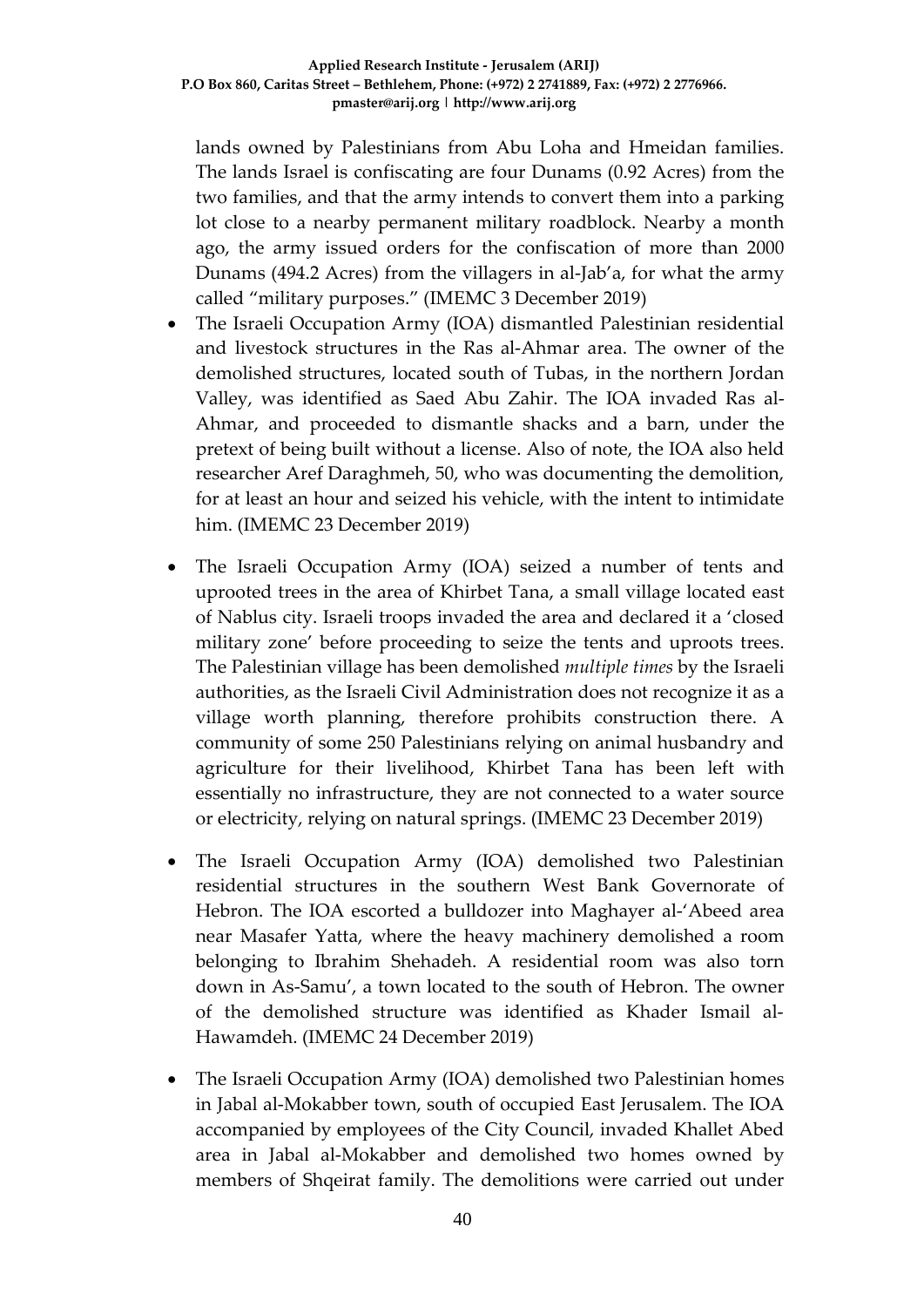the pretext of being built without construction permits from the city council. (IMEMC 24 December 2019)

- The Israeli Occupation Army (IOA) handed Jamal Ata Oleyyan, from the al-'Isawiya town in Jerusalem, an order for the demolition of his home. (IMEMC 24 December 2019)
- The Israeli occupation Army (IOA) went on the rampage through Tana hamlet in the east of Nablus, destroying homes, trees and agricultural structures. Two bulldozers and vehicles boarded by Israeli Occupation Army (IOA) and employees from the Israeli army's civil administration stormed Tana hamlet after cordoning it off to prevent entry of citizens and journalists. The bulldozers demolished three tents and one cave used as homes as well as agricultural stone barriers and rainwater catchment wells. The bulldozers also razed the fences surrounding agricultural reservations and uprooted about 3,000 olive trees recently planted by the Beit Furik municipal council and other trees that have been there for long trees. (PALINFO 24 December 2019)
- The Israeli occupation Army (IOA) demolished a residential room in the east of al-Samoa town, south of Hebron. The IOA knocked down a room belonging to a local resident called Khader al-Hawamdeh in Ghuween area in Samoa town and displaced its residents. The IOA also raided homes near Israeli settlements in the east of Yatta town and other areas of Hebron, with no reported arrests or demolition threats. (PALINFO 25 December 2019)

# **Confiscation & Razing of lands**

- The Israeli occupation Army (IOA) behind the border fence in the east of the Gaza Strip intensively opened fire towards agricultural areas, with no regard for anyone who could have been hurt by their random shootings. The IOA opened fire sporadically and randomly from some of their posts and military vehicles towards different agricultural areas along the border fence in Gaza. The shootings happened mainly in the east of al-Qarara town and Khuza'ah town, where there was thick fog. (PALINFO 1 December 2019)
- The Israeli occupation authority (IOA) resumed the construction of a road for Jewish settler on annexed Palestinian-owned lands in Umm Safa village, northwest of Ramallah in the West Bank. Israeli bulldozers and other heavy construction vehicles escorted by troops and settlers embarked on resuming the construction of the road, which is more than two kilometers long. The road, whose construction started about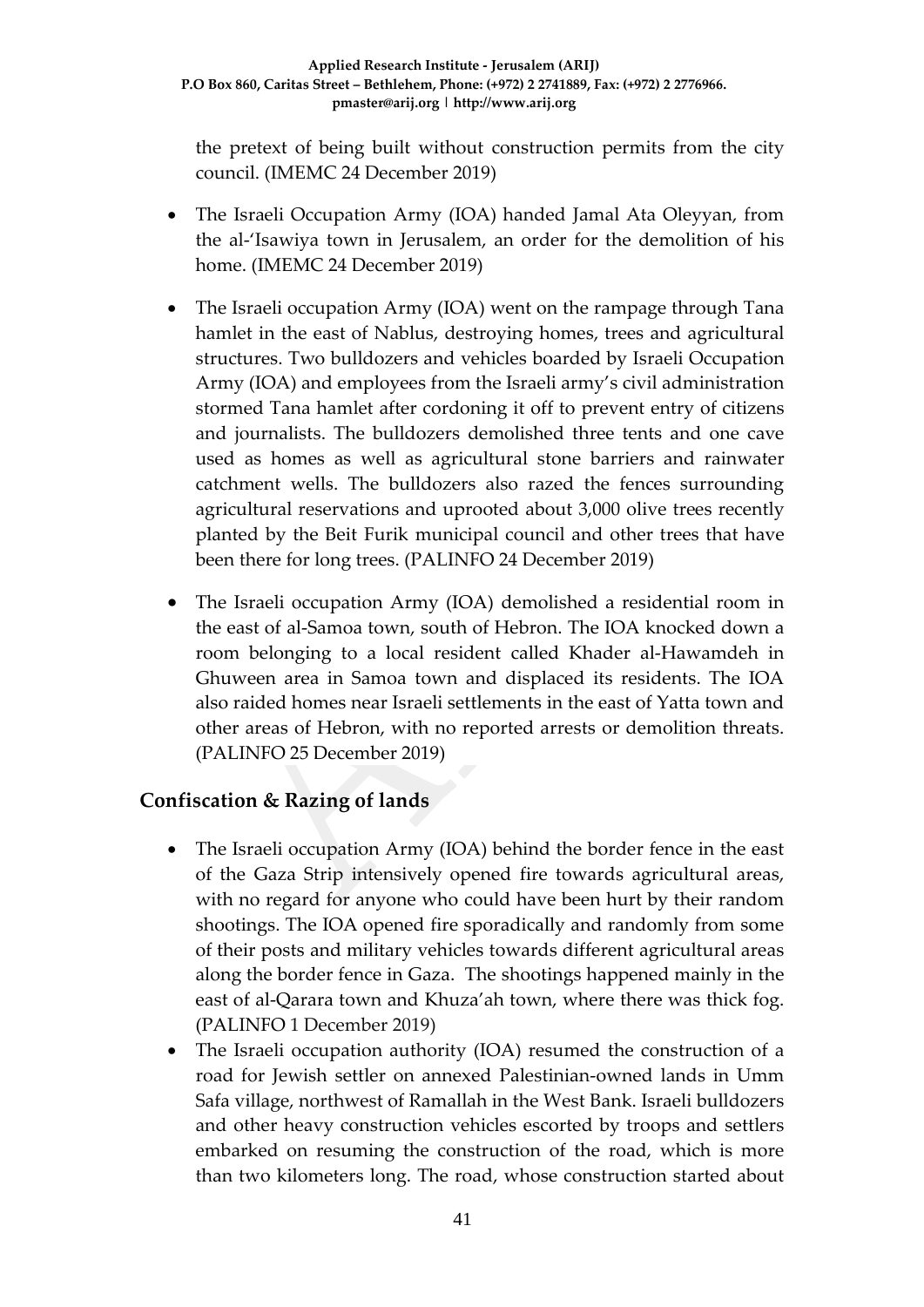six months ago, will go from the illegal settlement of N'betsof near Umm Safa village to al-Qastal Mount. (PALINFO 3 December 2019)

- Violent clashes broke out when Israeli occupation Army(IOF) stormed a Palestinian-owned land in Kafr Laqif village, east of Qalqilya, and embarked on razing it in preparation for its confiscation. The IOA and settlers attacked the Palestinian citizens who confronted the confiscation attempt of 27 dunums of Palestinian land in favor of settlement expansion. The Palestinians of Kafr Laqif managed to force the settlers out of the land and stop the razing operation, noting that legal procedures will be taken in the coming days. The Israeli authorities have been planning to seize Palestinian lands from the village to expand Karni Shamron settlement. (PALINFO 8 December 2019)
- The Israeli occupation authority is planning to confiscate dozens of Dunams of Palestinian lands, near Qalqilia, in northern West Bank. A large area of lands Israel intends to illegally annex are all farmlands, owned by the Palestinians in that area. The lands are agricultural, and include many hothouses and other structures, isolated behind the illegal Annexation Wall. The Civil Administration Office, the administrative and executive branch of Israel's military occupation, prepared a plan to expand a segregated road, known as Road #50, close to the illegal Alfie Menashe colony, south of Qalqilia. (IMEMC 15 December 2019)
- The Israeli occupation Army (IOA) prevented Palestinian farmers from working their lands in the northern Jordan Valley. The IOA stormed Umm al-Jammal area in the northern Jordan Valley and barred local farmers from continuing to plow and cultivate their lands and threatened to confiscate any tractor seen in the area. The IOA also prevented local farmers in al-Shaq area in the Jordan Valley from working their lands and seized a tractor. (PALINFO 18 December 2019)
- The Israeli Occupation Army (IOA) forced a number of farmers to leave their land, in the southern West Bank village of Kisan, and threatened to arrest them if they did not. The IOA raided the village and prevented the farmers from plowing their land, ordering them to leave it. The farmers were ordered to get a permit from Israeli security, at the nearby Gush Etzion settlement bloc, to the south of Bethlehem, if they are to return their land. The land in question is around 100 dunams in size, and the owners have been working and planting there for years. They also possess deeds proving ownership of the land. (IMEMC 21 December 2019)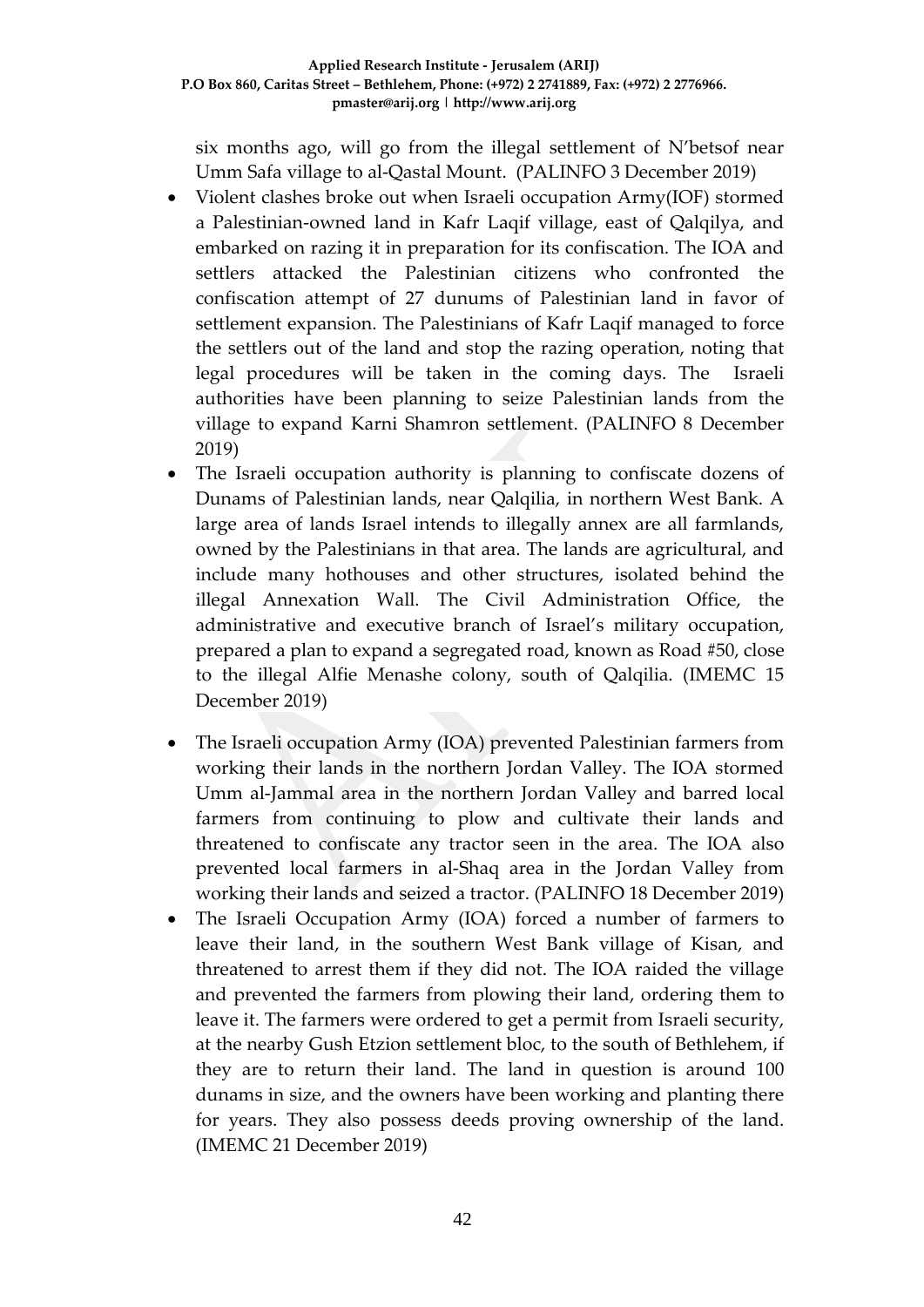- The Israeli occupation Army (IOA) stormed Ein al-Baida village in the northern Jordan Valley and confiscated a forklift truck belonging to a local resident. The IOA checked the ID cards of some villagers and seized a forklift truck belonging to Yousef Faqha, with no reason. (PALINFO 23 December 2019)
- The Israeli Occupation Army (IOA) seized a truck and a bulldozer owned by Palestinian residents in the town of Beit Ummar to the north of Hebron, the southern occupied West Bank. The IOA confiscated a truck and a bulldozer while the land-owners were working on rehabilitating Palestinian land, previously seized by illegal Israeli settlers, north of Beit Ummar town. The IOA coerced the Palestinian land-owner and workers to leave the land, preventing them from entering or working. The IOA then seized the truck and the bulldozers, before declaring the area a 'closed military zone'. Nabil Breghith, the owner of the land, has been working the land for years, and has all documents to prove his ownership. (IMEMC 24 December 2019)
- Israeli bulldozers, razed a large tract of Palestinian land, which belongs to the Nablus-district villagers of Jalud, in order to expand the nearby illegal Israeli colonial settlements. settlers escorted bulldozers to al-Khafafish area, located south of the occupied West Bank city of Nablus, classified as Basin 13, for the expansion of nearby colonial settlements of Shilo and Shivot Rahil. The land was razed, despite an Israeli court ruling upholding a halt on the expansion of Shivot Rahil. Israeli bulldozers proceeded to level Palestinian farmlands, classified as Basin 12, to build 175 new settler units in the nearby settlement of Shilo. (IMEMC 24 December 2019)
- Israeli military infiltrated across the Gaza border, into Beit Hanoun town, in the northern Gaza Strip, and razed agricultural land. Three Israeli military vehicles accompanied by three bulldozers, advanced into the borderline area while opening indiscriminate gunfire, razed agricultural land, and placed earth mounds in the vicinity. (IMEMC 25 December 2019)
- Gun-toting Israeli Occupation Army (IOA) forced a number of Palestinian farmers to leave their lands adjacent to the illegal settlement of Shavi Shomron. The IOA along with the settlement's security prevented the farmers, with force, from planting apricot trees on their land, funded by the Anti-Wall and Anti-Settlements Commission and the Economic Development Center. The IOA claimed that the land was off limits to the farmers, and that they needed to obtain permission to work on it. (IMEMC 31 December 2019)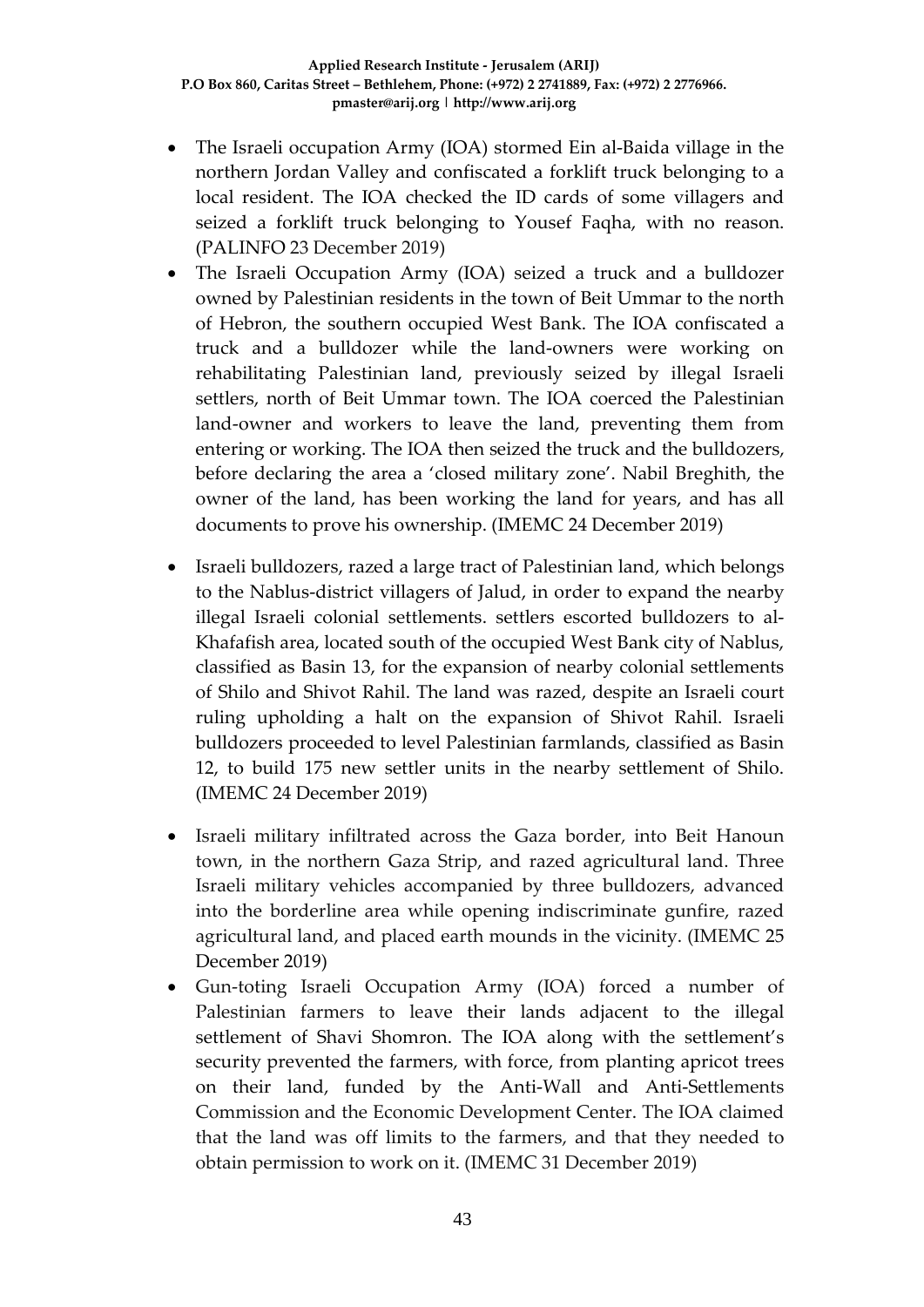# **Expansion of settlements**

- The Israeli Channel 7 unveiled an Israeli plan, to make additions inside the Ibrahimi Mosque in the center of Hebron. The project, worth approximately 500,000 shekels (NIS), includes designing an elevator among other additions, exclusively for the use of illegal Israeli settlers." The occupation authorities are accelerating the pace of annexing large parts of Hebron, especially in the central area where the old city is located. (IMEMC 3 December 2019)
- The Israeli occupation army has verbally ordered a Palestinian storeowner to close the doors of his business near the Ibrahimi Mosque in the Old City of Hebron as a prelude to carrying out its plan to build a Jewish settler neighborhood in the area. The army ordered the storeowner to shut down his store permanently as part of a plan to seize scores of homes and stores near the Ibrahimi Mosque and the central wholesale market in al-Shuhada street in order to build a neighborhood for Jewish settlers. (PALINFO 3 December 2019)
- The Israeli Occupation Municipality in Jerusalem have launched a large settlement scheme aim toward the construction of 11,000 settlement units on Qalandia's airport lands in order to expand the Attarot settlement, and in an attempt to impose sovereignty on occupied Jerusalem, and to separate it from its Palestinian surroundings, as well. Qalandia airport has been closed, by Israeli authorities, since the outbreak of the second Intifada, in the year 2000. (IMEMC 4 December 2019)
- The Israeli government has started building 176 settlement units in the illegal Nof Zion settlement, located on the slopes of the Mount of Olives, to the south of the occupied Jerusalem. With the completion of these units, Nof Zion will have about 550 housing units (i.e., the largest settlement in the Palestinian neighborhoods of Jerusalem). The above mentioned land was legally disputed, but was finally taken by Israeli businessman Rami Levy, along with Australian Jewish businessman and Skype founder Kevin Bermeister. The current construction is in its first stage, and the second stage of the project includes 2 plans to build 350 housing units, a hotel, and an air train. (IMEMC 4 December 2019)
- The Israeli Municipality of Jerusalem submitted project number 77679- 04-101, called the Completion of the Tunnel, which seizes 44 dunams, including the opening of an underground tunnel from Hebron to Masarra, in order to transform the open area into a transportation network station.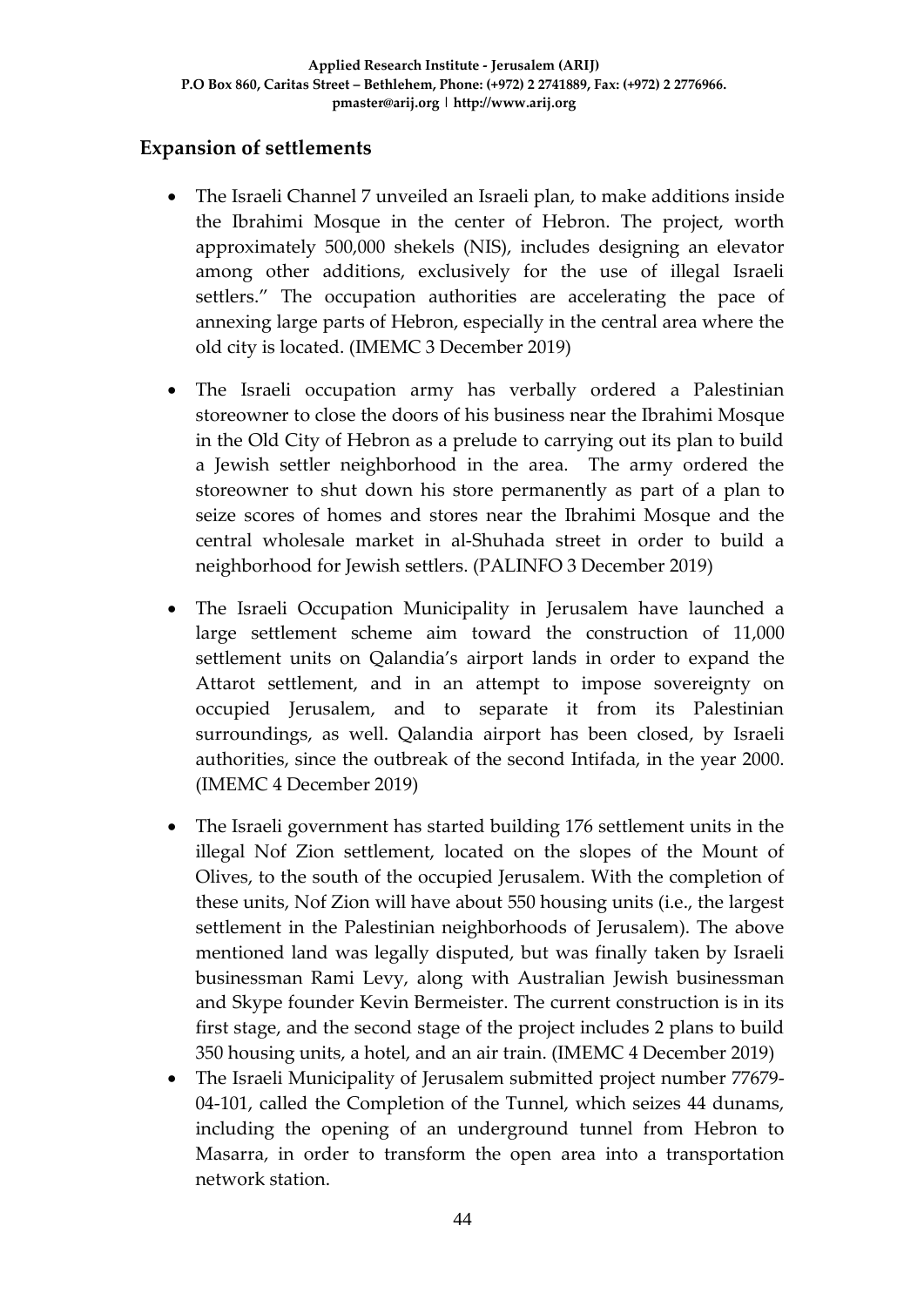- The Israeli Municipality of Jerusalem is currently preparing a structural plan under number 0465229-101, starting from Sultan Suleiman Street up to the Masrara neighborhood, including several residential and all commercial neighborhoods in the city. The project covers an area of 700 dunams and is planned to serve as an alternative to the traditional commercial centers in Arab Jerusalem. (IMEMC 4 December 2019)
- An Israeli settler organisation is renting out part of a plot of expropriated Palestinian land to the Jerusalem Municipality who gave them the land in the first place. According to *[Haaretz](https://www.haaretz.com/israel-news/.premium-settlers-rent-to-jerusalem-municipality-expropriated-palestinian-plot-of-land-1.8220218)*, Israeli authorities pay "nearly 1 million shekels (\$224,000) a year to the Amana settlement organisation in exchange for operating a welfare department in one floor of an office building that the group bought from the government for that same price." Amana, a group dedicated to settlement development in the occupied Palestinian territory, only received the plot – located in Sheikh Jarrah, occupied East Jerusalem – from the government in the first place "after it was expropriated from a Palestinian family". Amana operates under the Yesha [Council,](https://www.middleeastmonitor.com/20191105-newly-appointed-west-bank-settler-leader-vows-to-achieve-annexation/) an umbrella organisation of Israeli settlements in the occupied West Bank. According to *Haaretz*, it is "the most important independent body for the establishment of new settlements and the expansion of existing ones in the West Bank." The land in question – on which Amana has built an office building – "belonged to the Palestinian Abu Ta'ah family, which lives nearby", *Haaretz* reported. Over a period of a number of years in the 1990s and 2000s, Israeli authorities worked with the settlers to advance the expropriation of the plot, in order to enable Amanda to build the structure. These plans advanced even while the land still officially belonged to the Abu Ta'ah family. In 2016, "the Jerusalem District Court denied a petition from the Abu Ta'ah family against the expropriation process and the transfer of the land to Amana". In 2017, the construction of the building was completed, after which Amana signed an agreement with the Jerusalem Municipality for the latter to rent the ground floor. The space now contains a welfare office serving the residents of settlements in northern occupied East Jerusalem. While Amana paid the state 913,000 shekels (\$262,000) for the land, it "now receives the same amount it paid for the entire plot every year in return for renting out only the ground floor". Peace Now told *Haaretz* that the affair shows how Israeli authorities want to keep Amana happy. "After it received the land that was expropriated in a dubious process without a tender, Amana is profiting in three ways: It built a luxurious office building for itself in the midst of a Palestinian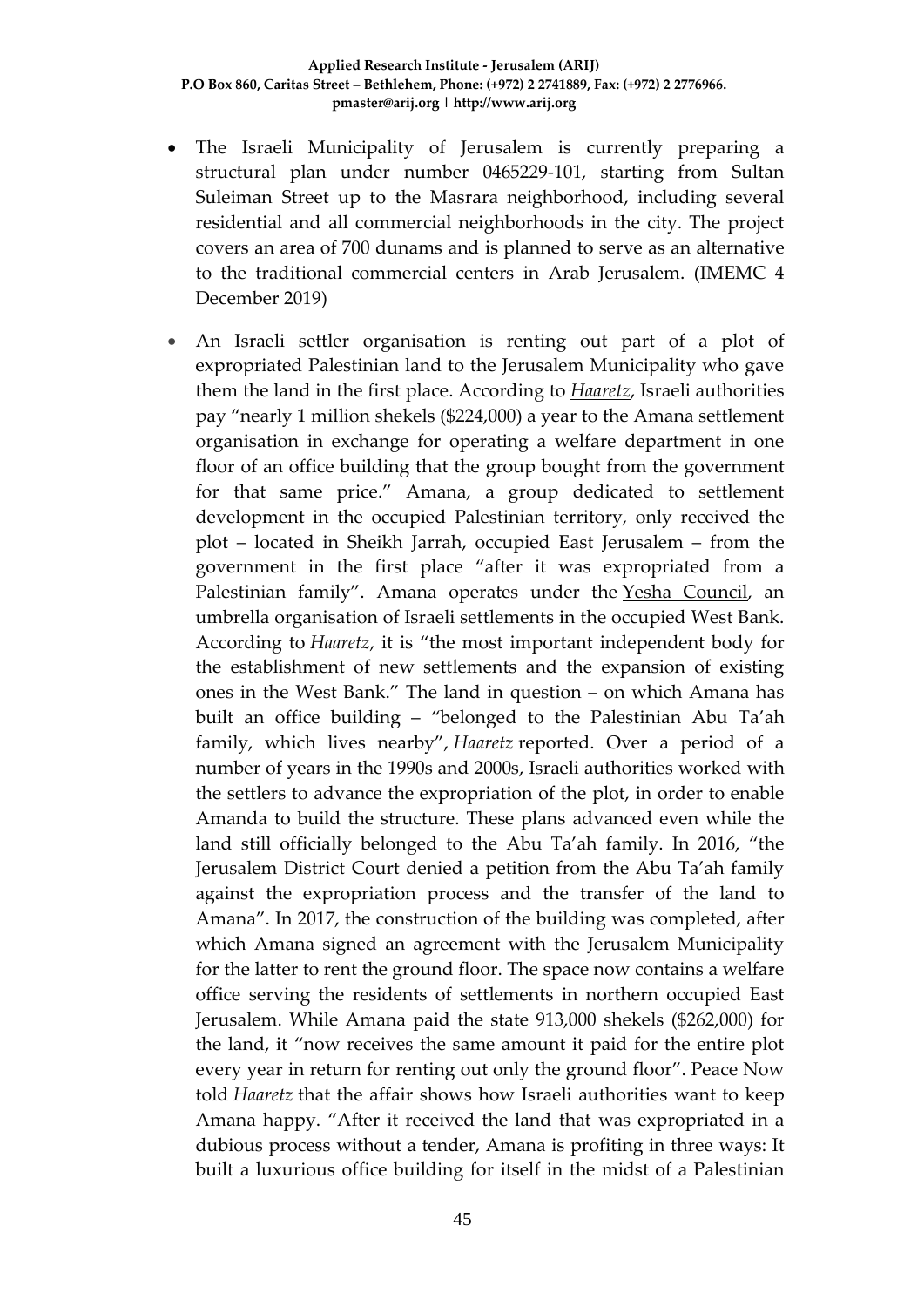neighbourhood; it also strengthens the settlement it built by bringing in Israeli visitors to the welfare office inside the Palestinian neighbourhood; and has treated itself to a nice income of about a million shekels a year at our expense and with the help of state and municipal institutions." (Haaretz, [MEM](https://www.middleeastmonitor.com/20191204-settlers-rent-out-expropriated-palestinian-land-to-jerusalem-municipality/) 4 December 2019)

• Building permits in settlements in the Samaria district have increased by 50% over the past five years, the head of the Samaria Regional Council Yossi said on Wednesday. His comments, made at the Eilat Real Estate Conference, corroborate the recent trend dramatic increases in the approval of settlement housing construction plans in the West Bank settlements in general, according to [Peace Now.](https://www.jpost.com/Tags/Peace-Now) And while construction planning is increasing, the discretionary funds the government is investing in the settlements has also increased significantly in recent years, in which the annual average for such spending over the past two years is approximately 50% higher than the average over the past 15 years. At the same time, the Jordan Valley Regional Council has launched political campaign to get the Blue and White Party to join effort to [annex](https://www.jpost.com/Israel-News/Netanyahu-approves-Jordan-Valley-annexation-bill-after-US-changes-policy-608333) the West Bank region. This heightened settlement activity is thought to be connected to the much softer stance the Trump administration has taken towards the issue, a policy which was underlined last month when the US reversed a previous policy stance to determine that Israel's West Bank settlements are not illegal. "One of the clear signs of the change that is happening in Judea and Samaria, and the understanding of more and more investors, is that Samaria is not the next thing but is the thing, is that the number of building permits that has gone up significantly in recent years," said Dagan, noting the 50% increase over the last five years. According to Peace Now, the number of plans for housing units in Judea and Samaria as a whole that have received initial or final approval since the beginning of the Trump administration has risen threefold over the figures for the latter years of the Obama administration. The average number of housing units approved in the three years since Trump was elected is some 6,899 housing units, almost twice the average of some 3,635 units in the three years preceding him. In addition, Peace Now issued a report on Tuesday demonstrating that discretionary spending by the government in the settlements has increased by 50% in the last two years. Included in this spending is expenditure by various ministries outside the general budget, including from the Interior, Housing, Education, and Energy and Water ministries, as well as the National Roads Authority. These funds go towards housing unit construction, as well as for internal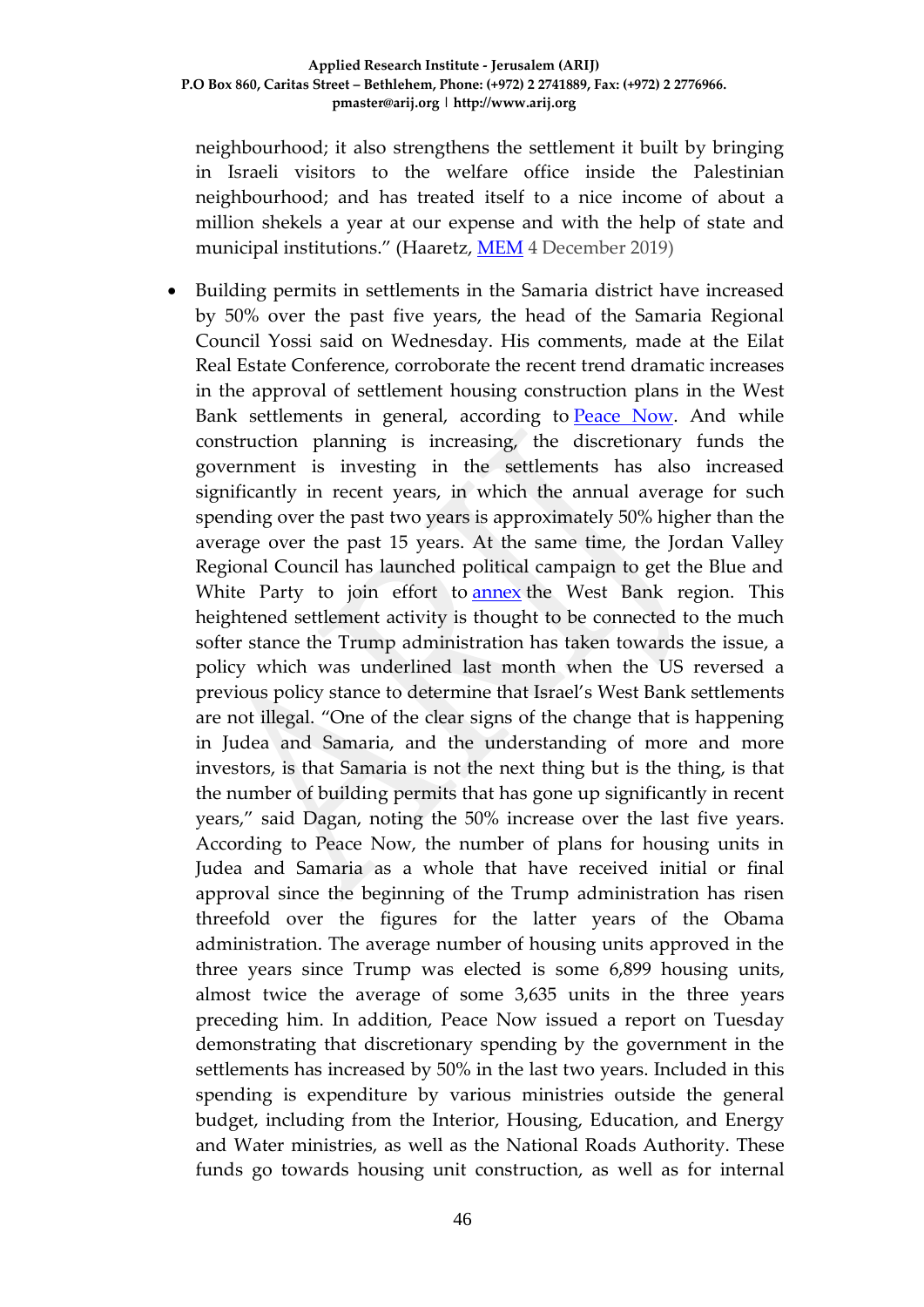roads, buildings for educational, social and religious purposes, commercial centers and industrial parks. Along with the increased planning approval for new housing units and the increased government investment in the settlements are greater political demands for annexing portions of the West Bank, calls which increased on Wednesday. Head of the Jordan Valley Regional Council David Elhayani said that recent developments of a "tectonic shift" in opinion towards the settlements, including the US policy that the settlements are not illegal, are an "opportunity not to be missed," and announced a new public advocacy campaign for the annexation of the Jordan Valley region. The campaign appears to be spawned by the current political paralysis, Elhayani saying that "local politics must not be allowed to harm the window of opportunity that we have received," and adding said that time is running out. Elhayani pointed specifically to the Blue and White Party as "the last obstacle" for the application of Israeli sovereignty over the Jordan Valley, and said that he expected that party leader Benny Gantz to "show leadership" and assist in this endeavor. During the September election campaign, Prime Minister Benjamin Netanyahu promised to apply Israeli sovereignty to the Jordan Valley, while Blue and White leader Benny Gantz said the Jordan Valley would always remain under Israeli control. A spokesperson for Blue and White did not immediately respond to a request for comment on the new campaign. (**IPOST** 4 December 2019)

- A statistical report issued by the Christian-Islamic Committee to Defend Jerusalem and the Islamic Cooperation organization, showed that excavations under Jerusalem since 1967 have reached 104, 4 of which are under or around the Al-Aqsa mosque, 5 in Silwan, 5 in the Old City, and 8 in other sites, also 57 fossils and tunnels penetrate the Al-Aqsa Mosque. The above mentioned organizations warned of the danger of building a huge Jewish-only cemetery *under* the ancient cemetery that extends from Mount of Olives to the town Silwan, with an area of more than 1,600 square meters with a depth of 50 meters, can accommodate more than 23,000 graves at a cost of \$90 million. The Authority's report in Jerusalem monitored 29 settlements, 15 in the eastern part and the rest in the western part. In total, there are 43 settlements on 46 thousand dunams aiming to change the nature of Jerusalem through excavations. Al-Aqsa is now surrounded by 105 synagogues. There are 107 mosques in Jerusalem, including 43 in the Old City, as well as 95 Christian churches. (IMEMC 13 December 2019)
- Official Israeli figures show that in the first quarter of 2019 the government spent 390 million shekels (\$111.5 million) on settlements in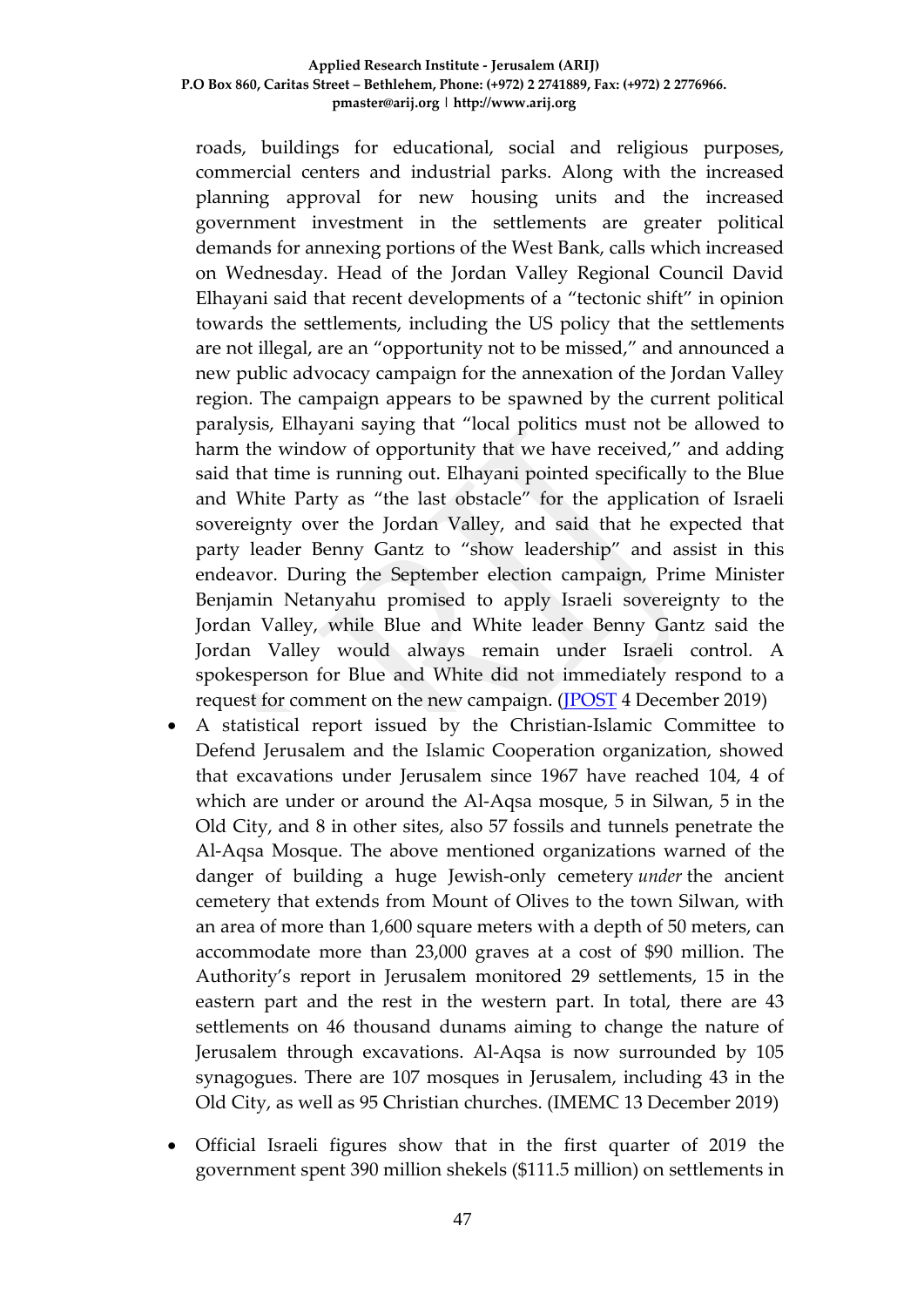the occupied West Bank, "the highest first-quarter total in a decade", reported *[Haaretz](https://www.haaretz.com/israel-news/business/.premium-israel-s-settlement-spending-rose-even-after-golan-heights-excluded-1.8283331)*. The newspaper noted that "state spending on settlements continues to grow even after the government stopped including the Golan Heights in the category", following the Trump administration's [recognition](https://www.middleeastmonitor.com/20190321-breaking-trump-says-time-for-us-to-recognize-israeli-sovereignty-over-golan/) of Israel's annexation of the territory in March. In 2018, spending on the settlements reached 1.8 billion shekels (\$0.5 billion), including the occupied Golan Heights, 235 million shekels (\$67.2 million) less than in the year before, but still considerably higher than the annual average for the period 2011-2016. The figure is based on calculations made "by the interior, education, housing and construction, transportation, agriculture and economy and industry ministries as well as the Settlement Division of the World Zionist Organization and spending on water and the state-owned Israel Highways". As noted by *Haaretz*, "in many cases, the ministries get to decide on their own how to classify spending as being to a settlement or not". Costs include "direct government allocations", as well as infrastructure spending, and "procurement and subsidies provided indirectly". Thus, the report continued, "efforts to figure out exactly how much Israel spends over the Green Line is a difficult task." A 2016 [study,](https://www.haaretz.com/israel-news/.premium-special-funding-for-israeli-settlements-soared-in-2015-1.5428135) for example, "suggested including tax benefits granted to settlers", estimating that "government support to local authorities in the West Bank amounted to 3,200 shekels [\$915] per person, compared with 2,400 [\$686] for residents inside the Green Line". Another study cited by *Haaretz* claimed that "non-Haredi settlements enjoyed especially high government aid on a per capita basis for areas such as education, welfare, health and local services like garbage collection and street lighting." (Haaretz, [MEM](https://www.middleeastmonitor.com/20191217-highest-ever-israel-spending-on-settlements-in-first-quarter-of-2019/) 17 December 2019)

- It is expected that Israeli Civil Administration will approve, within days, the construction of thousands of settlement units in the occupied West Bank and Jerusalem. The so-called Supreme Building Council of the Civil Administration will approve, this week, the construction of two thousand settlement units in isolated blocs and settlements." It stated that the ratification comes in implementation of statements made by [Israeli Prime Minister Benjamin Netanyahu](https://imemc.org/?s=netanyahu) a few days ago, in which he said that he "will soon seek to ratify the construction of 3 thousand settlement units." Netanyahu also stated that he would soon announce the annexation of the Jordan Valley and seek American support for the annexation of the rest of the West Bank settlements. [\(HAARETZ,](https://www.haaretz.com/israel-news/.premium-israel-to-advance-plans-for-2-000-homes-in-west-bank-settlements-1.8328011) IMEMC 29 December 2019)
- Jewish settler groups established a Talmudic museum in the Palestinian district of Silwan, east of Occupied Jerusalem. settler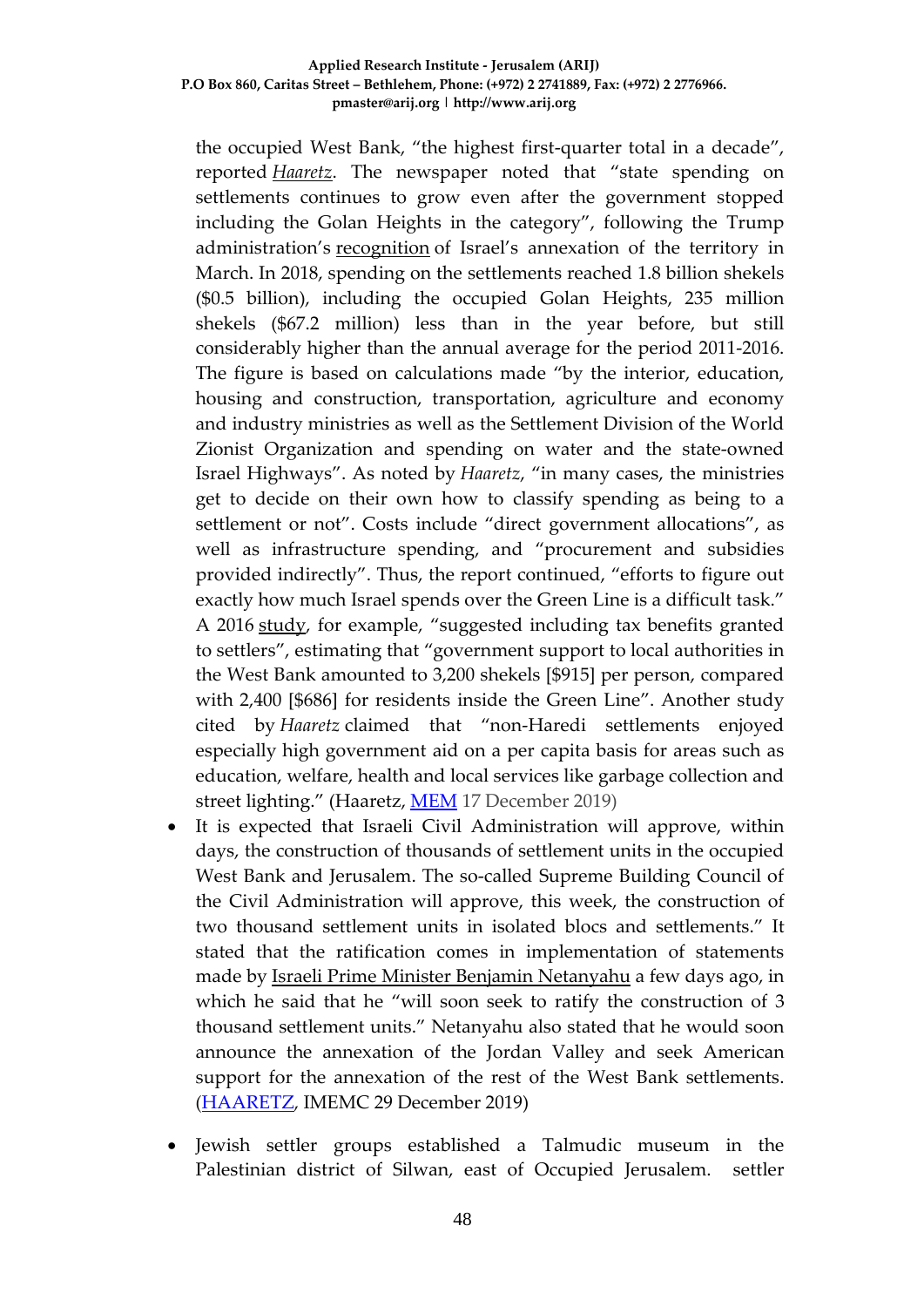societies had built a three-story Jewish museum over 1,390 square meters of land in Ein al-Fawqa neighborhood in Silwan, which is located a few meters away from the Aqsa Mosque. (PALINFO 31 December 2019)

# **Erection of Israeli checkpoints**

- The Israeli Occupation Army (IOA) installed a roadblock at the entrance of Shuhada Street, in the center of Hebron city, in addition to many roadblocks on roads in several areas of Hebron governorate. The roadblocks were installed at the entrances of Bani Neim and Beit Awwa towns, the al-'Arroub refugee camp, and near Beit Hagai illegal colony. The IOA stopped and searched dozens of cars, and interrogated the Palestinians while inspecting their ID cards. (IMEMC 1 December 2019)
- The Israeli occupation Army (IOA) installed roadblocks on the main entrances of Sa'ir and Halhoul town, in addition to Hebron's northern road in Jouret Bahlas area, and its southern road in al-Fahs area, before stopping and searching dozens of cars and interrogated many Palestinians while inspecting their ID cards. (IMEMC 2 December 2019)
- The Israeli Occupation Army (IOA) invaded many neighborhoods in Hebron city, and installed roadblocks on the entrances of Sa'ir and Halhoul towns, in addition to Jouret Bahlas area, north of Hebron, and al-Fahs area, south of the city, before stopping and searching dozens of cars, and interrogated many Palestinians while inspecting their ID cards. (IMEMC 3 December 2019)
- The Israeli occupation Army (IOA) installed a military roadblock at the main entrance of Sielet al-Harithiya town, west of Jenin, in northern West Bank. The IOA stopped and searched many cars, and interrogated dozens of Palestinians while inspecting their ID cards. (IMEMC 8 December 2019)
- The Israeli Occupation Army (IOA) installed many roadblocks around various villages and towns near Jenin, and conducted violent searches of vehicles, in addition to trying to ambush many Palestinians under the allegation of looking for "wanted men," mainly along Jenin-Nablus road. (IMEMC 27 December 2019)

# **Israeli Closures**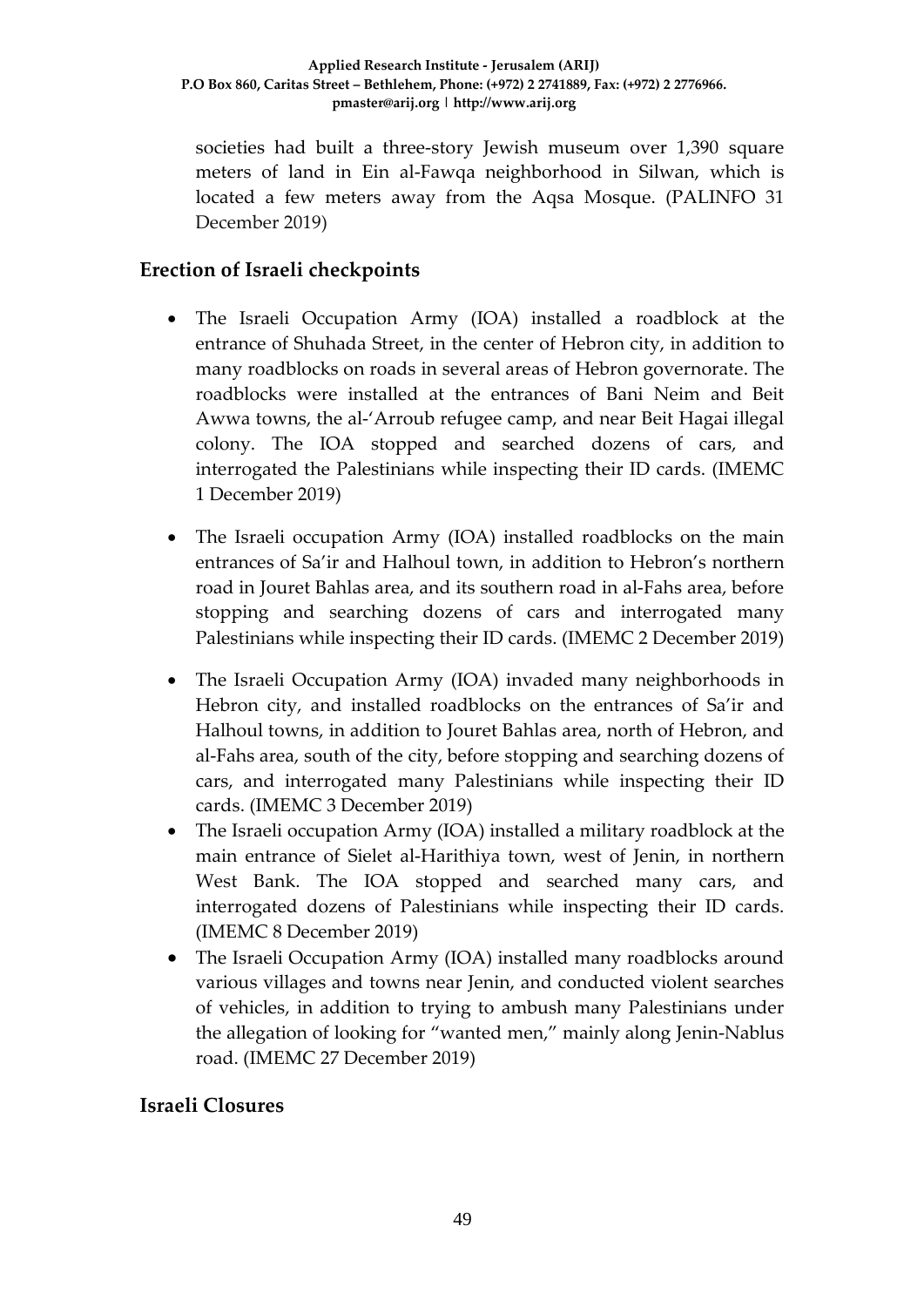- The Israeli Occupation Army (IOA) closed the southern entrance of Hizma town, after locking its iron gate, which was installed on April 1st. (IMEMC 23 December 2019)
- The Israeli Occupation Army (IOA) closed the "Tunnel Roadblock," which is the only road leading to Palestinian villages, northwest of occupied East Jerusalem, and started provocatively searched cars while interrogating the Palestinians and investigating their ID cards. The villages impacted by this closure are home to around 60.000 Palestinians, who frequently face these sudden closures, in addition to being subject to questioning and searches. (IMEMC 28 December 2019)

## **Other**

- Prime Minister Benjamin Netanyahu told Haaretz Thursday that it's Israel's full right to annex the Jordan Valley if it chooses to do so. Earlier Thursday, International Criminal Court Prosecutor Fatou Bensouda [expressed concern over Israeli proposals](https://www.haaretz.com/israel-news/.premium-icc-prosecutor-concerned-about-israeli-proposals-to-annex-jordan-valley-1.8226040) to annex this West Bank region. Asked on the matter by reports in Lisbon, the premier said "It's our full right to do so if we decide," despite the ICC prosecutor's report. Asked about a timeline for the proposed annexation, Netanyahu said "there are some questions about what can be done in a transition government. Exactly because of that we should form a government now and do it." [Click here to read the full report.](https://www.haaretz.com/embeds/pdf_upload/2019/20191205-170842.pdf) When asked whether he would agree to renounce serving first as prime minister in a rotation agreement if Kahol Lavan agrees to annex the Jordan Valley and to a defense treaty with the United States, Netanyahu said "those things will be achieved when I'm prime minister. I have thousands of hours on American prime-time TV and that has a certain influence on the United States, especially now. I won't be able [to influence] if I'm not prime minister." [\(Haaretz](https://www.haaretz.com/israel-news/.premium-netanyahu-says-our-full-right-to-annex-jordan-valley-despite-icc-prosecutor-report-1.8227174) 5 December 2019)
- Defense Minister Naftali Bennett (New Right) met this week with European Union's (EU) ambassador in Israel, telling him that Israel's defense organizations are no longer willing to make peace with the uncontrolled illegal construction in Area C encouraged and funded by Europe. According to a *Makor Rishon* report, Bennett said that the defense system intends to destroy all illegal construction in areas under complete Israeli control, including that which Europeans funded. Attending the meeting were representatives from Germany, France, Italy, Holland, and Denmark. In a security briefing, Bennett spoke with the representatives about the actions Israel took to prevent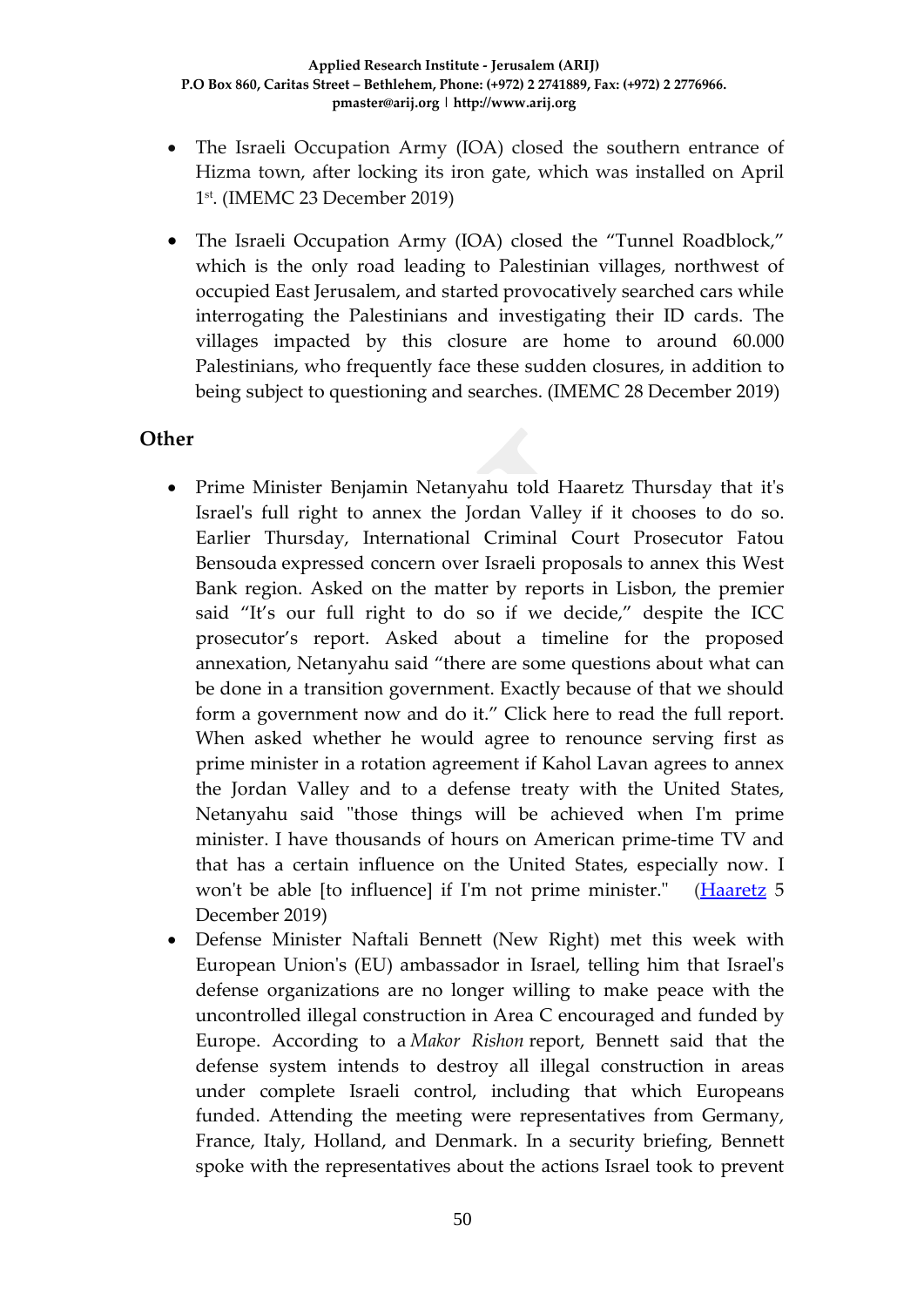Iran from entrenching itself in Syria, the situation with Gaza, and the illegal construction in Area C of Judea and Samaria, which he described as "a waste of money." "If you want to invest in the Palestinians, it's worth focusing on humanitarian activities and not illegal construction," Bennett said. The representatives responded negatively to the statement, but did not argue. Under the Oslo Accords, Judea and Samaria were divided into three parts: Area A is under full Palestinian Authority (PA) civil and security control. Area B is under PA civil control, while Israel controls security. Area C is under full Israeli civil and security control. While Arabs live in all three areas, Jews are confined to Area C only, and accidentally entering Area A presents a risk to a Jew's life. [\(INN](http://www.israelnationalnews.com/News/News.aspx/272794) 6 December 2019)

- Christians from the Gaza Strip will not be allowed to visit holy sites in Bethlehem and Jerusalem to celebrate Christmas this year, the so-called Israeli Coordinator of Government Activities in the Territories (COGAT) announced. Only Christians over the age of 45 will be eligible for a permit to travel abroad, which means that many of Gaza's Christians will be denied access to the holy sites and their families in the West Bank. There are approximately 1,000 Christians living in the Gaza Strip, most of whom are Greek Orthodox, among a majority of Muslims with population of 2 million in the narrow coastal enclave. This year's decision is a break with usual policy, as last year, Israel granted permits for close to 700 Christians in Gaza, to travel to Jerusalem, Bethlehem, Nazareth and other holy cities that draw thousands of pilgrims each holiday season. (IMEMC 14 December 2019)
- An increase in Israeli settlers' aggression against Palestinians and their properties in the West Bank compared to recent years. The Israeli paper Haaretz published data from Israeli security institutions that documented 256 cases of Israeli settlers' aggression against Palestinians in the occupied West Bank. Israeli security services expressed their concerns regarding the increased level of settler violence, and the audacity of Israeli officials for destroying property and spraying racist slogans on the walls (activities known as "paying the price tag"). Israeli security sources warned that the increase in settler violence during the last two weeks, and the increase in the destruction of Palestinian properties, must remind us of the incidents that preceded the arson attack against the Palestinian [Dawabshe](http://imemc.org/article/72935/) family in Douma village in 2015. The security services noted that the 160 incidents of puncturing tires of Palestinian vehicles in the Shuafat neighborhood in occupied Jerusalem last Sunday, is a clear evidence to Israeli boldness in the destruction of Palestinian properties. [\(Haaretz](https://www.haaretz.com/israel-news/.premium-hate-crimes-against-palestinians-were-more-brazen-in-2019-1.8266246) 16 December 2019)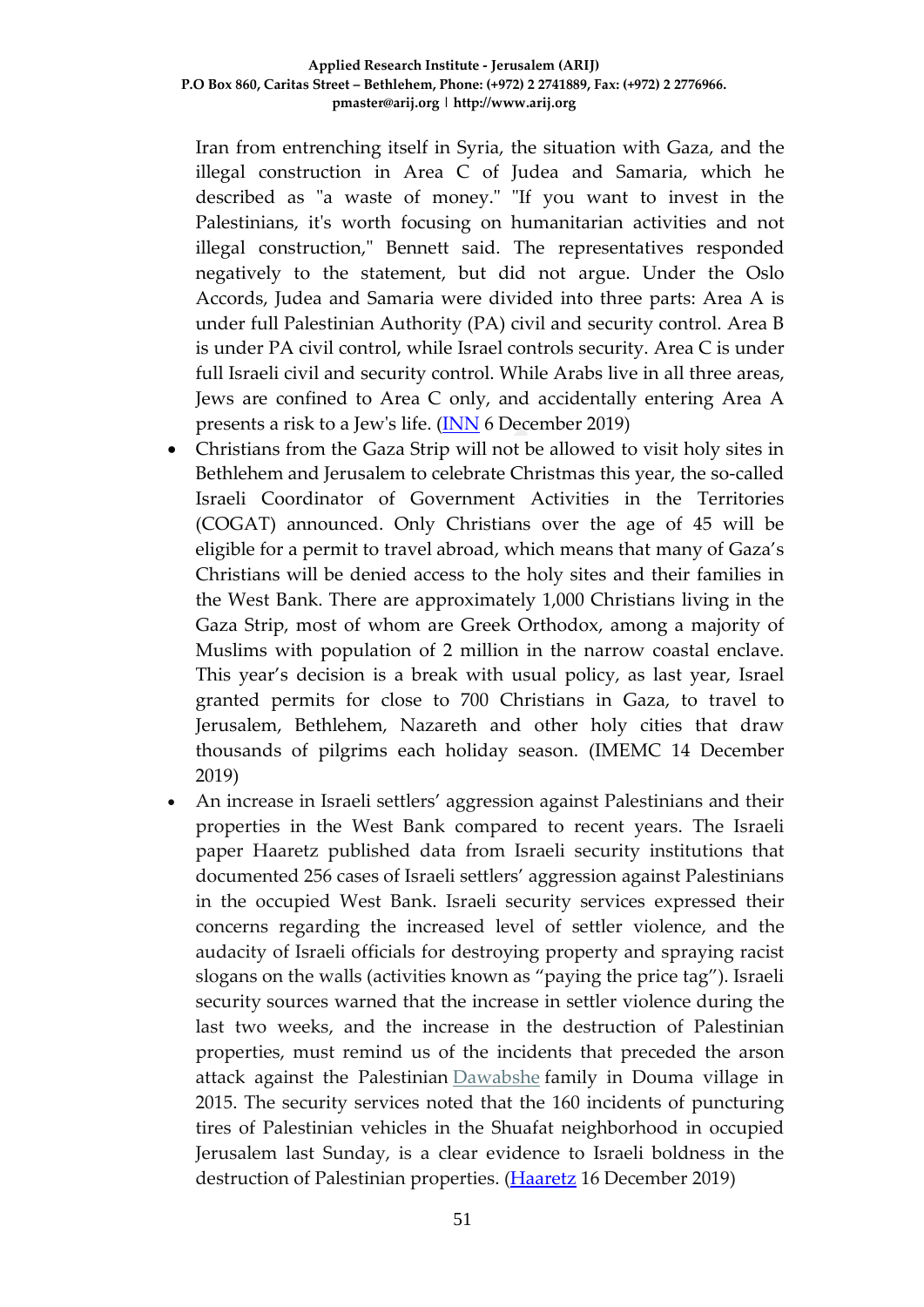- The UN Mideast envoy said Wednesday that Israel advanced or approved plans for over 22,000 housing units in West Bank settlements and East Jerusalem in the three years since the Security Council adopted a resolution condemning settlements in lands the Palestinians want for their future state. Nickolay Mladenov told the UN Security Council that in addition, Israel issued tenders for some 8,000 housing units since the December 2016 resolution, which also declared that the settlements have "no legal validity." [\(TOI](https://www.timesofisrael.com/un-israel-has-advanced-22000-housing-units-since-2016-anti-settlement-measure/) 19 December 2019)
- The Israeli Navy unilaterally decreased, the fishing zone allotted to the Palestinian fishermen in the besieged Gaza strip. The fishing zone was reduced to six nautical miles from the port area in Gaza city all the way to the northern part of the coastal region. The fishing zone from Gaza city until southern Gaza Strip in Rafah, was reduced to ten nautical miles. (IMEMC 19 December 2019)
- The Israeli army has deprived generations of Palestinians in the West Bank of their basic civil rights, including the rights to free assembly, association and expression, regularly drawing on military orders issued in the first days of the occupation. Even if such restrictions could have been justified then to preserve public order and safety, the suspension of core rights more than half a century later with no end in sight violates Israel's core responsibilities under the law of occupation. The responsibilities of an occupying power toward the rights of the occupied population increase with the duration of the occupation. Israel remains principally in control of the West Bank, despite limited Palestinian Authority rule over certain areas, and yet has failed to provide the people living under its control with the rights they are due, including the right to equal treatment without regard to race, religion or national identity. It is long past time for Israel to fully respect the human rights of Palestinians, using as a benchmark the rights it grants Israeli citizens, an obligation that exists regardless of the political arrangement in the Occupied Palestinian Territory now or in the future. [\(HRW](https://www.hrw.org/report/2019/12/17/born-without-civil-rights/israels-use-draconian-military-orders-repress) 20 December 2019)
- A United Nations human rights committee has called on Israel to "ensure equal treatment for all persons on the territories under its effective control and subject to its jurisdiction" – inside Israel, in the Occupied West Bank including East Jerusalem, and in the blockaded Gaza Strip, according to a press release by the Haifa-based Adalah – The Legal Center for Arab Minority Rights in Israel. The UN Committee for the Elimination of Racial Discrimination (CERD), which reviews states' compliance with the International Convention for the Elimination of All Forms of Racial Discrimination (ICERD) – ratified by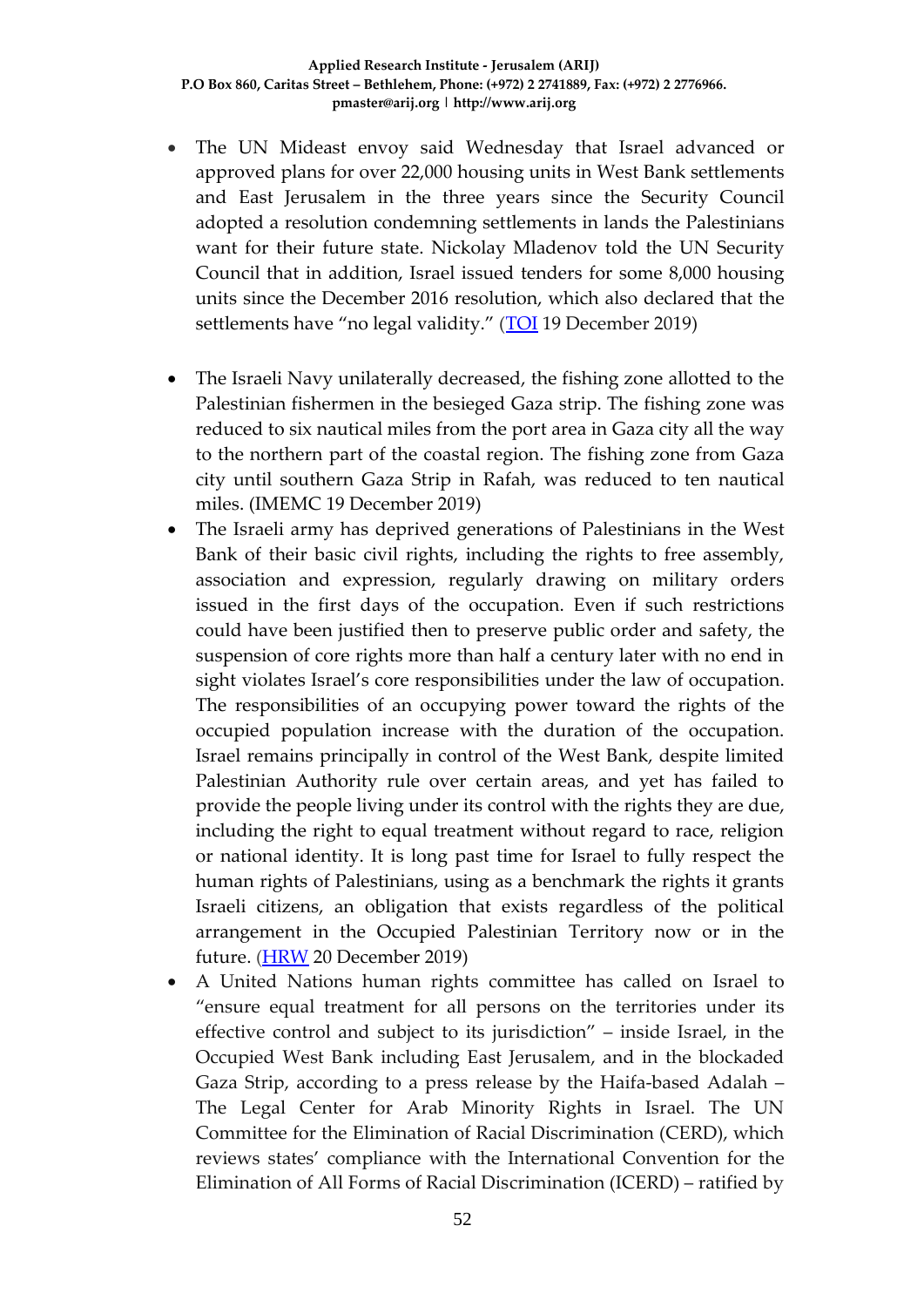Israel in 1979 – issued its concluding observations of Israel on 12 December. (UN, IMEMC 20 December 2019)

- The United States Congress has rejected a request, from the White House, for \$175mn in funds that would go towards pushing the Trump administration's failed Middle East "peace plan". In a bipartisan decision, lawmakers rejected having funds be set aside, in the government's 2020 budget, for the so-called Trump "Deal of the Century." The deal calls for \$50bn in regional investments over 10 years, with \$28bn going to the Palestinian territories – the Israelioccupied West Bank and the Gaza Strip – as well as \$7.5bn to Jordan, \$9bn to Egypt and \$6n for Lebanon. (Haaretz, IMEMC 20 December 2019)
- The Chief Prosecutor of the International Criminal Court, Fatou Bensouda, issued a [statement on 20 December 2019](https://youtu.be/B51f1jyIwsI) that the ICC will be opening an official investigation into Israeli war crimes and crimes against humanity in occupied Palestine. The announcement comes after years of Palestinian struggle for recognition and a fair hearing at the court, including the [support of international legal](https://iadllaw.org/2018/09/international-lawyers-campaign-for-the-investigation-and-prosecution-of-the-crimes-committed-against-the-palestinian-people/)  [organizations](https://iadllaw.org/2018/09/international-lawyers-campaign-for-the-investigation-and-prosecution-of-the-crimes-committed-against-the-palestinian-people/) and advocates. (IMEMC 21 December 2019)
- Israel is considering preventing the entry of officials from the International Criminal Court (ICC) in response to the chief prosecutor's decision to investigate its possible war crimes in the occupied Palestinian territories. Representatives from the Israeli ministries of Foreign Affairs, Justice and National Security, have discussed practical ways to respond to the ICC chief prosecutor's decision to investigate Israeli actions in the occupied Palestinian Territories. Representatives from the three ministries met, in the office of Prime Minister, Benjamin Netanyahu, and discussed the possibility of preventing the entry of ICC staff into Israel. Israel is considering taking steps similar to the ones taken by the US administration, which refuses to grant entry visas for ICC employees, in response to the court's intention to investigate American soldiers who participated in the war in Afghanistan. Netanyahu is to transfer all deliberations on the matter to the Israeli security cabinet, and impose a gag order to prevent the disclosure of Israel's future actions on the issue, the paper said. (IMEMC 24 December 2019)
- In a victory speech on Friday morning, Prime Minister Benjamin Netanyahu hailed his "final and sweeping" win in the Likud primary on Thursday, thanking US President Donald Trump and vowing to bring US recognition of Israeli sovereignty in West Bank settlements —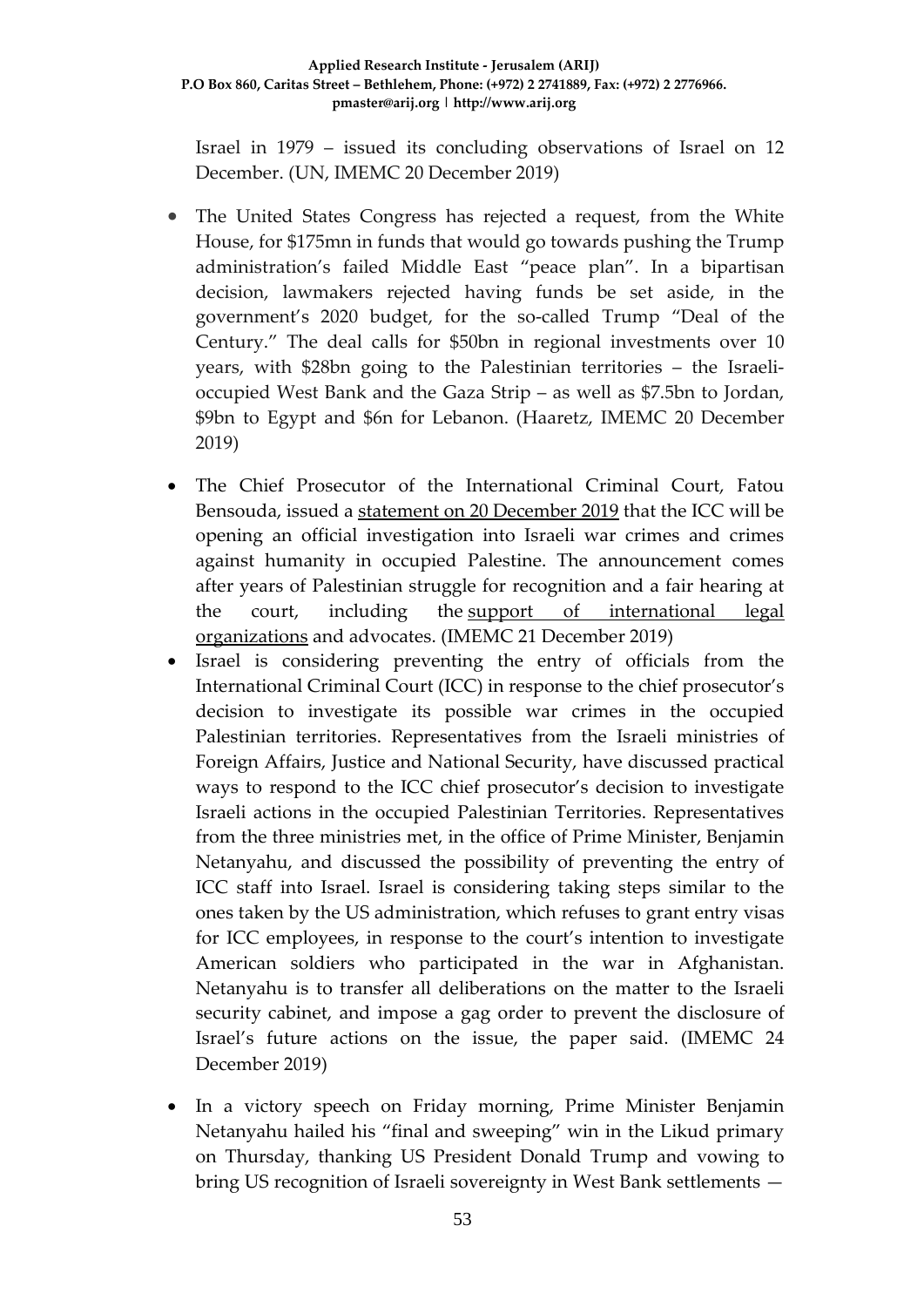a move tantamount to annexation. Addressing supporters a day after he easily defeated main challenger Gideon Sa'ar with over 70 percent of the vote for party leader, Netanyahu said the win was a "huge expression of confidence in my path, our path." "Most people support the right, and most people support me for prime minister," said Netanyahu as Israel heads to a third round of elections in less than a year on March 2, 2020 after the Likud leader failed to form a government coalition in the two previous votes in April and September. In the speech, the prime minister touted his close relationship with Trump, thanking the US leader for his "historic decisions" in recent years to recognize Jerusalem as Israel's capital, transfer the US embassy from Tel Aviv to Jerusalem, withdraw from the Iranian nuclear agreement, recognize Israel's [sovereignty](https://www.timesofisrael.com/netanyahu-says-hell-name-golan-heights-town-after-trump/) in the Golan [Heights,](https://www.timesofisrael.com/netanyahu-says-hell-name-golan-heights-town-after-trump/) and shift US policy to no [longer](https://www.timesofisrael.com/in-pivot-us-says-israeli-settlements-not-inconsistent-with-international-law/) view the establishment of Israeli settlements in the West Bank as illegal. Netanyahu further promised to drive "more historic achievements" in the coming years in the event of a victory in national elections and laid out a six-point plan that would include US recognition of sovereignty in the Jordan Valley as well as in West Bank settlements. "First, we will finalize our borders; second, we will push the US to recognize our sovereignty in the Jordan Valley and the northern Dead Sea; third, we will push for US recognition of our extension of sovereignty over all the communities in Judea and Samaria, all of them without exception; fourth, we will push for a historic defense alliance with the US that will preserve Israeli freedom of action; fifth, stop Iran and its allies decisively; and sixth, push for normalization and agreements that will lead to peace accords with Arab countries," Netanyahu said. "The opportunities are within reach," he added. Netanyahu first vowed to extend sovereignty to settlements in the West Bank in [April](https://www.timesofisrael.com/netanyahu-if-im-re-elected-ill-extend-sovereignty-to-west-bank-settlements/) and then again in September, when he used the term "Jewish sovereignty" as opposed to Israeli sovereignty. Both claims were made ahead of the national votes as Netanyahu sought to shore up right-wing support. During his election campaign in April, Netanyahu had pledged to gradually apply Israeli law to West Bank Jewish settlements and said he hoped to do so with US support. Shortly before that vote, the US president had made his declaration backing Israeli control over the Golan Heights. In August, the Times of Israel [reported](https://www.timesofisrael.com/before-elections-pm-wants-trump-to-back-israeli-sovereignty-over-settlements/) that Netanyahu had sought Trump's support again before national elections on September 17, this time as a public declaration from the president backing an Israeli move to extend sovereignty over Jewish settlements in the West Bank. In his speech on Friday, the prime minister took a jab at the administration of former president Barack Obama with whom he'd publicly clashed over the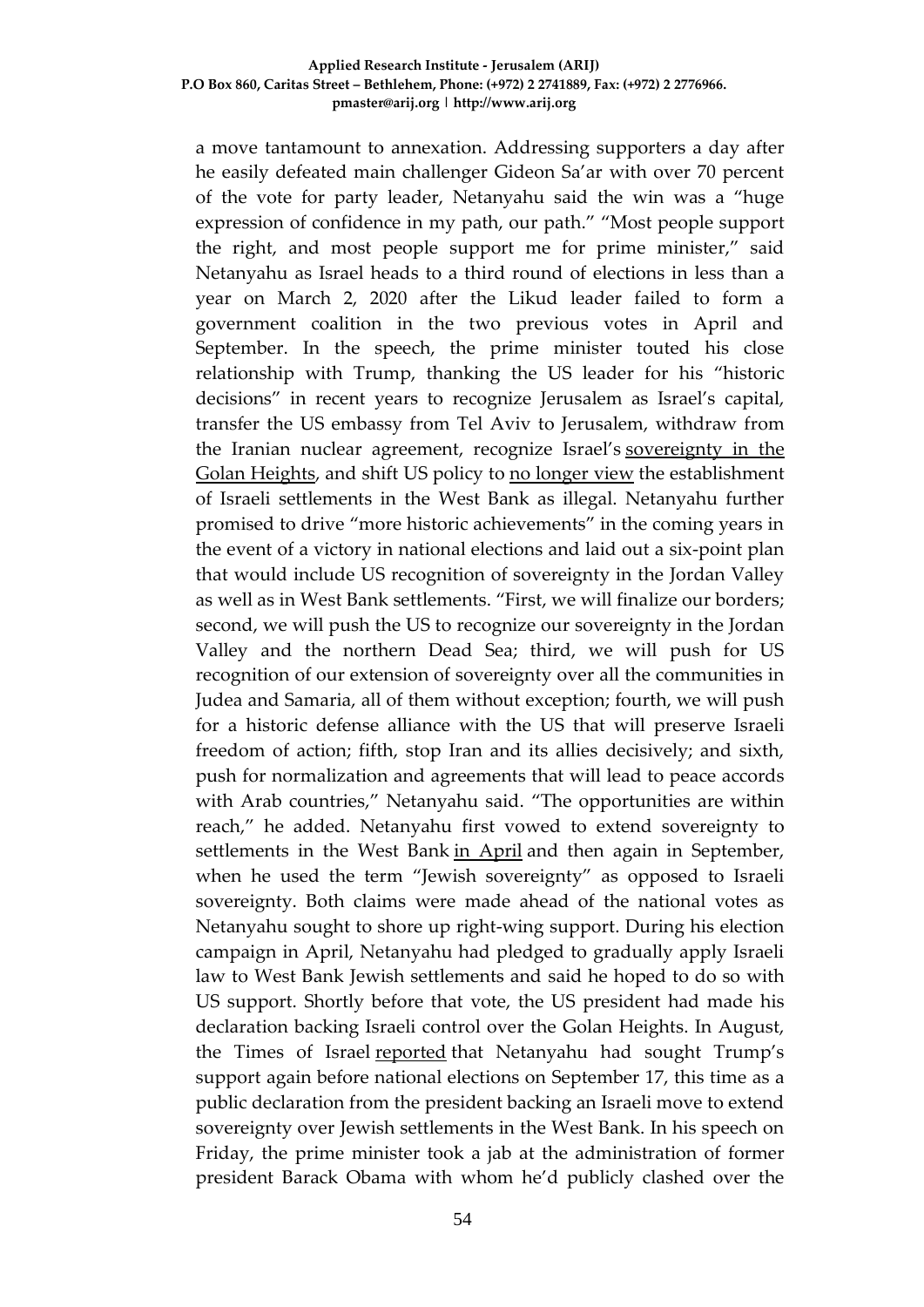years. "For 11 long years, I had to stand strong against American policies that could have jeopardized our security and our very existence, against the nuclear deal," said Netanyahu in reference to the Obama administration which led negotiations and was eventually party to — alongside other world powers — an accord with Tehran in 2015. Trump pulled Washington out of the agreement last year. "I stood firm and alone against the nuclear agreement with Iran, while our opponents supported it. It took 11 long years for American policy to change and when that happened I immediately acted to promote great achievements." "I would like to thank my friend President Trump for his historic decisions and for the pact between the US and Israel which is stronger than ever," said Netanyahu. The Likud leader said that now was the "time to unite in order to bring a sweeping victory to the Likud and to the right-wing bloc in the elections," promising that the "future is in our hands if we show up to vote." "Last night we proved that we can win big, and we will win because of the wonderful decade we brought to the country, in the economy, society, security, in foreign relations and in all aspects. We will win big because of the amazing achievements we will continue to bring to the country." Netanyahu praised those who supported him in recent weeks ahead of the tense leadership race for the Likud, saying "they fought for me and I will fight for them." He joked that even the intense rain and thunder that hit Israel did not deter his backers from making their way to the polls. "They know that I give my life for the country, and my victory is their victory," he said. After conceding on Thursday night, Sa'ar on Friday stated: "I am certain my cause is just [and] I have no problem with being in the minority… As a democrat, I accept and respect the decision of the majority." In his concession, Sa'ar congratulated the prime minister on his victory" and pledged support for Netanyahu and Likud ahead of the March 2 general elections. "The contest was vital to the Likud and its democratic character," said Sa'ar. "My decision to run was right and necessary. Whoever isn't prepared to take a chance for the path he believes in, will never win." During the race Sa'ar warned repeatedly that reelecting Netanyahu as party leader would lead Likud to the opposition as it would not be able to form a government even after another election. Data from the various polling stations showed Netanyahu and Sa'ar were neck and neck in Tel Aviv, where the premier beat his rival by only 1%. In the Tel Aviv suburb of Givatayim, Sa'ar was also close, with 45 percent of the vote to Netanyahu's 55%. Other central cities including Hod Hasharon, Ramat Hasharon and Kfar Saba also showed a very tight race. But some, like Holon and Rishon Lezion, saw the premier fare similar to his national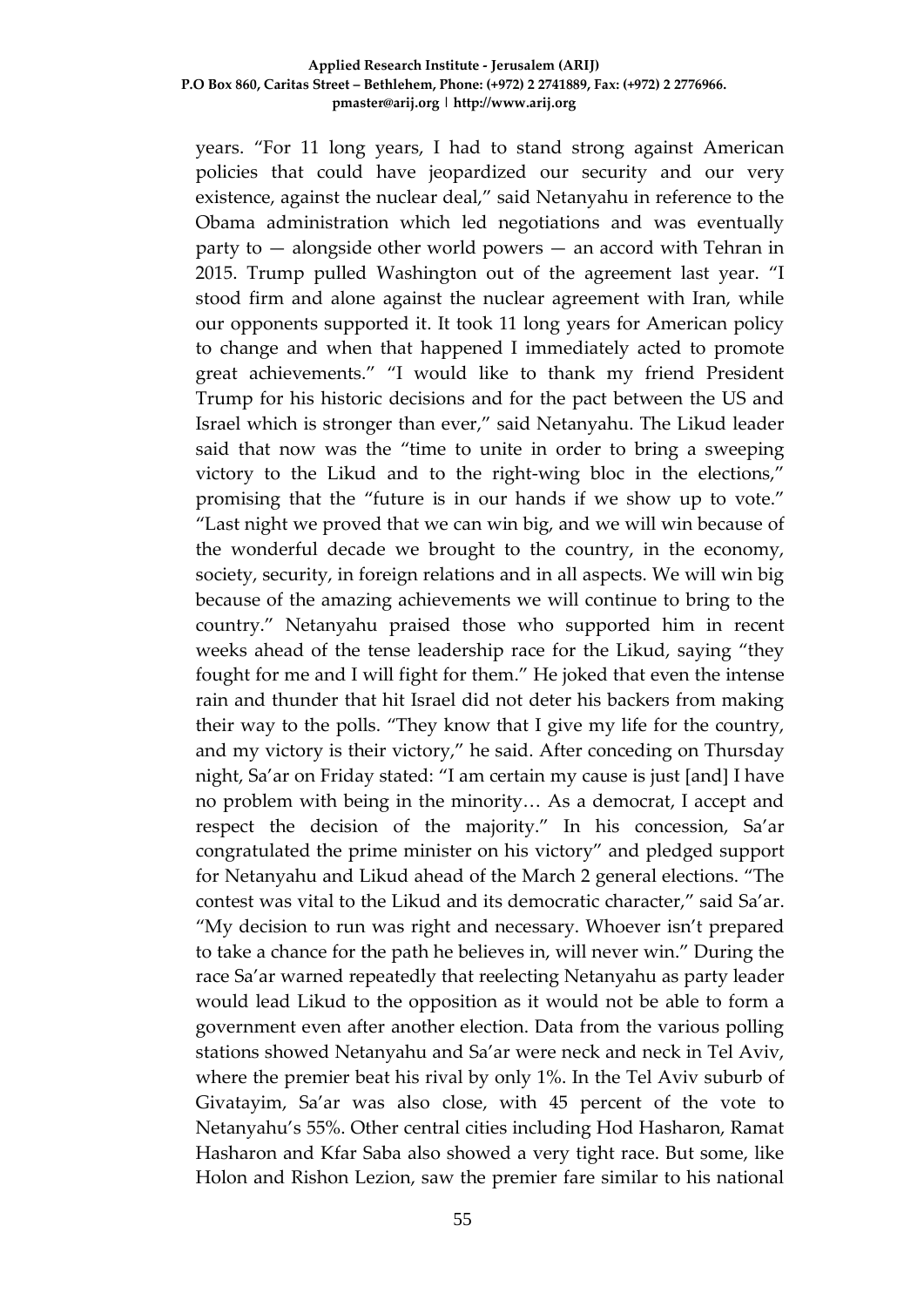result — at around 71%-72%. Meanwhile in southern towns, which during Netanyahu's years as leader have suffered from the ongoing scourge of rocket attacks from Gaza, the prime minister won big taking 78% of votes in Ashkelon, 88% in Sderot, 75% in Ashdod and 90% in Netivot. [\(TOI](https://www.timesofisrael.com/netanyahu-thanks-trump-vows-us-recognition-of-israeli-sovereignty-in-west-bank/) 27 December 2019)

• Israel is planning to ignore a request by the Palestinian Authority to hold elections for its parliament in Israeli-controlled East Jerusalem, Israeli officials told the Ynet news site Saturday. In an official letter last week, the PA asked that East Jerusalem be included in any potential vote for the long-defunct parliament and the presidency. But after internal discussions at senior levels, the report said, Israel decided not respond to the request, likely leading PA President Mahmoud Abbas to postpone a national election. Channel 12 news, meanwhile, reported that the Israeli move may have been made in coordination with Abbas, who believes he could stand to lose from holding an open, democratic election. Last week Abbas said he would not go ahead with planned elections unless Israel allows Palestinians living in East Jerusalem to vote. "If Jerusalem residents can't vote in the heart of the city where they live, there will not be elections," Abbas said during a speech in Ramallah. "We are very interested in holding elections, but not at any price." The Palestinians have not held elections for more than a decade. The overwhelming majority of Palestinians in East Jerusalem cannot vote in national elections in Israel because Israeli law only permits citizens of the Jewish state to cast ballots. Palestinians in East Jerusalem largely do not hold citizenship, though they are eligible for it, but rather permanent residency. Abbas told the annual gathering of the United Nations General Assembly in September in New York City that he would call for general elections in the West Bank, Gaza Strip and East Jerusalem in the near future. He has since met several times with the head of the PA Central Elections Committee, Hanna Nasser, to discuss the possibility of holding elections, but has yet to set dates for the vote. Meanwhile, the Hamas terror group, which rules the Gaza Strip, has declared it is ready to participate in elections. The PA hasn't held parliamentary or presidential elections since 2006 and 2005, respectively. The PA and Hamas have been at loggerheads since the latter ousted the former from Gaza in 2007. Multiple attempts to reconcile the two and bring the West Bank and Gaza under a single government have failed. The Oslo Accords, signed by Israel and the Palestine Liberation Organization in the 1990s, set out a mechanism to enable Palestinians to participate in elections in East Jerusalem, which the Jewish state considers part of its sovereign capital. The Palestinians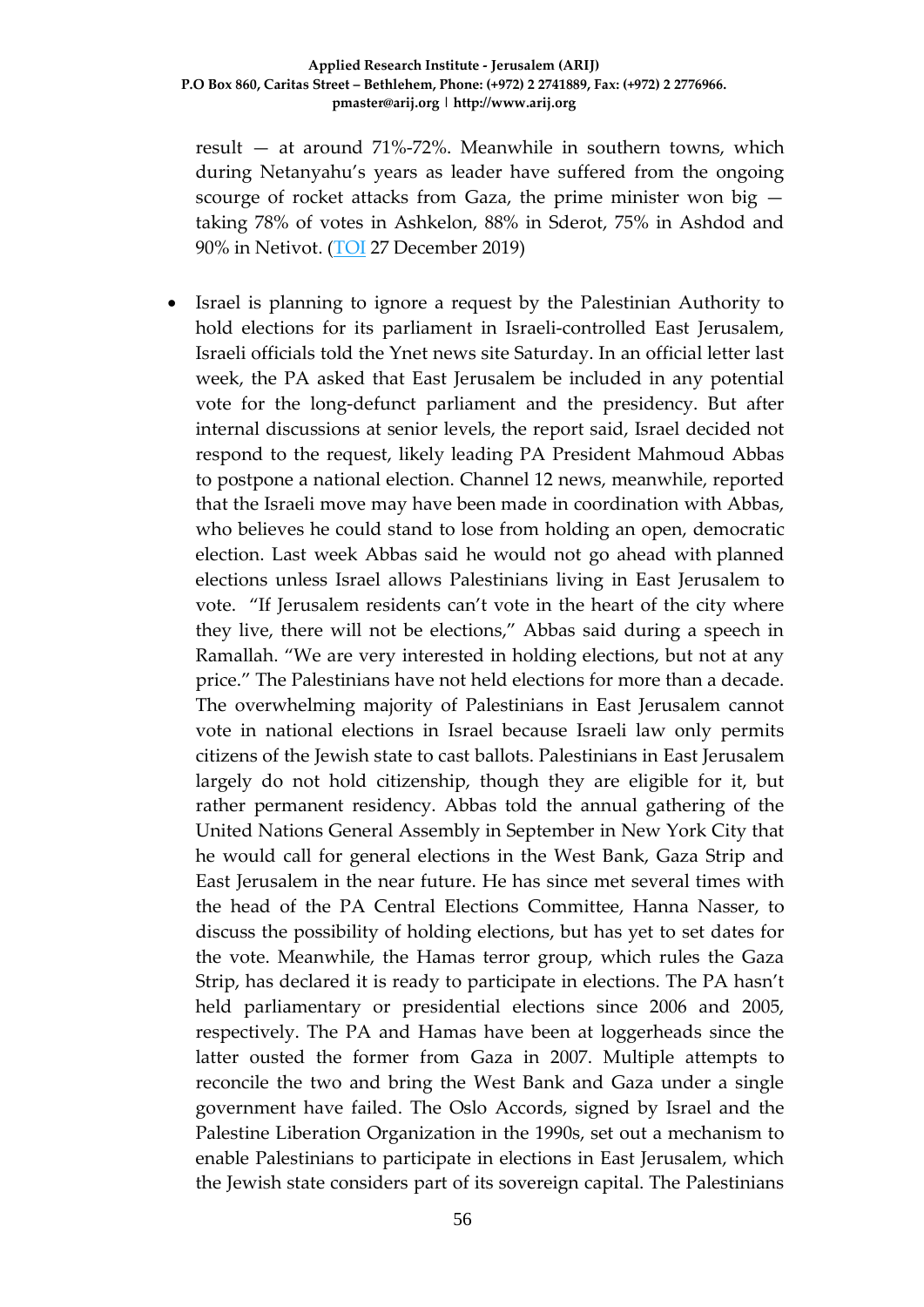have said they want East Jerusalem to be the capital of a future Palestinian state. Israel considers East Jerusalem part of a united capital of Israel. Israel allowed PA elections to take place in East Jerusalem in 1996, 2005 and 2006. Both the PA and Hamas have said they will not take part in elections that exclude East Jerusalem. Palestinian analysts believe the chances of a vote going ahead are low, both because of internal Palestinian disputes and Israel's apparent unwillingness to let an East Jerusalem vote go ahead. The Israeli government has cracked down on any PA activity in East Jerusalem in recent years and would be loath to allow a Palestinian vote in the city, particularly during an Israeli election campaign. On Friday a European source [told](https://www.timesofisrael.com/eu-including-germanys-merkel-pressuring-palestinians-to-hold-elections/) the The Times of Israel that the European Union was pressuring the Ramallahbased Palestinian leadership to hold legislative and presidential elections, as the body appears to be moving toward a more strongarmed approach to Palestinian affairs after recently becoming the PA's largest financial backer. "Europe is sending a very clear message to the Palestinian Authority and President Abbas that elections need to take place," the source said, speaking on condition of anonymity. The EU became the PA's top donor after the administration of US President Donald Trump, previously the authority's highest supporter, ended hundreds of millions of dollars in security, economic and other assistance in 2018 and early 2019. "There are some in Europe asking: 'Why are we paying all this money while our goals are not being achieved?'" the source said, noting Europe's chief aims include promoting the two-state solution and advancing the development of democratic Palestinian institutions. A Palestinian official, who spoke on condition of anonymity, said German Chancellor Angela Merkel personally conveyed a message to Abbas at a meeting in Berlin in August that she believes the Palestinians must take action to hold elections. [\(TOI](https://www.timesofisrael.com/report-israel-to-ignore-pa-request-to-hold-elections-in-east-jerusalem/) 28 December 2019)

• The Israeli security cabinet is set to move toward deducting more of the funds the PA pays terrorists and their families from the taxes and tariffs Israel collects for it. Defense Minister [Naftali Bennett](https://www.jpost.com/Israel-News/Naftali-Bennett-approves-new-Jewish-neighborhood-in-Hebron-609530) will bring the proposal on Sunday to freeze NIS 650 million. The amount includes an addition of NIS 149m. that specifically goes to the families of terrorists who were killed or injured during acts of terrorism against Israelis. Prior to Bennett's addition, the government has only deducted funds that were sent to living terrorists, including those in prison and those who were released, as well as to their families. The Deduction Law requires the defense minister to present the security cabinet with information on how much the Palestinian Authority paid terrorists and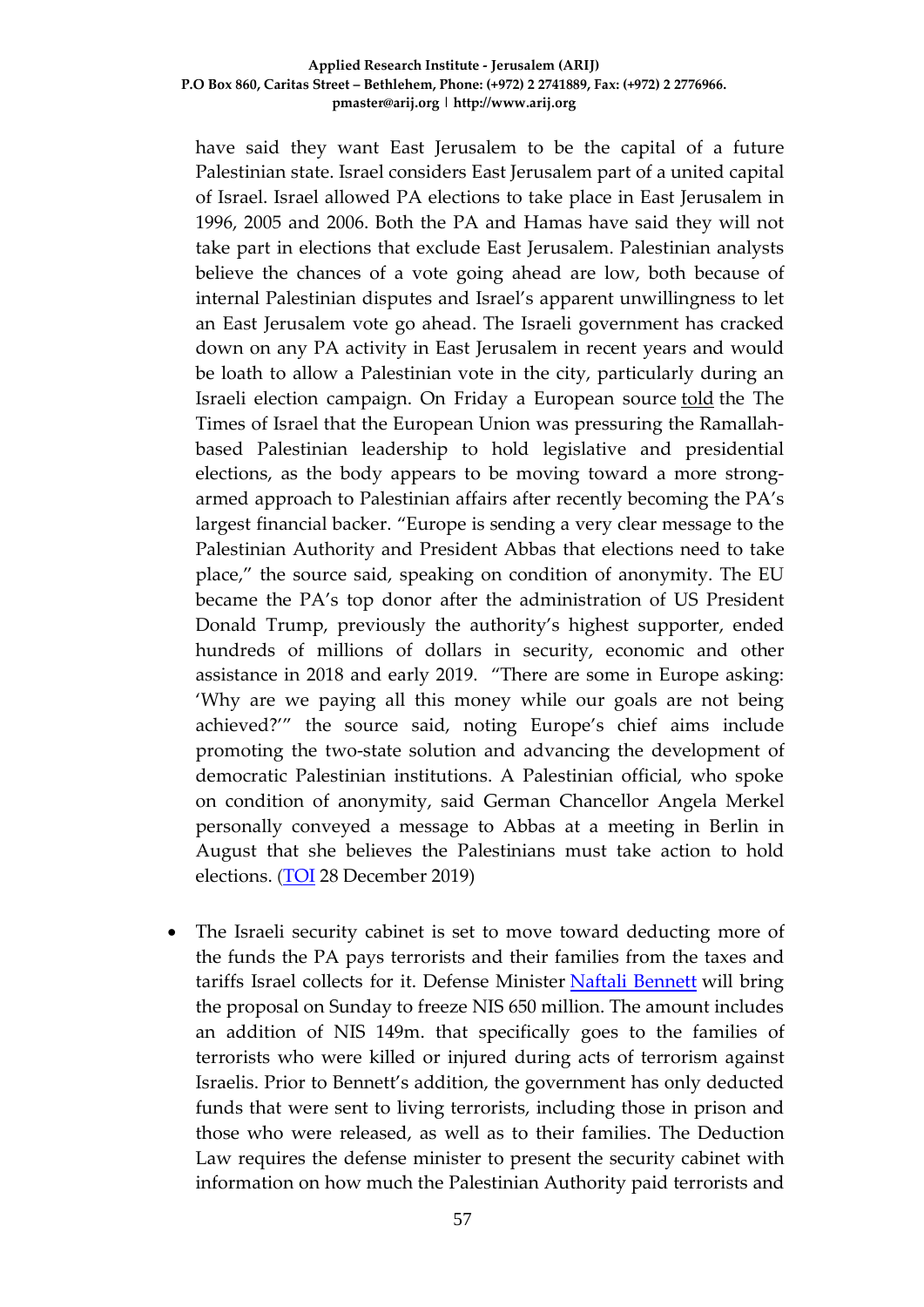their families each year. Then, the Finance Ministry must deduct those funds from the taxes and tariffs Israel collects for the PA on a monthly basis, based on the amount the PA paid terrorists the previous year, divided by 12. The law was proposed by Deputy Defense Minister Avi Dichter (Likud) and MK Elazar Stern, now of Blue and White, and passed in July 2018, making this the second time the government is deducting funds from the PA over its pay-for-slay policy. The [Palestinian Authority](https://www.jpost.com/Middle-East/Palestinians-can-claim-restitution-for-occupation-160-UN-nations-say-611528) pays terrorists more depending on their prison sentence, meaning that the greater the severity of the crime – the more Israelis killed and wounded – the more they receive each month. PA President Mahmoud Abbas has maintained the policy despite Israel's deductions, as well as the US cutting aid to the PA over it. Last week, Bennett signed an order freezing funds transferred from the PA to eight terrorists with Israeli citizenship, adding up to hundreds of thousands of shekels each year. Five of the eight carry life sentences. [\(JPOST](https://www.jpost.com/Israel-News/Bennett-freezes-NIS-150-million-in-pay-for-slay-funds-612387) 28 December 2019)

- Israeli foreign minister, said that Tel Aviv would return to "the policy of assassinations" against Palestinian resistance figures in the Gaza Strip. In statements made to Israel's army radio, Yisrael Katz indicated that there was "an intelligence effort to identify the rockets' launchers and work to eliminate them." He stressed: "Intelligence efforts are currently focused on determining who is responsible for ordering *missile launch* instructions in order to work to eliminate him." (IMEMC 29 December 2019)
- Defense Minister Naftali Bennett is preparing a plan that would see registration of homes and property in Area C of Yehudah and Shomron (Yesha) transferred from the Civil Administration to the Israel Land Registry, with the same procedures for registry applying in Area C that apply in pre-1967 Israel. The plan is being developed and evaluated by legal experts, *Yisrael Hayom* reported, and Bennett plans to implement it in the near future. The Civil Administration is currently responsible for all civilian procedures in Yehudah and Shomron. It is a division of the Defense Ministry, and effectively governs all activities as part of the military government in the region. In order for Israeli law to apply, the procedure must be certified and approved by the Civil Administration. With the transfer of registration to the ILA, home and land owners will register their property in the "tabu," the national registry database, and any Knesset legislation that affects homeowners will automatically apply in Yehudah and Shomron. *Yisrael Hayom* quoted officials in the Defense Ministry as saying that the move would increase Israel's claim of sovereignty over